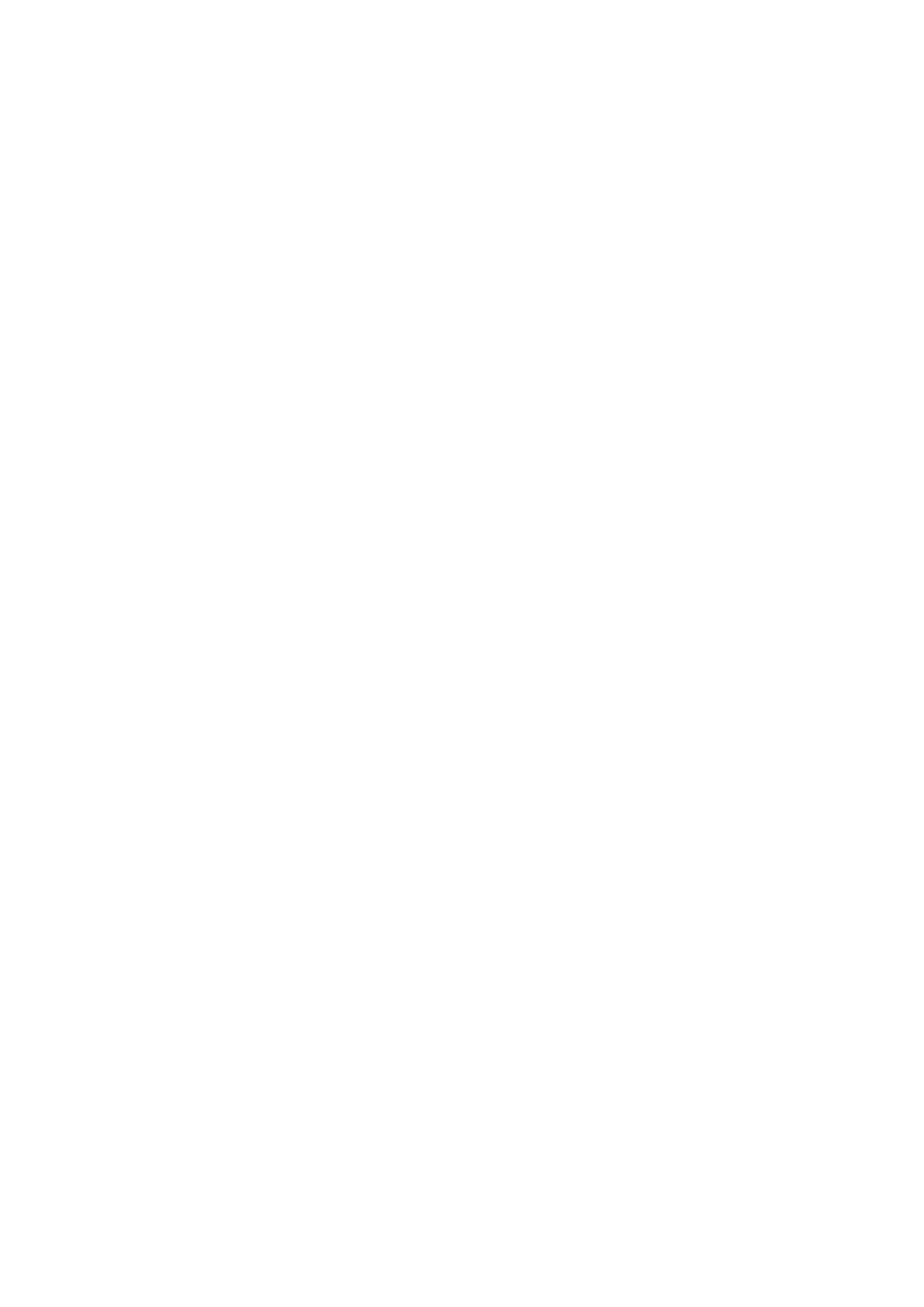#### **LIST OF RESOLUTIONS**

- [No. 1](#page-4-0) Approval of the Annual Report of the Director General on the Activities of the OIE in 2008 and the Report on the Animal Disease Status Worldwide in 2008 and the Beginning of 2009
- [No. 2](#page-5-0) Approval of the Report of the Director General on the Management, Activities and Administrative Work of the OIE in 2008
- [No. 3](#page-6-0) Approval of the Financial Report for the 82nd Financial Year of the OIE (1 January 31 December 2008)
- [No. 4](#page-7-0) Acknowledgements to the Governments of Member Countries and Intergovernmental Organisations that made Voluntary Contributions or Subsidies to the OIE,or contributed in the Organisation of OIE Meetings
- [No. 5](#page-8-0) Modification of the 2009 budget
- [No. 6](#page-10-0) OIE Budgetary Income and Expenses for the 84th Financial Year of the OIE (1 January – 31 December 2010)
- [No. 7](#page-11-0) Financial Contributions from OIE Members for 2010
- [No. 8](#page-12-0) Renewal of the Appointment of the External Auditor
- [No. 9](#page-13-0) Work Programme for 2010
- [No. 10](#page-14-0) Agreement between the World Organisation for Animal Health (OIE) and the World Customs Organization (WCO)
- [No. 11](#page-15-0) Agreement between the World Organisation for Animal Health (OIE) and the World Intellectual Property Organization (WIPO)
- [No. 12](#page-16-0) Agreement between the World Organisation for Animal Health (OIE) and the World Meteorological Organization (WMO)
- [No. 13](#page-17-0) Modernisation of the Basic Texts: name of the International Committee
- [No. 17](#page-18-0) Animal Health Information
- [No. 18](#page-19-0) Application of the OIE Tools for Good Governance (OIE PVS Tool, PVS Gap Analysis, PVS follow up and Updating Veterinary Legislation)
- [No. 19](#page-21-0) Recognition of the Foot and Mouth Disease Status of Members
- [No. 20](#page-24-0) Recognition of the Rinderpest Status of Members
- [No. 21](#page-26-0) Recognition of the Contagious Bovine Pleuropneumonia Status of Members
- [No. 22](#page-27-0) Recognition of the Bovine Spongiform Encephalopathy Status of Members
- [No. 23](#page-29-0) Animal Welfare
- [No. 24](#page-31-0) Animal Production Food Safety
- [No. 25](#page-33-0) Veterinary Products
- [No. 26](#page-35-0) Register of Diagnostic Tests Validated and Certified by the OIE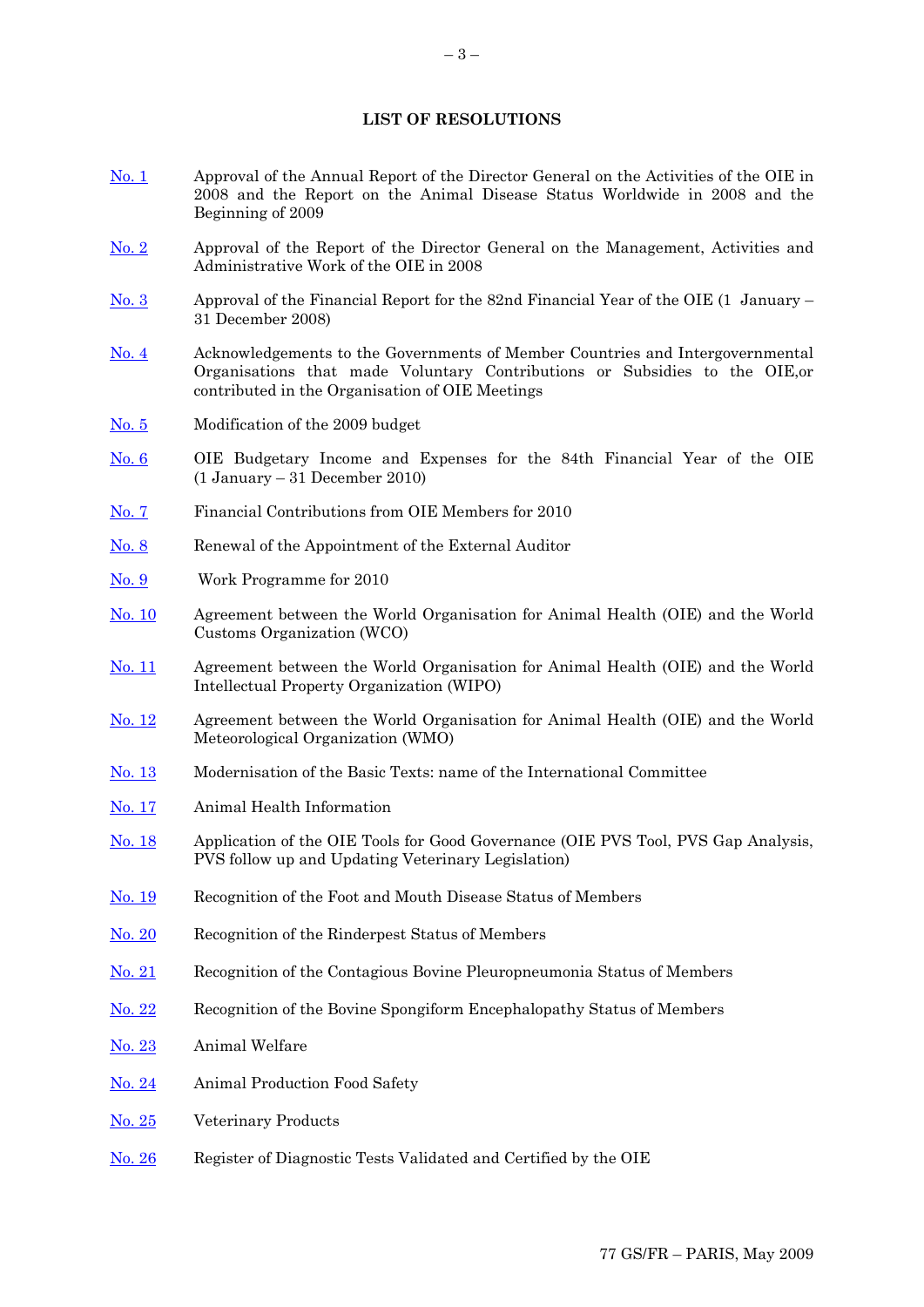- [No. 27](#page-37-0) Storage and confinement of virulent rinderpest virus isolates and live vaccine stocks in view of the goal of global eradication of rinderpest
- [No. 28](#page-39-0) Adoption of eleven draft chapters for the *Manual of Diagnostic Tests and Vaccines for Terrestrial Animals*
- [No. 29](#page-40-0) Amendments to the OIE *Aquatic Animal Health Code*
- [No. 30](#page-41-0) Amendments to the OIE *Terrestrial Animal Health Code*
- [No. 31](#page-50-0) Impact of climate change and environmental changes on emerging and re-emerging animal diseases and animal production
- [No. 32](#page-52-0) Adoption of the sixth edition of the *Manual of Diagnostic Tests for Aquatic Animals*
- [No. 33](#page-53-0) Modernisation of the Basic Texts: Names of the Administrative Commission and the Central Bureau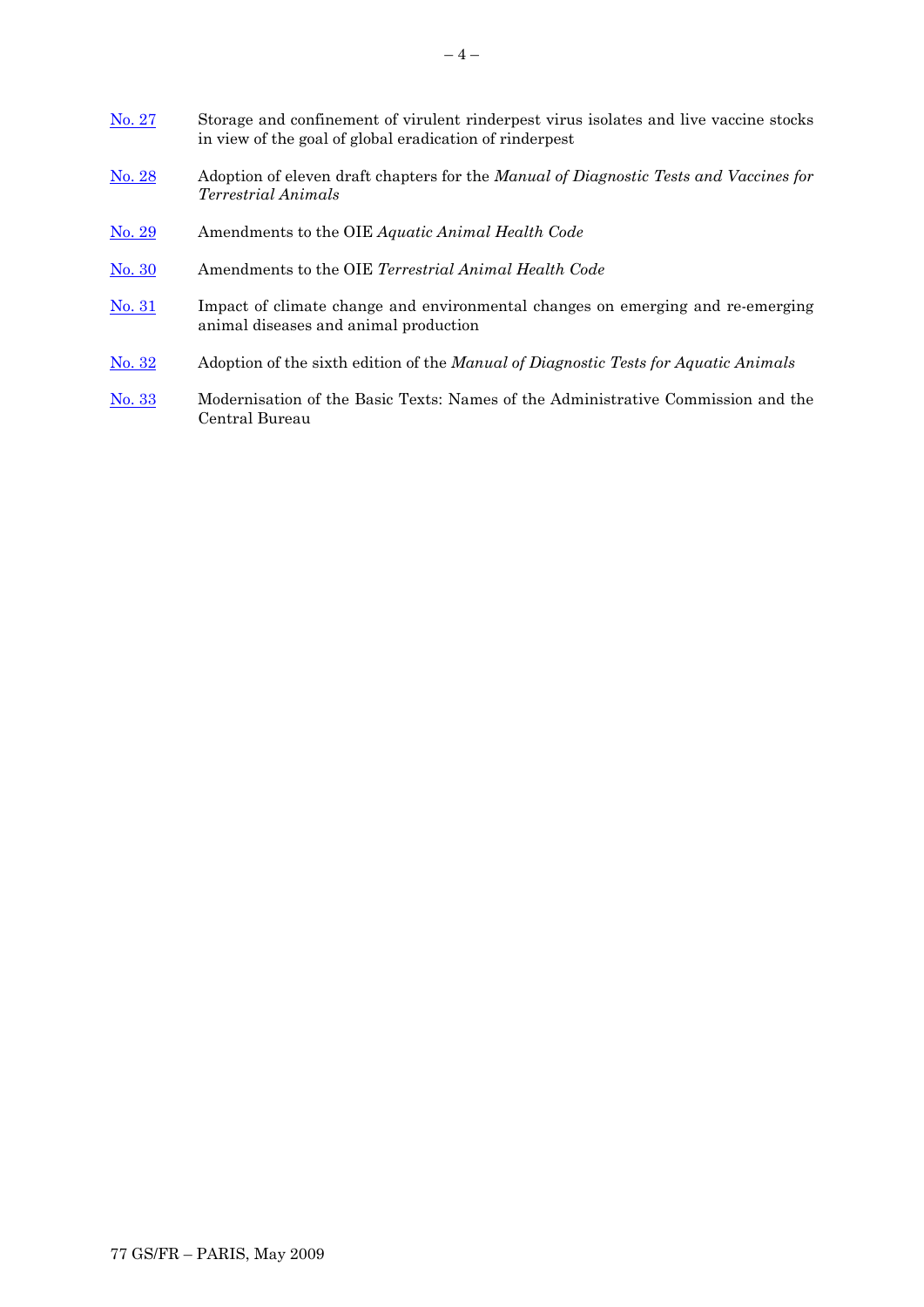# <span id="page-4-0"></span>**Approval of the Annual Report of the Director General on the Activities of the OIE in 2008 and the Report on the Animal Disease Status Worldwide in 2008 and the beginning of 2009**

In accordance with Article 6 of the Organic Rules of the OIE,

### THE COMMITTEE

#### RESOLVES

To approve the Annual Report of the Director General on the Activities of the OIE in 2008 (77 SG/1) and the Report on the Animal Disease Status Worldwide in 2008 and the beginning of 2009 (77 SG/2).

 $\overline{\phantom{a}}$  , where  $\overline{\phantom{a}}$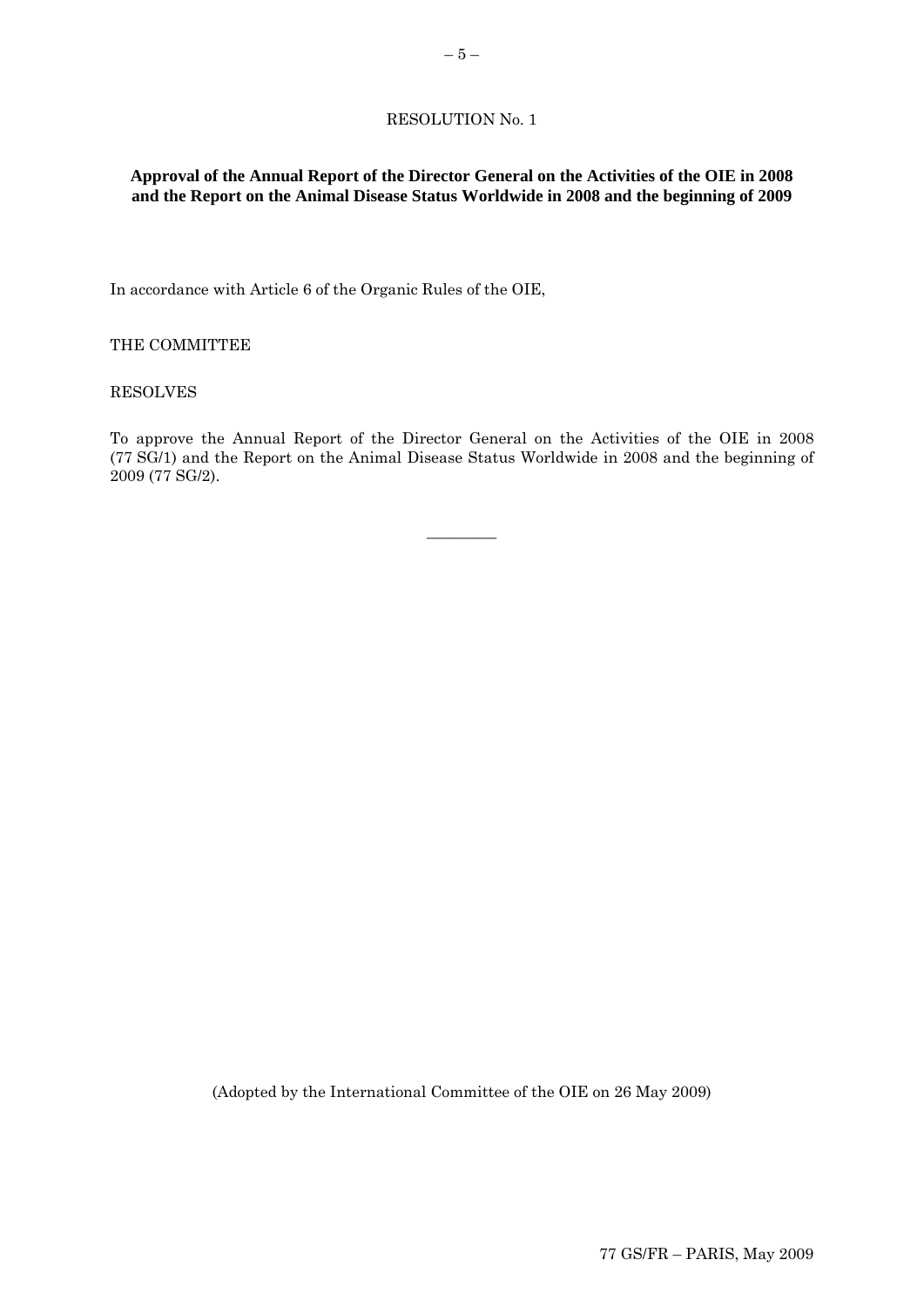## <span id="page-5-0"></span>**Approval of the Report of the Director General on the Management, Activities and Administrative Work of the OIE in 2008**

In accordance with Article 6 of the Organic Rules of the OIE,

### THE COMMITTEE

#### RESOLVES

To approve the Report of the Director General on the Management, Activities and Administrative Work of the OIE during the 82nd Financial Year (1 January – 31 December 2008) (77 SG/3).

 $\overline{\phantom{a}}$  , where  $\overline{\phantom{a}}$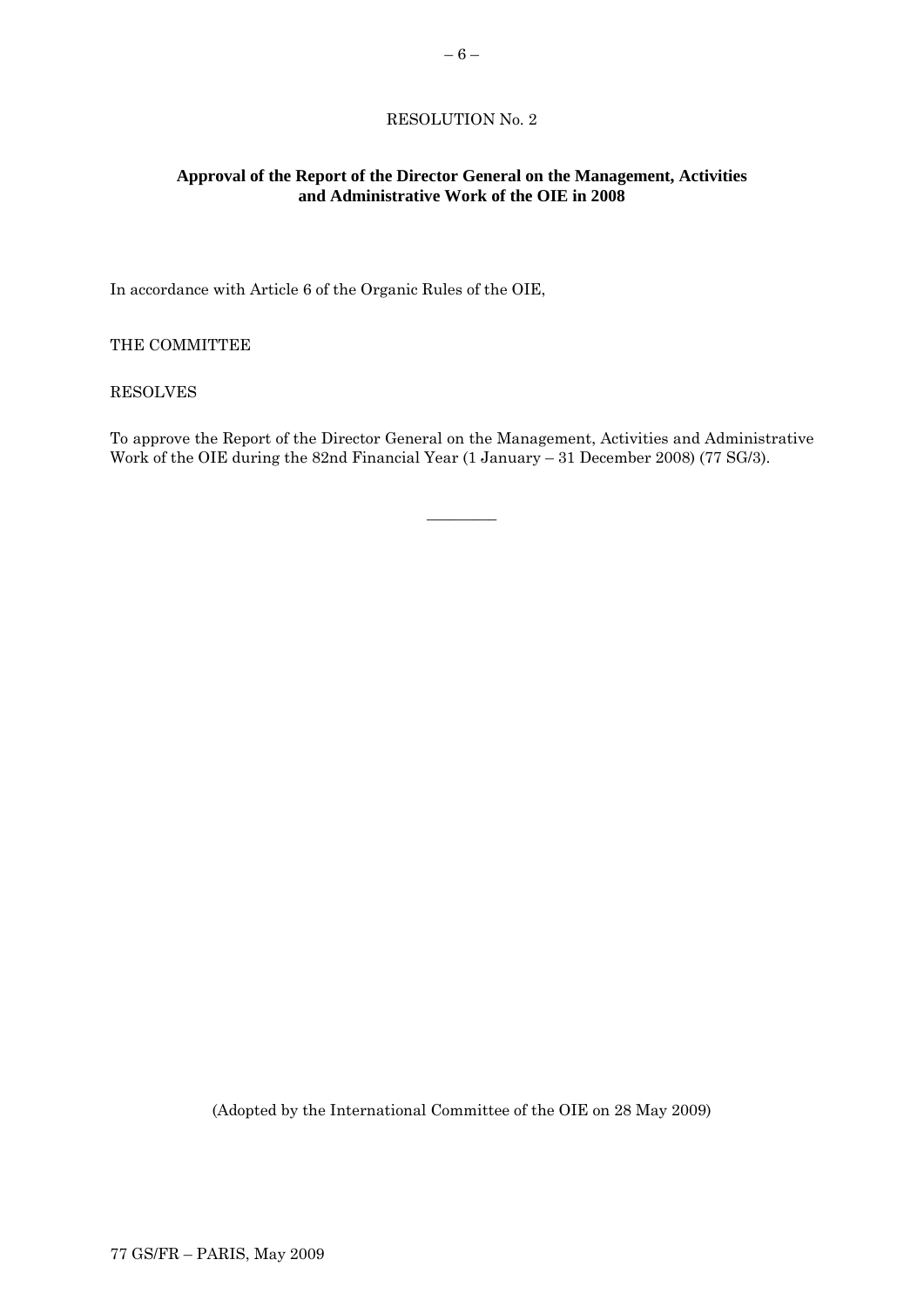# <span id="page-6-0"></span>**Approval of the Financial Report for the 82nd Financial Year of the OIE (1 January – 31 December 2008)**

In application of Article 15 of the Organic Statutes and Article 6 of the Organic Rules of the OIE,

### THE COMMITTEE

#### RESOLVES

To approve the Financial Report for the 82nd Financial Year of the OIE (1 January – 31 December 2008) (77 SG/4).

 $\overline{\phantom{a}}$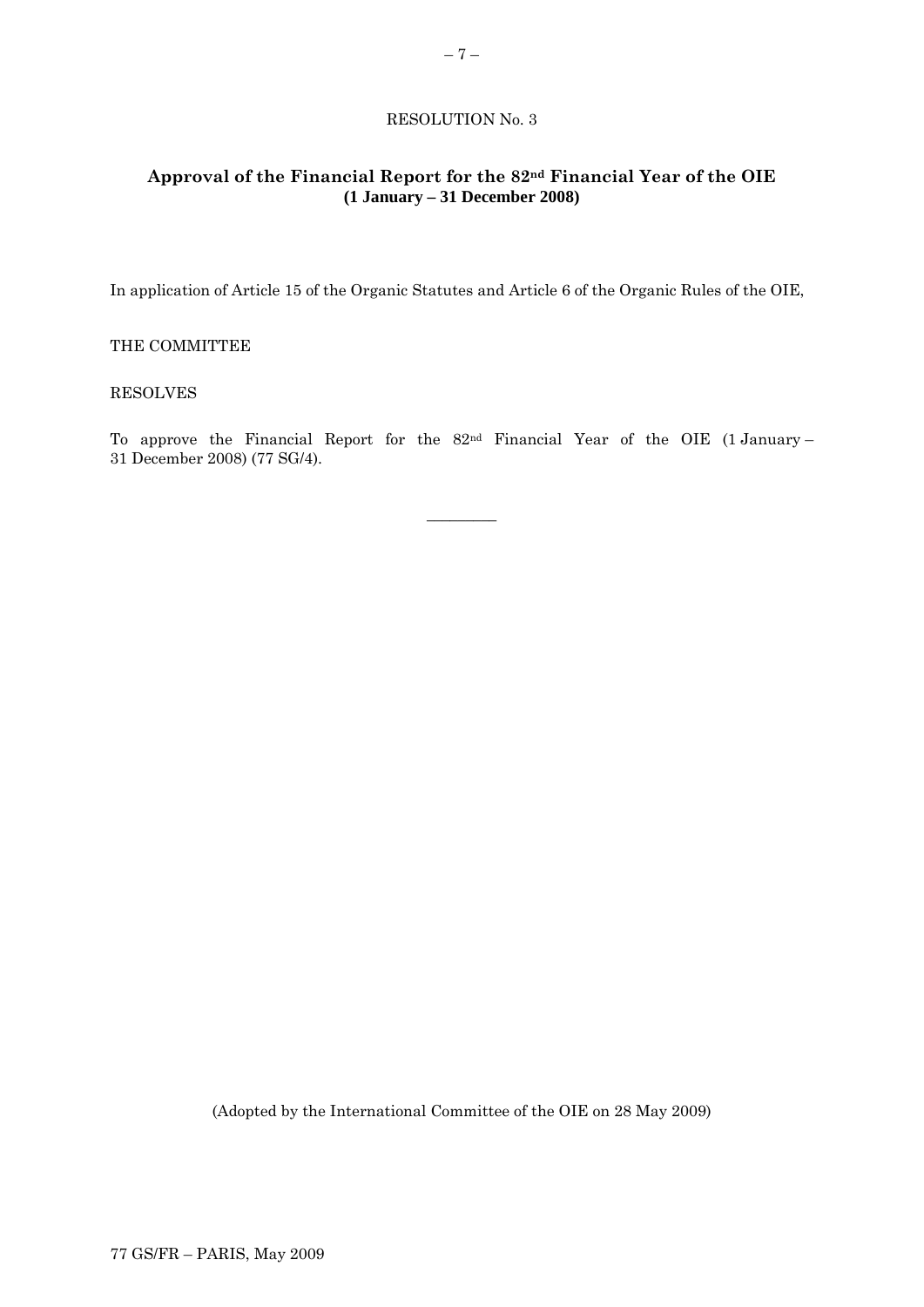# <span id="page-7-0"></span>**Acknowledgements to the Governments of Member Countries and Intergovernmental Organisations that made Voluntary Contributions or Subsidies to the OIE, or contributed in the Organisation of OIE Meetings**

Having noted the voluntary contributions or subsidies received by the OIE in 2008 and the meetings organised by the OIE in 2008,

### THE COMMITTEE

### REQUESTS

The Director General to sincerely thank the Governments of:

1. To the Governments of Argentina, Australia, Bahrain, Brazil, Canada, Colombia, Cyprus, Egypt, France, Germany, Italy, Japan, Jordan, Kuwait, Lebanon, New Zealand, Oman, Panama, Paraguay, Netherlands, Qatar, Republic of Korea, Russia, Saudi Arabia, Thailand and United States of America;

To intergovernmental organisations: the World Bank, the European Commission, the World Trade Organization and the FAO;

for their voluntary contributions or grants supporting the implementation of OIE programmes in 2008;

2. To the Governments of Botswana, Bulgaria, Cambodia, Colombia, Cuba, Egypt, France, Germany, Japan, Jordan, Kuwait, Laos, Lithuania, Malawi, Mali, Mexico, Morocco, Mozambique, Myanmar, Nicaragua, Panama, Paraguay, People's Republic of China, Philippines, Senegal, Tajikistan, Tanzania, Thailand, United States of America, Uzbekistan and Vietnam for contributing to the organisation of OIE regional conferences, seminars and regional workshops already held, or to be held in 2008.

 $\overline{\phantom{a}}$  , where  $\overline{\phantom{a}}$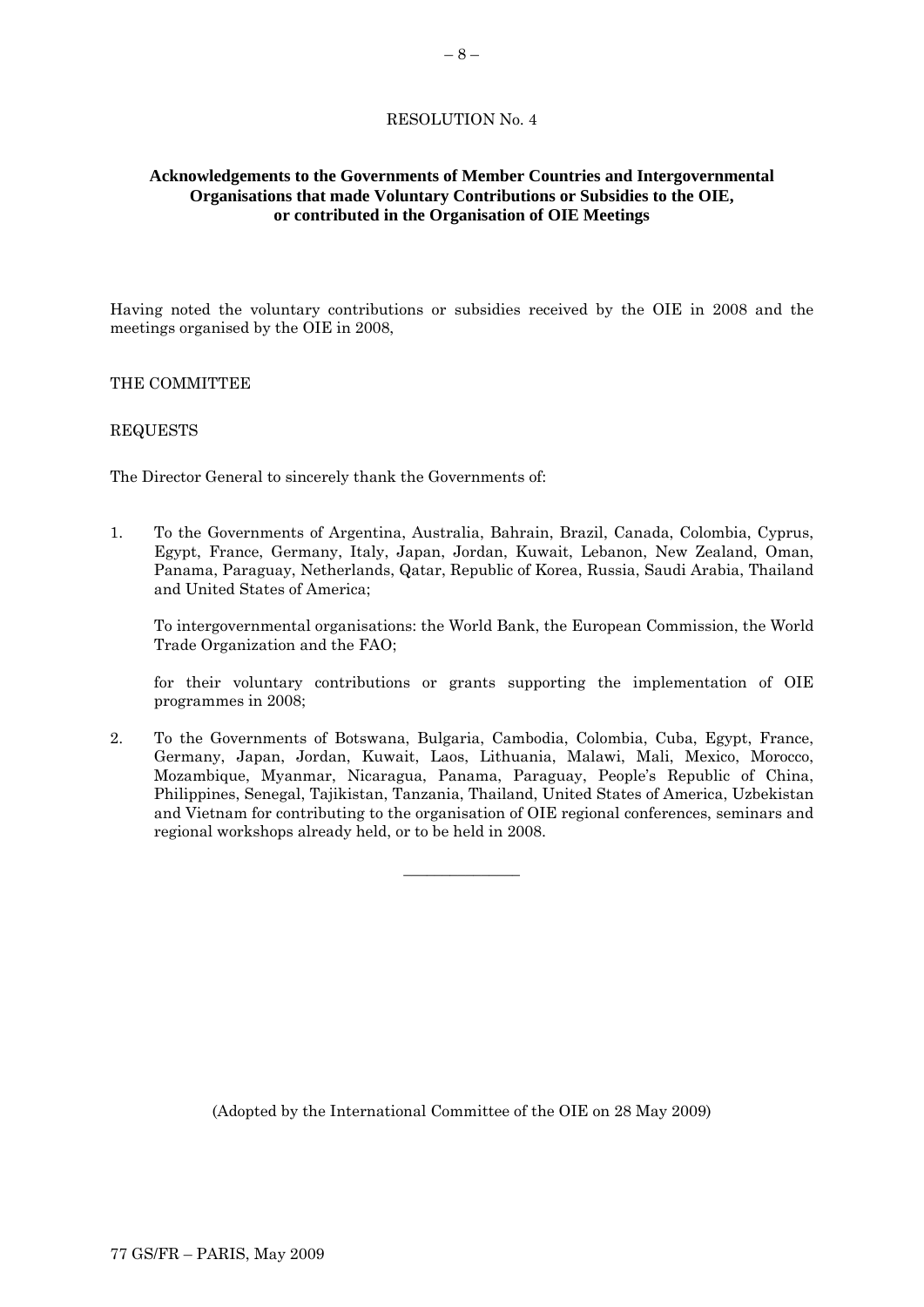# **Modification of the 2009 budget**

<span id="page-8-0"></span>**RESERVED ON DELEGATES**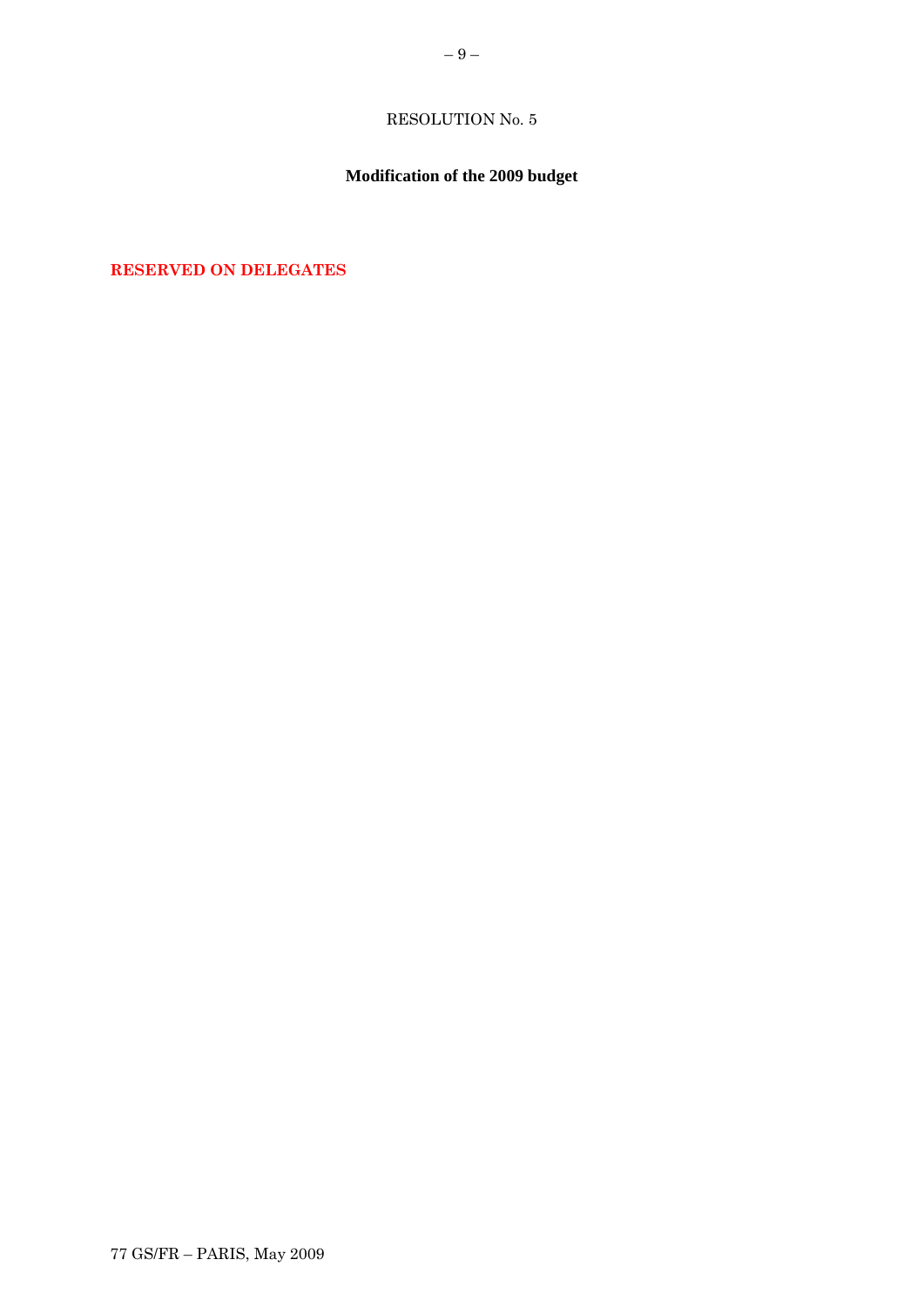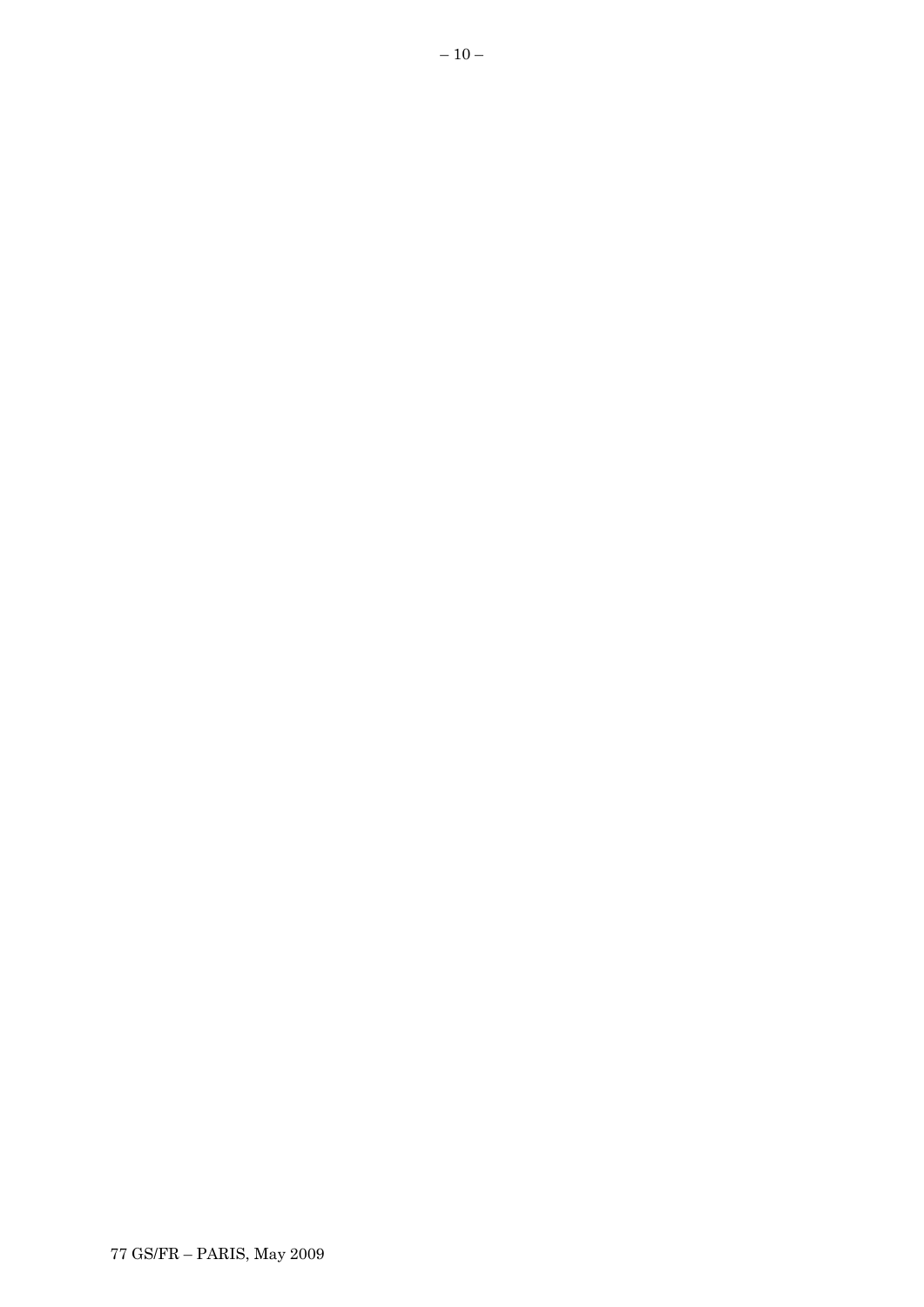## **OIE Budgetary Income and Expenses for the 84th Financial Year (1st January to 31 December 2010)**

<span id="page-10-0"></span>**RESERVED ON DELEGATES**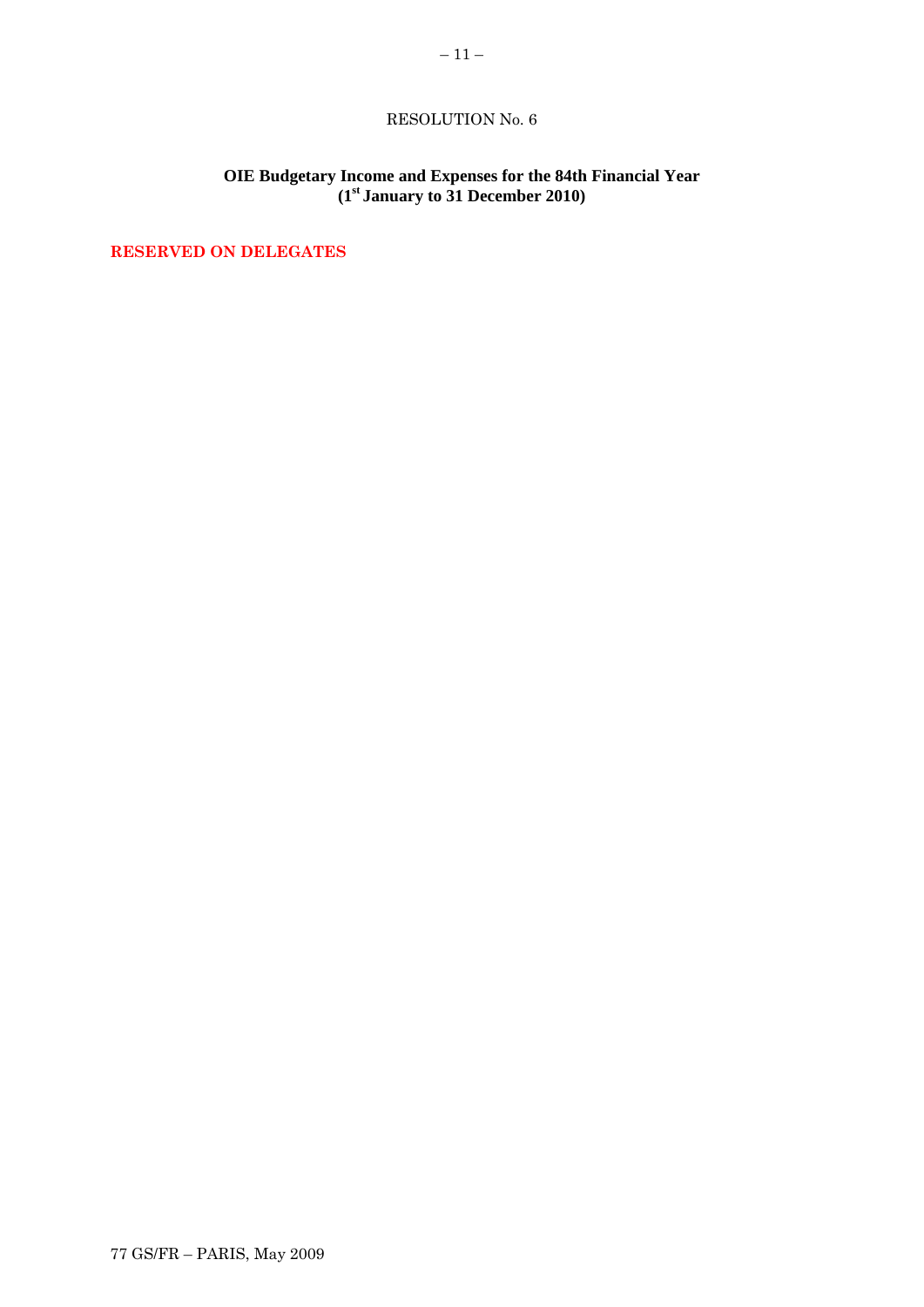# **Financial Contributions from OIE Members for 2010**

<span id="page-11-0"></span>**RESERVED ON DELEGATES**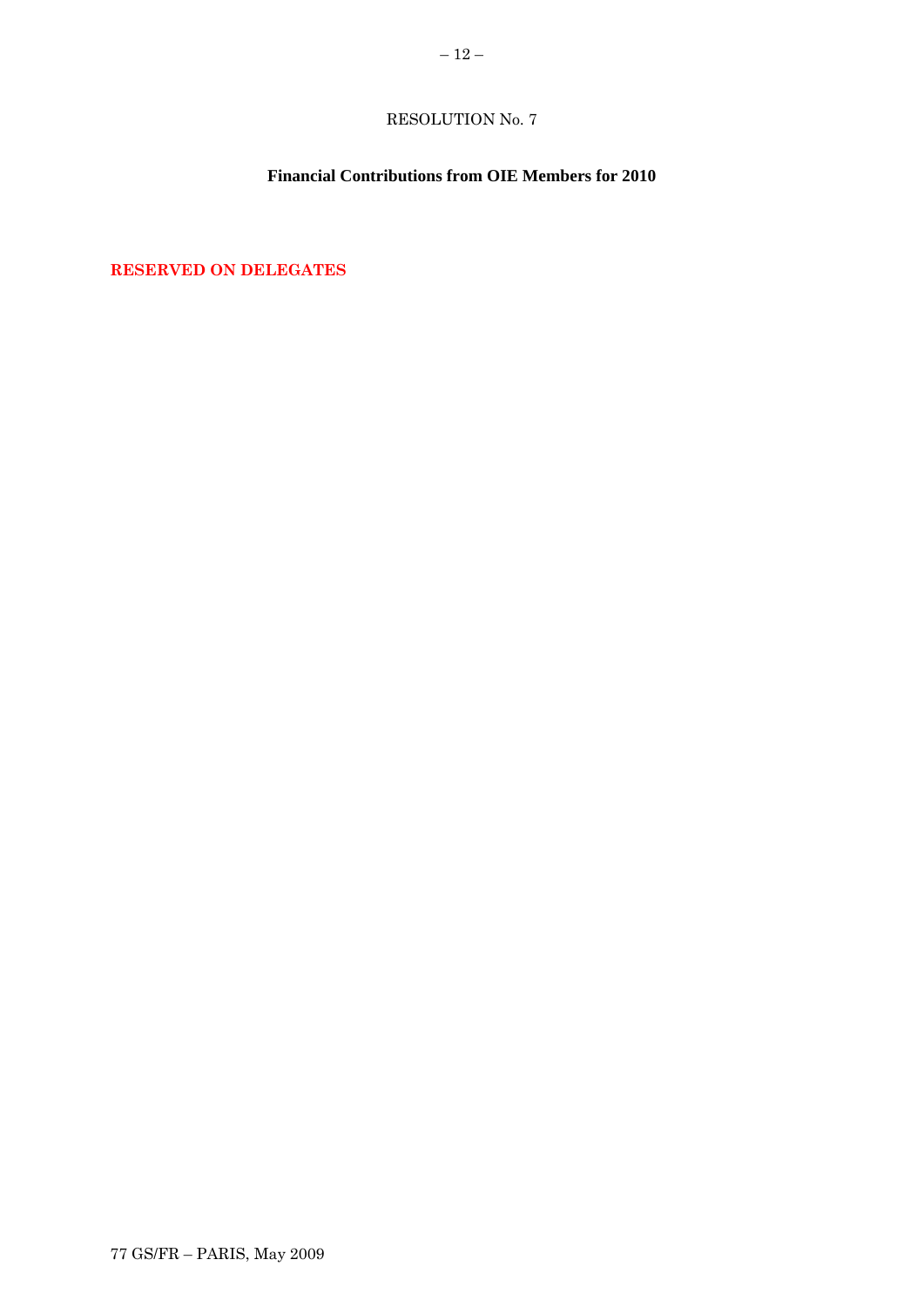## **Renewal of the Appointment of the External Auditor**

<span id="page-12-0"></span>In accordance with Article 12.1. of the Financial Regulations concerning the appointment of the External Auditor and the renewal of her mandate,

### THE COMMITTEE

#### RESOLVES

To renew for a period of one year (2009) the mandate of Mrs Marie-Pierre Cordier as OIE External Auditor.

 $\overline{\phantom{a}}$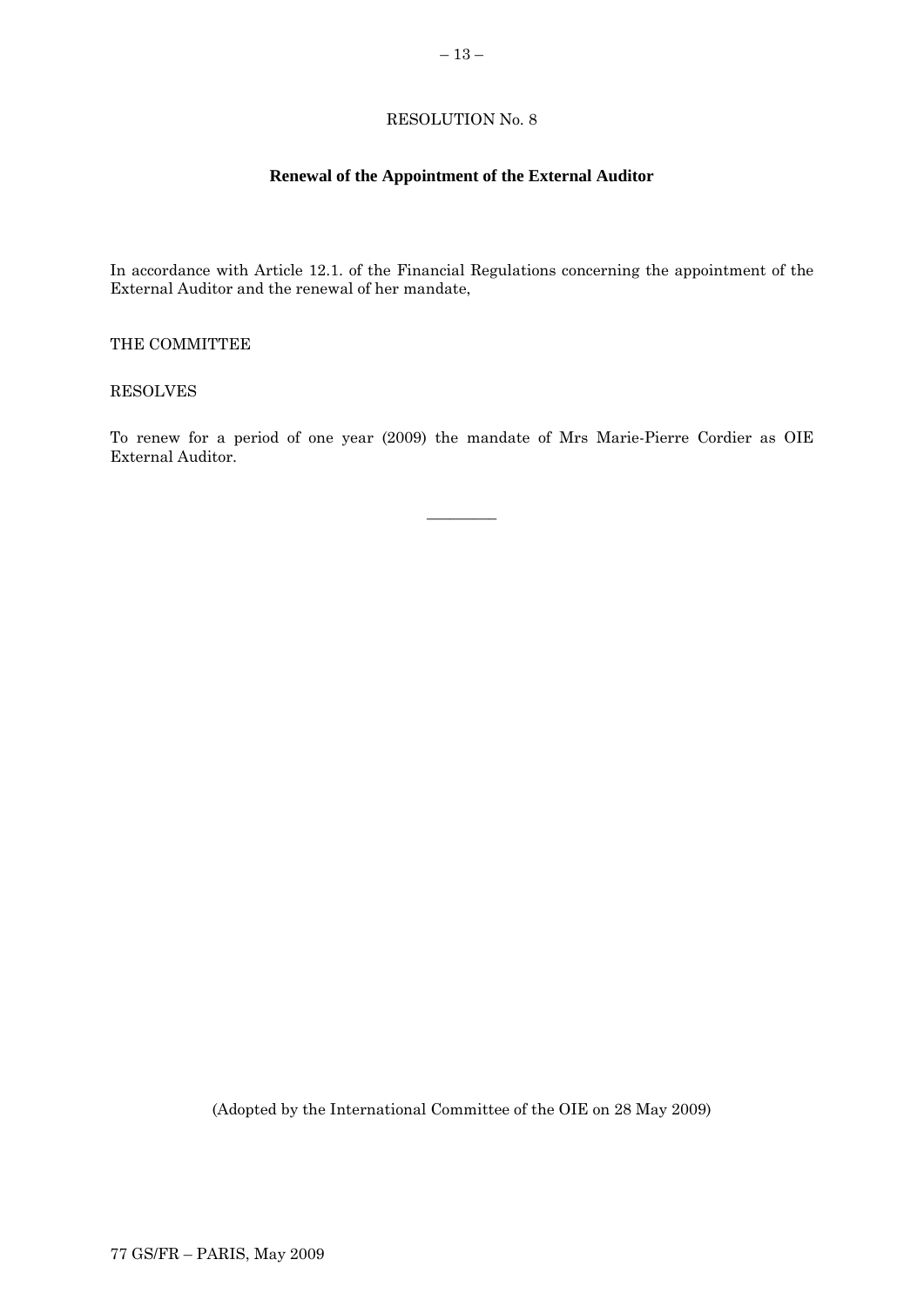### **Work Programme for 2010**

#### <span id="page-13-0"></span>CONSIDERING

The examination and approval of the Fourth Strategic Plan by the International Committee during its 74th General Session in May 2006,

Resolution No. IX adopted by the International Committee during the 76th General Session in May 2008,

THE COMMITTEE, ON THE PROPOSAL OF THE ADMINISTRATIVE COMMISSION

### 1. DECIDES

To approve the 2010 Work Programme prepared by the Director General (Annex I of document 77 SG/6).

### 2. RECOMMENDS THAT

Member Countries provide the necessary support to allow the Work Programme to be carried out, in the form of payment of both regular contributions and voluntary contributions or subsidies when possible.

 $\overline{\phantom{a}}$  , where  $\overline{\phantom{a}}$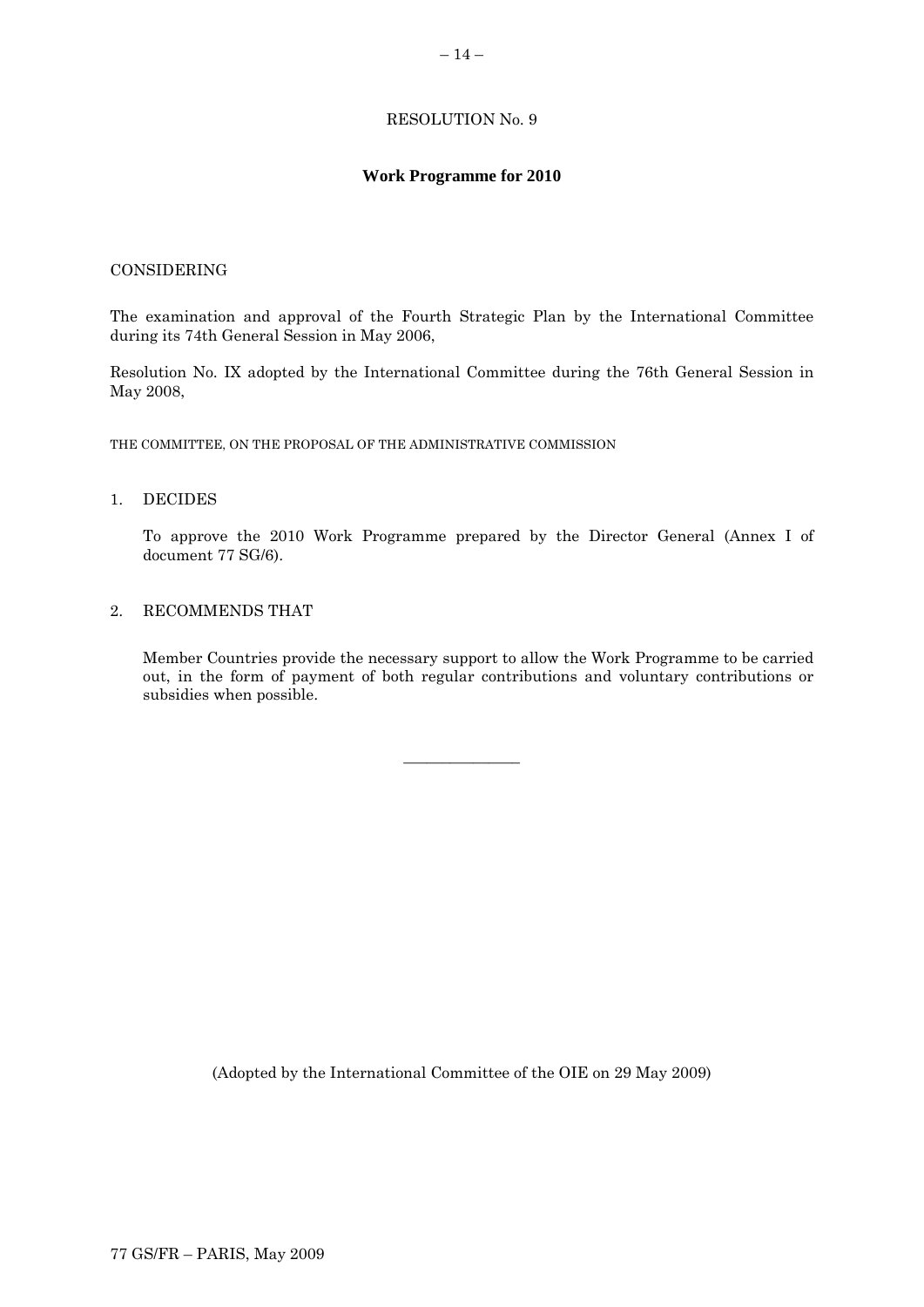# <span id="page-14-0"></span>**Agreement between the World Organisation for Animal Health (OIE) and the World Customs Organization (WCO)**

### CONSIDERING

That it is desirable, in the general interest of all concerned, that cooperation be established between the World Organisation for Animal Health (OIE) and the World Customs Organization (WCO),

The Agreement between the OIE and WCO approved following the deliberations of the Administrative Commission on 23 September 2008 and signed by the Director General (77 SG/21),

 $\overline{\phantom{a}}$  , where  $\overline{\phantom{a}}$ 

THE COMMITTEE

DECIDES

To approve the terms of this Agreement.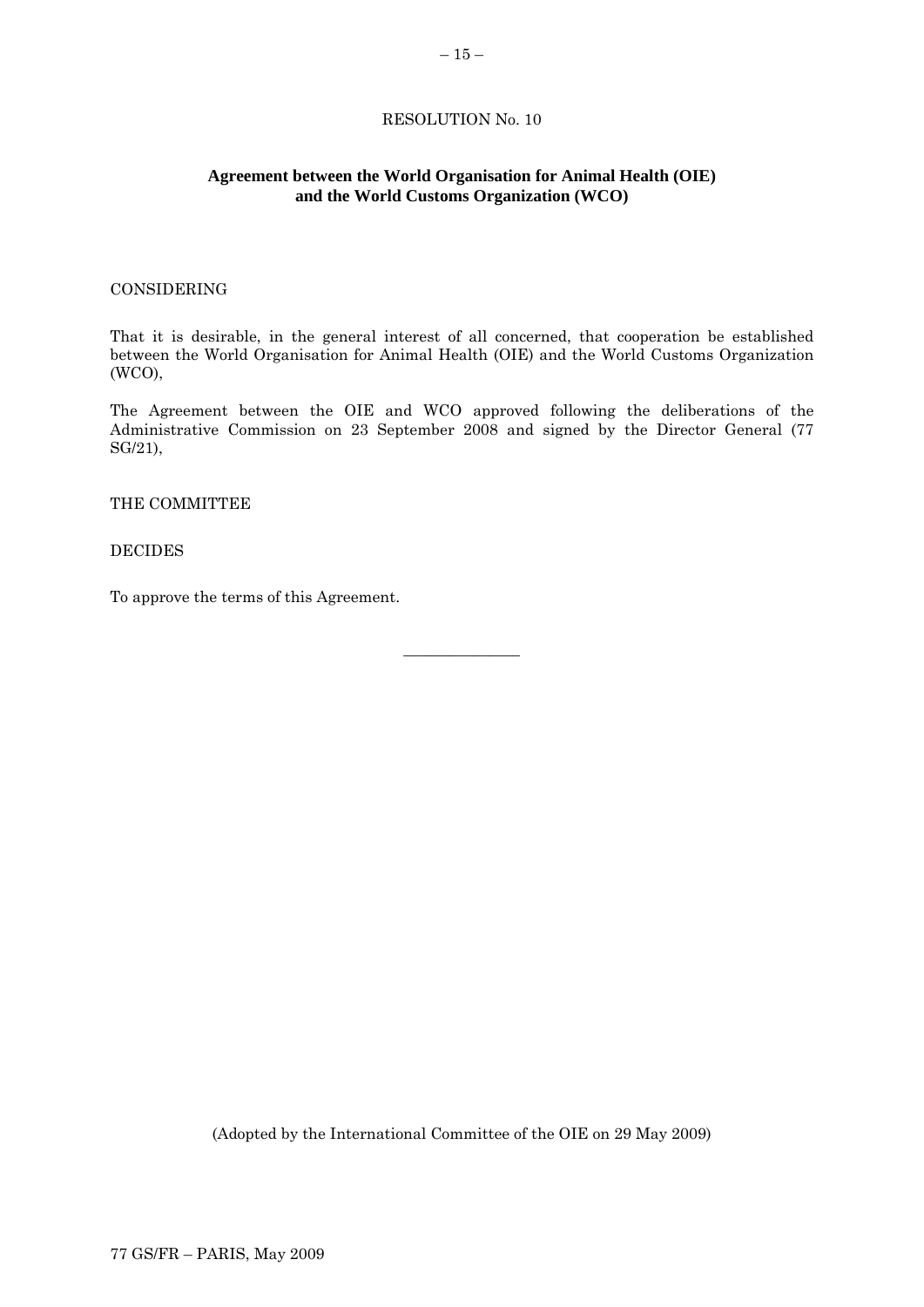### <span id="page-15-0"></span>**Agreement between the World Organisation for Animal Health (OIE) and the World Intellectual Property Organization (WIPO)**

#### CONSIDERING

That it is desirable, in the general interest of all concerned, that cooperation be established between the World Organisation for Animal Health (OIE) and the World Intellectual Property Organization (WIPO),

The Agreement between the OIE and WIPO approved following the deliberations of the Administrative Commission on 20 February 2009 (77 SG/22),

## THE COMMITTEE

#### DECIDES

To approve the terms of this Agreement and its signature by the Director General on behalf of the OIE.

 $\overline{\phantom{a}}$  , where  $\overline{\phantom{a}}$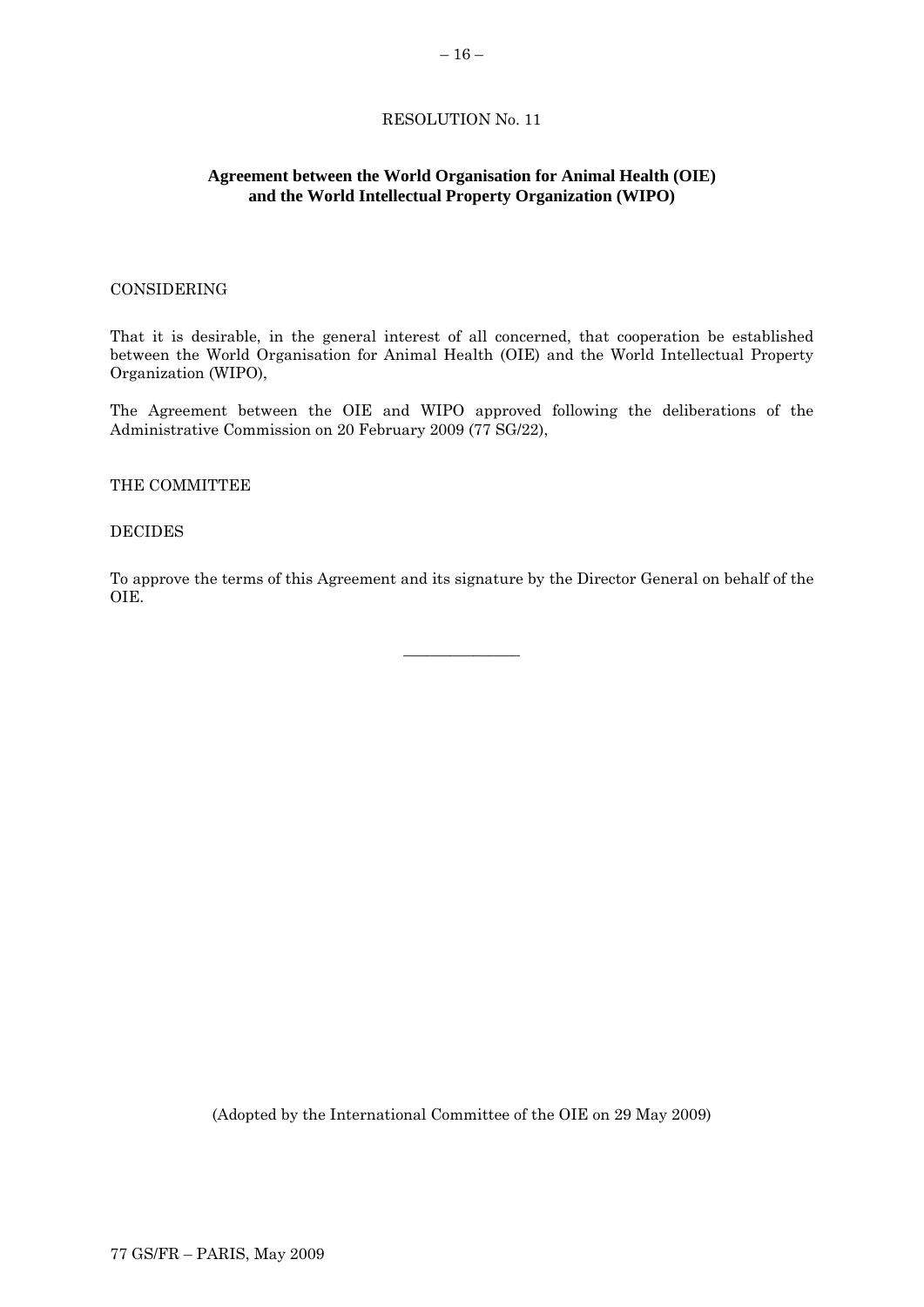### <span id="page-16-0"></span>**Agreement between the World Organisation for Animal Health (OIE) and the World Meteorological Organization (WMO)**

#### CONSIDERING

That it is desirable, in the general interest of all concerned, that cooperation be established between the World Organisation for Animal Health (OIE) and the World Meteorological Organization (WMO),

The Agreement between the OIE and WMO approved following the deliberations of the Administrative Commission on 20 February 2009 (77 SG/23),

### THE COMMITTEE

#### DECIDES

To approve the terms of this Agreement and its signature by the Director General on behalf of the OIE.

 $\overline{\phantom{a}}$  , where  $\overline{\phantom{a}}$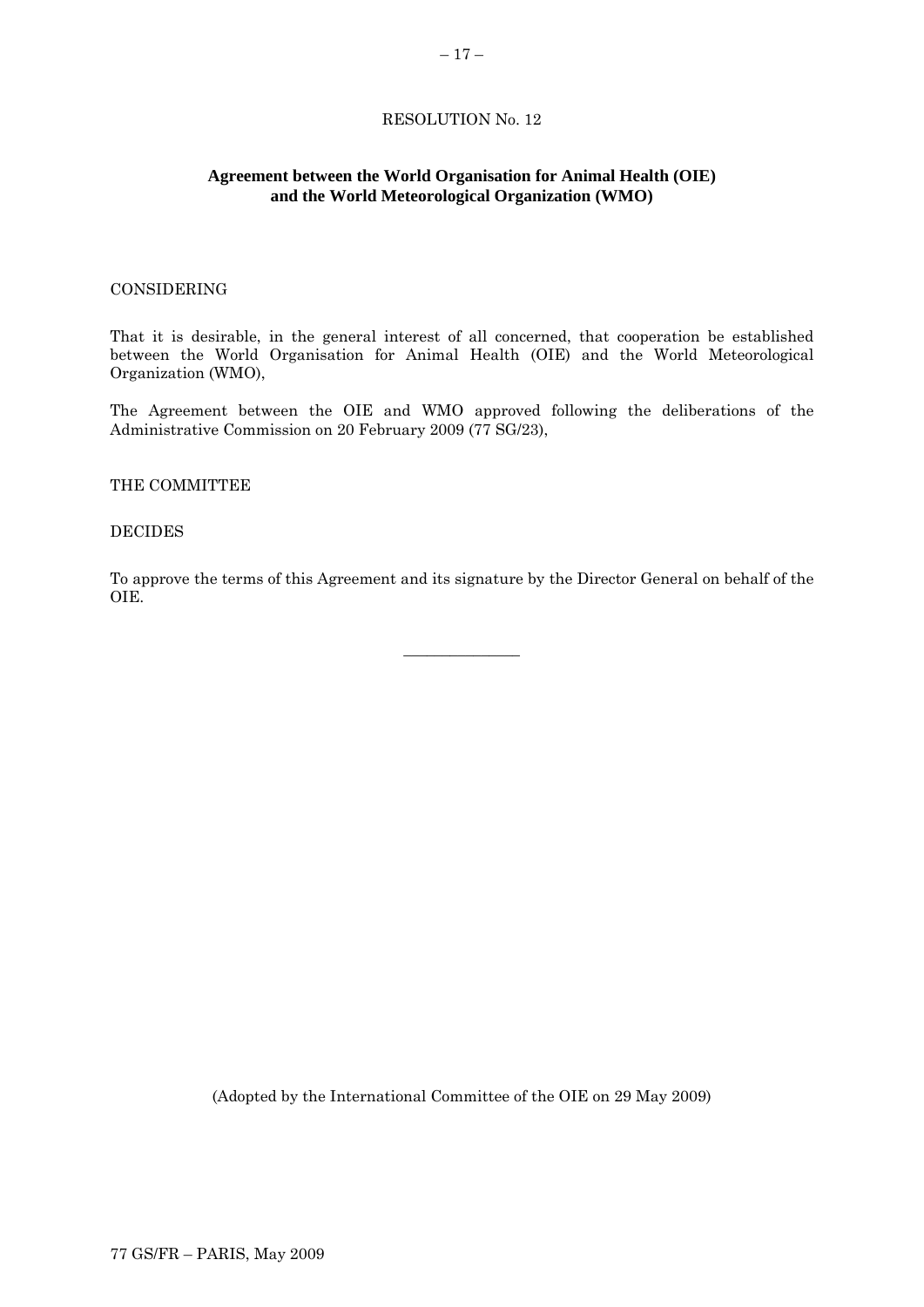# <span id="page-17-0"></span>**Modernisation of the Basic Texts: name of the International Committee**

### CONSIDERING

- 1. The objectives of the Fourth Strategic Plan 2006-2010, and in particular the modernisation of the Basic Texts of the Organisation;
- 2. The International Agreement for the Creation of an Office International des Epizooties in Paris of 25 January 1924, and in particular Article 2 of the said Agreement establishing a Committee composed of delegates of the contracting governments;
- 3. The Article 6 of the Organic Statutes attached to the said Agreement concerning the composition and functions of the International Committee;

### AND

4. That the term "International Committee" no longer conveys in full the importance and authority of this body in relationship to the governance of the Organisation;

### THE COMMITTEE, ON A PROPOSAL BY THE ADMINISTRATIVE COMMISSION

### **AUTHORISES**

The Director General and the personnel of the OIE to use, in all circumstances, instead the statutory name of the International Committee, the common name:

"World Assembly of Delegates of the World Organisation for Animal Health (OIE)", in brief "Assembly".

This Resolution shall come into effect on 30 May 2009.

(Adopted by the International Committee of the OIE on 29 May 2009)

 $\overline{\phantom{a}}$  , where  $\overline{\phantom{a}}$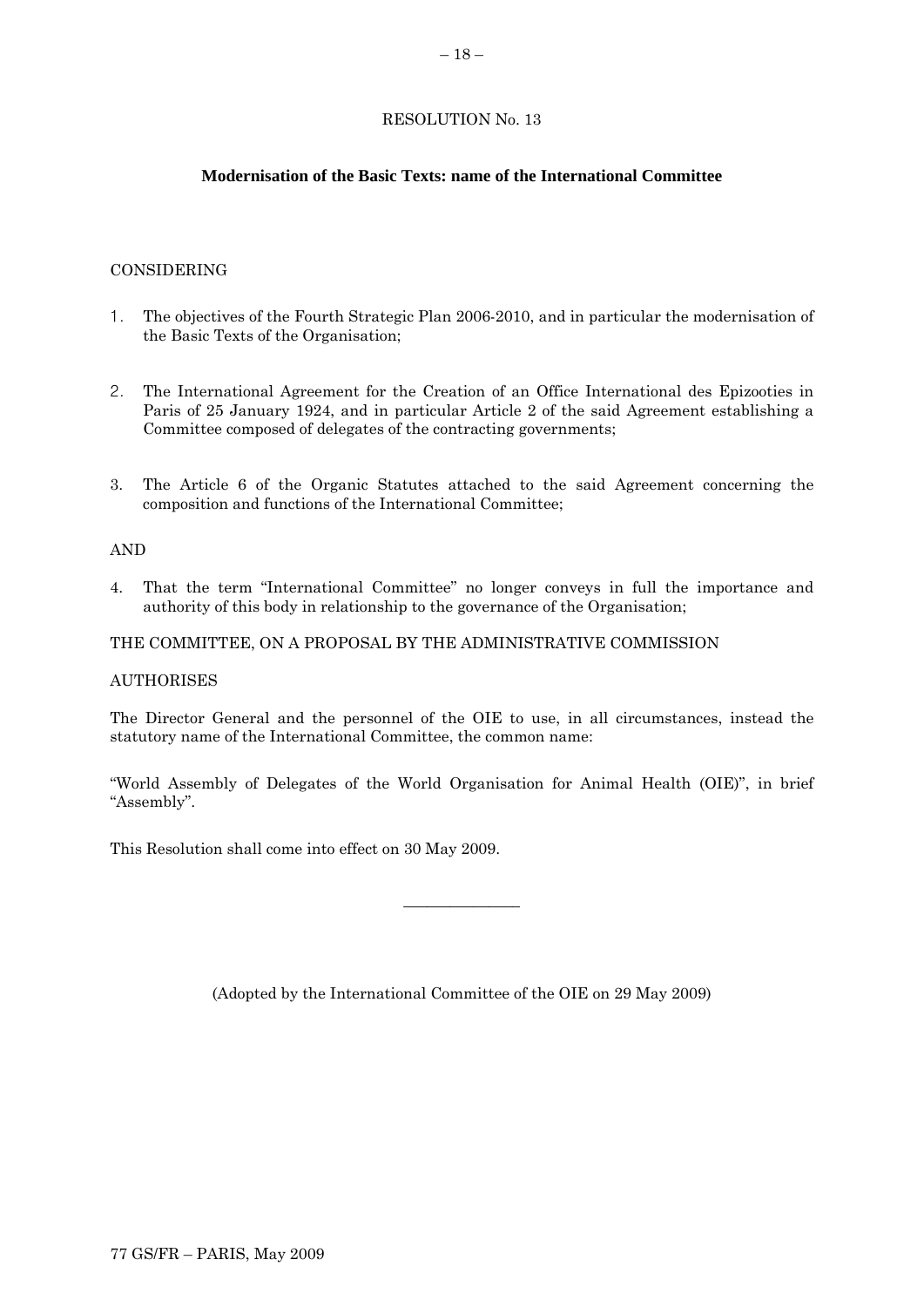### **Animal Health Information**

#### <span id="page-18-0"></span>CONSIDERING

- 1. The OIE Basic Texts and in particular the Organic Status (Articles 4b and 5) and General Rules (Article 50),
- 2. The OIE *Terrestrial Animal Health Code* and in particular Chapter 1.1.2.,
- 3. The OIE *Aquatic Animal Health Code* and in particular Chapter1.2.1.,
- 4. The Resolution No. I adopted at the 36th General Session of the International Committee of the OIE (13-18 May 1968)

THE COMMITTEE, REMINDS MEMBER COUNTRIES THAT

In their capacity as Members of the OIE they are obliged to make available to OIE, whatever information related to relevant animal diseases worldwide by complying with the requirements specified in Article 1.1.3. of the *Terrestrial Animal Health Code* and Article 1.2.1.3. of the *Aquatic Animal Health Code*.

 $\overline{\phantom{a}}$  , where  $\overline{\phantom{a}}$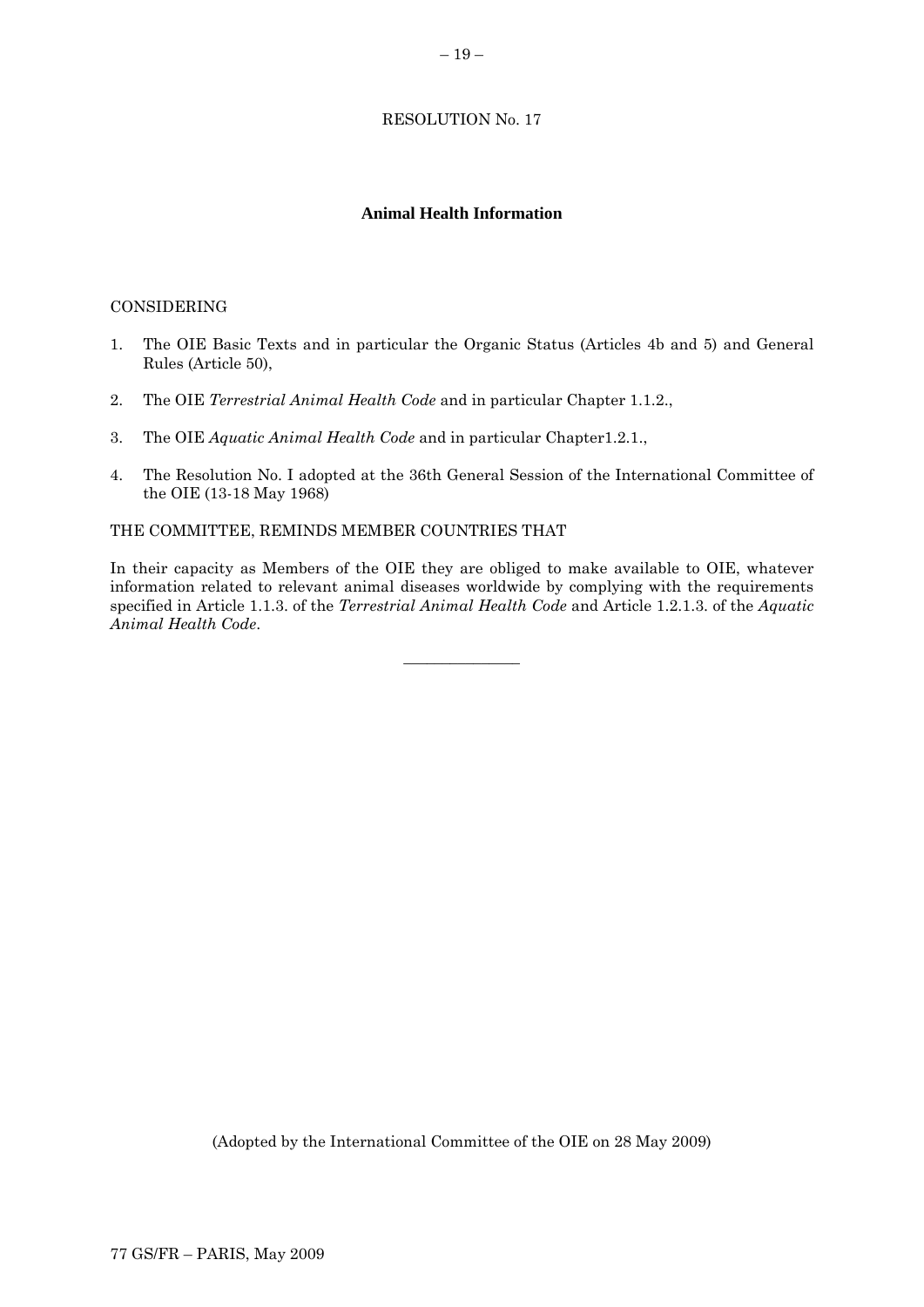# <span id="page-19-0"></span>**Application of the OIE Tools for Good Governance (OIE PVS Tool, PVS Gap Analysis, PVS follow up and Updating Veterinary Legislation)**

### CONSIDERING

- 1. The current impact of animal diseases on animal production in the world and the negative effects these have on the supply of high quality protein to human populations particularly in developing and in transition countries;
- 2. The Global Programme of the OIE for the Good Governance of Veterinary Services within the framework of its mandate to reinforce the capacities of Veterinary Services of Members, so that they are better placed to meet societal expectations for an adequate supply of safe food, reduction of poverty and market access;
- 3. The importance of the prevention and control of risks arising from zoonotic and non-zoonotic emerging and re-emerging diseases, which are often linked with globalisation and climate change;
- 4. The strong link that exists between the quantitative and qualitative security of food production and the control of animal diseases and pathogens;
- 5. The achievements of the OIE to date in the conduct of PVS Evaluations of Veterinary Services of Members and the good start made in the establishment of procedures for following up the initial PVS Evaluations, i.e. the PVS Gap Analysis, PVS follow-up and Updating Veterinary Legislation;
- 6. That some Members have not yet requested PVS Evaluations, although there is evidence that this would be beneficial to strengthening Veterinary Services.

#### THE COMMITTEE

#### RECOMMENDS THAT OIE MEMBERS

- 1. Reinforce their investment in Veterinary Services with a view to achieve compliance with OIE quality standards when possible;
- 2. Request the conduct of an independent OIE PVS Evaluation as appropriate to their circumstances, including when appropriate the aquatic animal health system, on a strictly voluntary basis and with the right to keep confidential any outcomes if so desired;
- 3. For those Members that have had a PVS Evaluation, request the conduct of a PVS Gap Analysis (under the same conditions as stated in Article 2), the outcome of which can be used to facilitate national budgetary discussions for Veterinary Services and possible international negotiations with Donors and International organisations if needed;
- 4. For those Members that have had a PVS Evaluation and PVS Gap Analysis, consider requesting the OIE to undertake follow up activities as appropriate to the results of the relevant reports.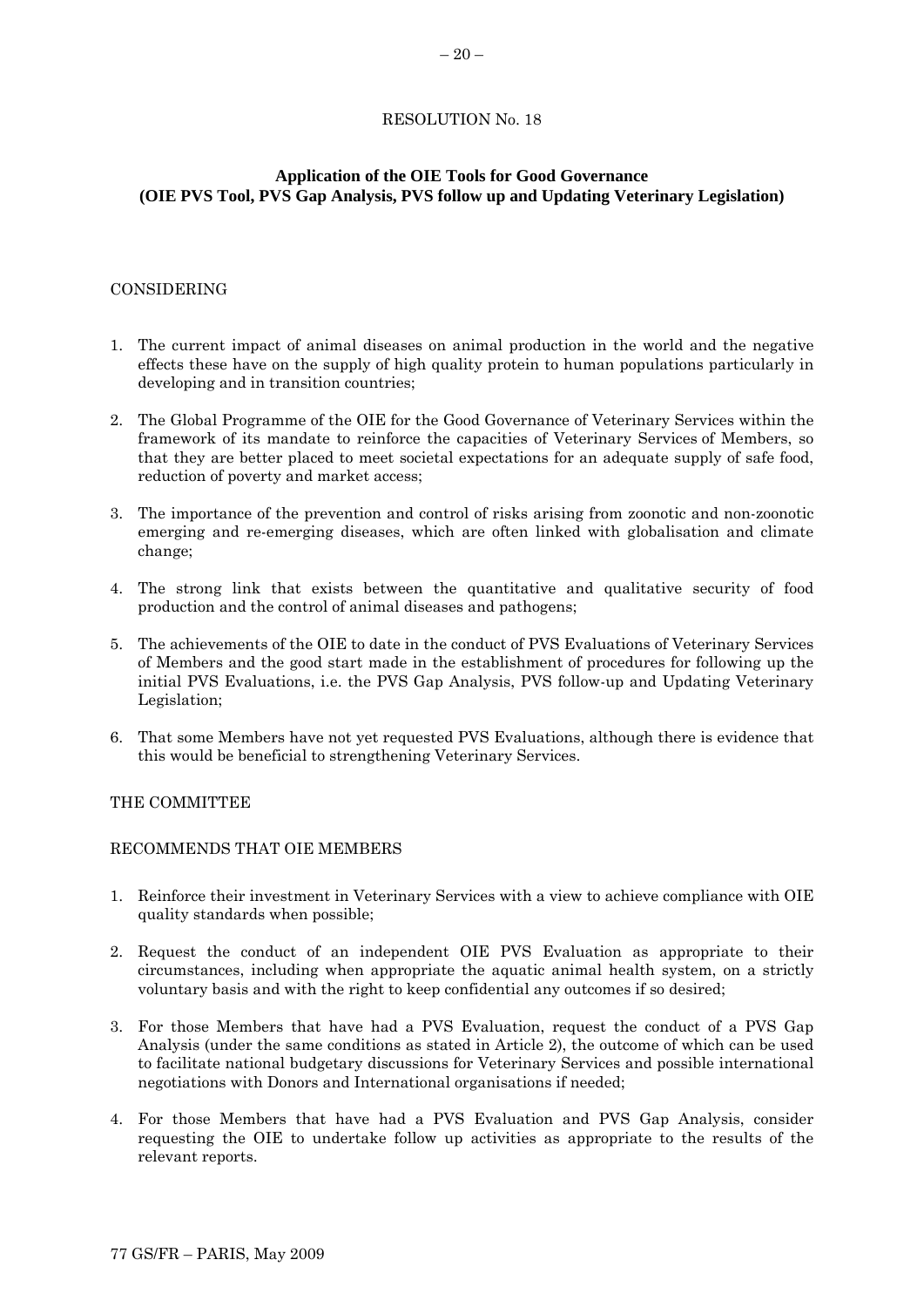#### RECOMMENDS THAT THE OIE

- 1. Continue to support its Members in the fight against terrestrial and aquatic animal diseases by making available relevant tools, in particular the OIE PVS Tool, the PVS Gap Analysis and follow up missions, and the OIE initiative on Updating Veterinary Legislation, for the improvement of sanitary governance and strengthening the capacities of national Veterinary Services to meet the quality standards contained in the *Terrestrial Animal Health Code*.
- 2. Continue to work closely with Governments and all relevant national authorities, partners and, when needed, with Donors, including through the use of the PVS Gap Analysis Tool, with the aim of securing the appropriate national and international resources for veterinary services' compliance with the OIE quality standards, using both public and private financial sources.
- 3. Based on the results of the PVS Evaluations officially accepted by Members, encourage countries and/or Donors to increase their investment in animal health to help to contribute to food security globally by improving the health status of food-producing animals and prevent global threats arising in connection with emerging and re-emerging diseases.
- 4. Develop basic guidelines in the *Terrestrial Animal Health Code* on veterinary legislation as part of the essential infrastructure of the veterinary services and promote the established OIE procedures for the conduct of missions to help relevant countries update their legislation, where gaps are identified in the course of an OIE PVS Evaluation.
- 5. Encourage donors to continue or to increase contributions to the OIE World Fund in order to allow the OIE to support Members in all fields described above, as well as vaccine banks.

 $\overline{\phantom{a}}$  , where  $\overline{\phantom{a}}$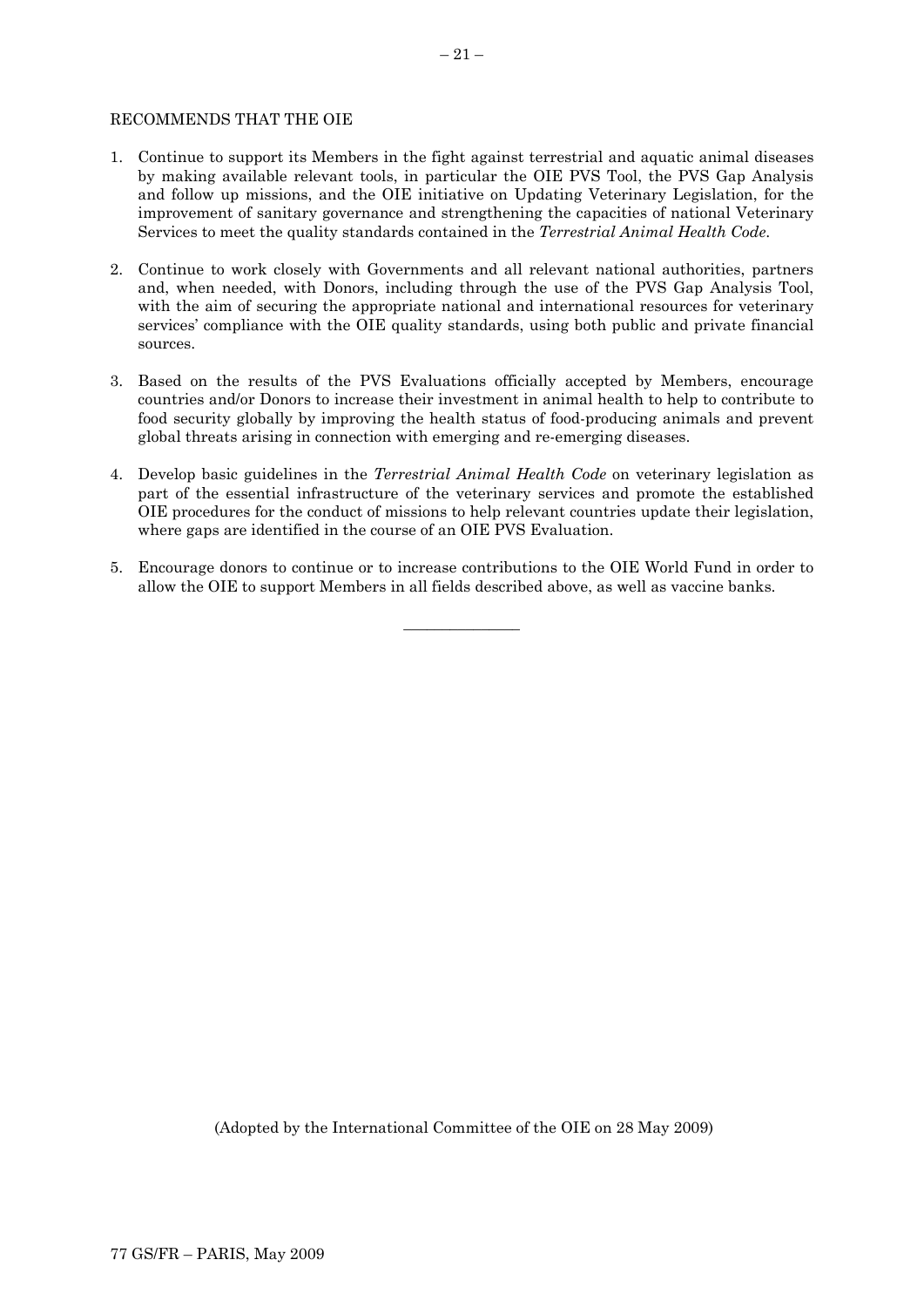### **Recognition of the Foot and Mouth Disease Status of Members**

#### <span id="page-21-0"></span>CONSIDERING THAT

- 1. During the 62nd General Session, the OIE International Committee established a procedure for annually updating a list of Member countries and zones recognised as free from foot and mouth disease (FMD) according to the provisions of the *Terrestrial Animal Health Code*  (*Terrestrial Code*),
- 2. The Scientific Commission for Animal Diseases (the Scientific Commission) has continued to apply the procedure approved by the International Committee, and has supported the recognition of the FMD free status of additional countries and zones for annual adoption of the list by the International Committee,
- 3. During the 76th General Session, the International Committee adopted Resolution No. XXII, which specified and updated the procedure for Members to follow to achieve official recognition and maintenance of status for certain animal diseases,
- 4. During the 76th General Session, the International Committee adopted Resolution No. XXIII, which specified the financial implications for Members applying for evaluation of official recognition or re-instatement of disease status to meet part of the costs sustained by the OIE in the evaluation process,
- 5. Information published by the OIE is derived from declarations made by the official Veterinary Services of Members. The OIE is not responsible for inaccurate publication of country or zonal disease free status based on inaccurate information, changes in epidemiological status or other significant events that were not promptly reported to the Central Bureau subsequent to the time of declaration of freedom from FMD.

#### THE COMMITTEE

#### RESOLVES THAT

1. The Director General publish the following list of Members recognised as FMD free where vaccination is not practised, according to the provisions of Chapter 8.5. of the *Terrestrial Code:*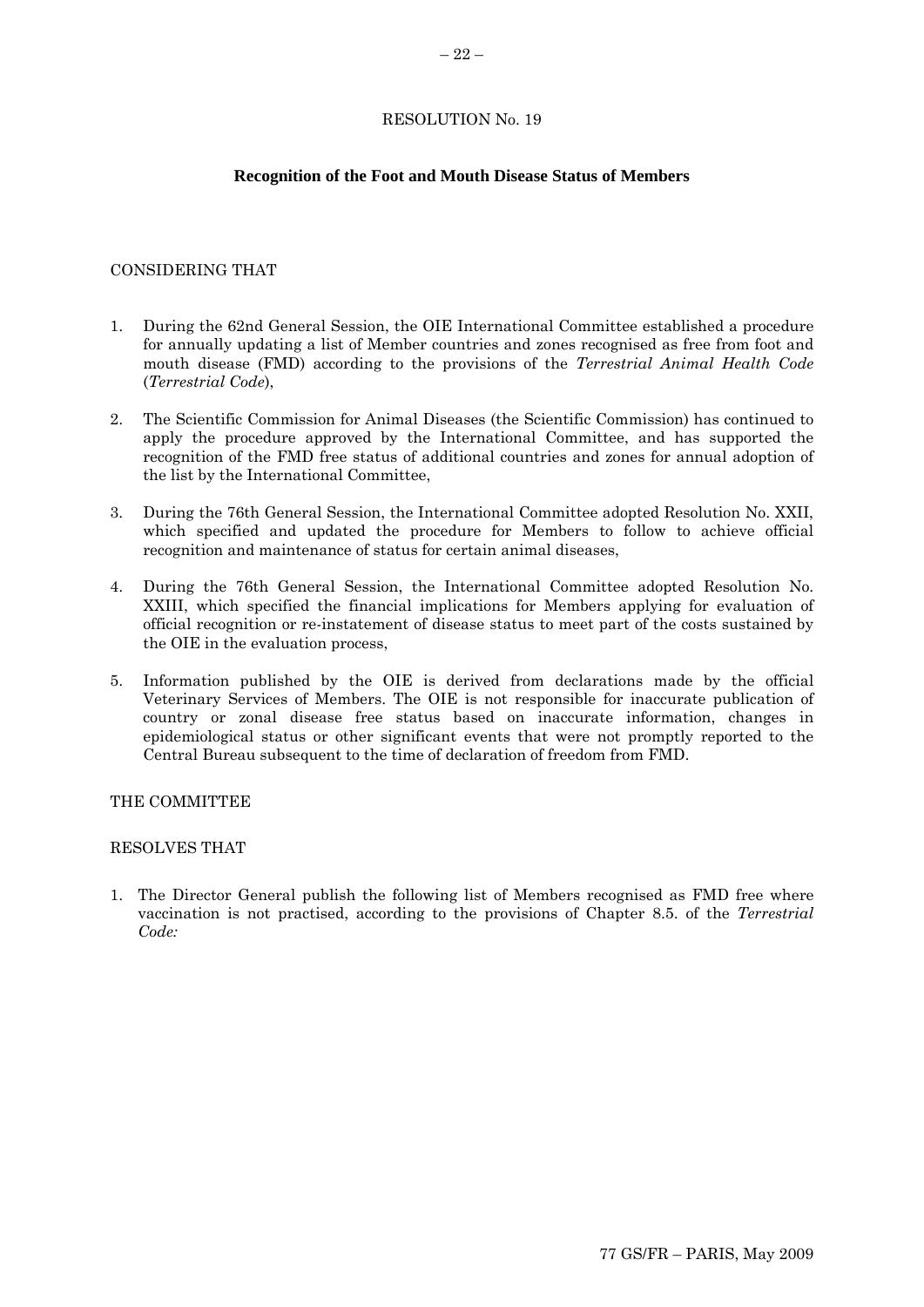| Albania                       | France          | Montenegro               |
|-------------------------------|-----------------|--------------------------|
| Australia                     | Germany         | Netherlands              |
| Austria                       | Greece          | New Caledonia            |
| Belarus                       | Guatemala       | New Zealand              |
| Belgium                       | Guyana          | Nicaragua                |
| Belize                        | Haiti           | Norway                   |
| Bosnia and Herzegovina        | Honduras        | Panama                   |
| Brunei                        | Hungary         | Poland                   |
| Bulgaria                      | Iceland         | Portugal                 |
| Canada                        | Indonesia       | Romania                  |
| Chile                         | Ireland         | Serbia <sup>1</sup>      |
| Costa Rica                    | Italy           | Singapore                |
| Croatia                       | Japan           | Slovakia                 |
| Cuba                          | Korea (Rep. of) | Slovenia                 |
| Cyprus                        | Latvia          | Spain                    |
| Czech Rep.                    | Lithuania       | Sweden                   |
| Denmark                       | Luxembourg      | Switzerland              |
| Dominican Republic            | Madagascar      | Ukraine                  |
| El Salvador                   | Malta           | United Kingdom           |
| Estonia                       | Mauritius       | United States of America |
| Finland                       | Mexico          | Vanuatu                  |
| Former Yug. Rep. of Macedonia |                 |                          |

2. The Director General publish the following Members recognised as FMD free where vaccination is practised, according to the provisions of Chapter 8.5. of the *Terrestrial Code*:

Uruguay.

- 3. The Director General publish the following list of Members having FMD free zones where vaccination is not practised, according to the provisions of Chapter 8.5. of the *Terrestrial Code*[2](#page-22-1):
	- Argentina: the zone designated by the Delegate of Argentina in a document addressed to the Director General in January 2007;
	- Botswana: the zones as designated by the Delegate of Botswana in a document addressed to the Director General in January 2009;
	- Brazil: State of Santa Catarina;
	- Colombia: zones designated by the Delegate of Colombia in documents addressed to the Director General in November 1995 and in April 1996 (Area I - Northwest region of Choco Department) and in January 2008 (Archipelago de San Andres and Providencia);
	- Malaysia: zones of Sabah and Sarawak designated by the Delegate of Malaysia in a document addressed to the Director General in December 2003;
	- Moldova: zone designated by the Delegate of Moldova in a document addressed to the Director General in July 2008;
	- Namibia: zone designated by the Delegate of Namibia in a document addressed to the Director General in February 1997;
	- Peru: zones as designated by the Delegate of Peru in two documents addressed to the Director General in December 2004 and in January 2007;

-

<sup>1</sup> Including Kosovo administered by the United Nations.

<span id="page-22-1"></span><span id="page-22-0"></span><sup>2</sup> For detailed information on the delimitation of zones of Members recognised as FMD free, enquiries should be addressed to the Director General of the OIE.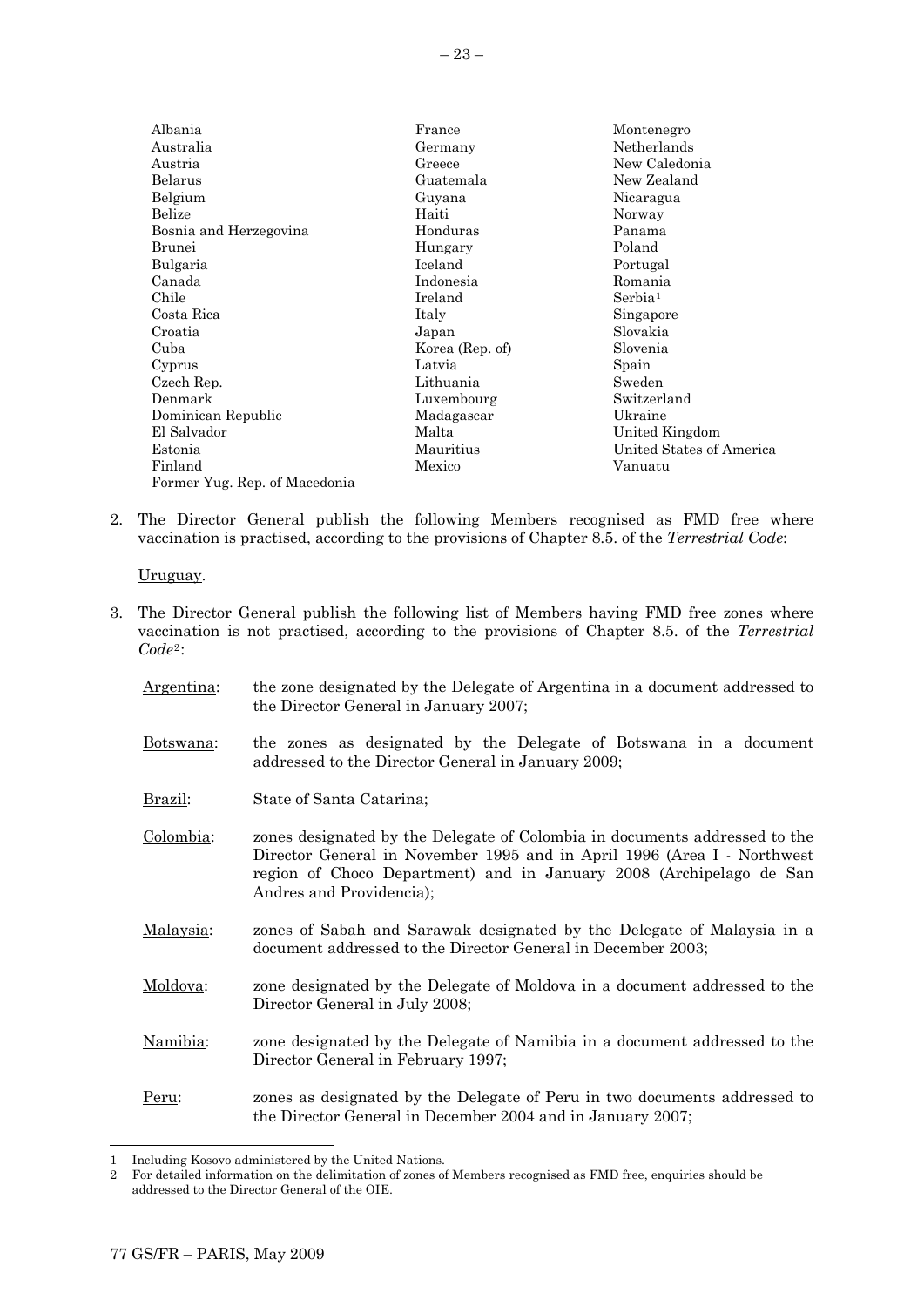Philippines: Islands of Mindanao, Visayas, Palawan and Masbate;

South Africa: zone designated by the Delegate of South Africa in a document addressed to the Director General in May 2005.

- 4. The Director General publish the following list of Members having FMD free zones where vaccination is practised, according to the provisions of Chapter 8.5. of the *Terrestrial Code*:
	- Argentina: zone of Argentina designated by the Delegate of Argentina in documents addressed to the Director General in March 2007.
	- Bolivia: zone of Chiquitania designated by the Delegate of Bolivia in documents addressed to the Director General in January 2003 and a zone situated in the western part of the Department of Oruro in documents addressed to the Director General in September 2005;
	- Brazil: States of Acre along with two adjacent municipalities of Amazon state, Rio Grande do Sul, Rondonia and the middle southern part of the State Parà, as designated by the Delegate of Brazil in a document addressed to the Director General in March 2004 and February 2007. The States of Bahia, Espírito Santo, Minas Gerais, Rio de Janeiro, Sergipe, Tocantins, Distrito Federal, Goiás, Mato Grosso, Paraná, São Paulo of Brazil as designated by the Delegate of Brazil in a document addressed to the Director General in May 2008; and the zone in the State of Mato Grosso do Sul as designated by the Delegate of Brazil in a document addressed to the Director General in July 2008;
	- Colombia: zone designated by the Delegate of Colombia in documents addressed to the Director General in January 2003, two zones designated by the Delegate in documents addressed to the Director General in December 2004, a south western zone designated by the Delegate of Colombia in documents addressed to the Director General in January 2007 and an eastern zone designated by the Delegate of Colombia in documents addressed to the Director General in January 2009;
	- Paraguay: zone designated by the Delegate of Paraguay in documents addressed to the Director General in March 2007.

AND

5. The Delegates of these Members will immediately notify the Central Bureau if FMD occurs in their countries or zones within their territories.

 $\overline{\phantom{a}}$  , where  $\overline{\phantom{a}}$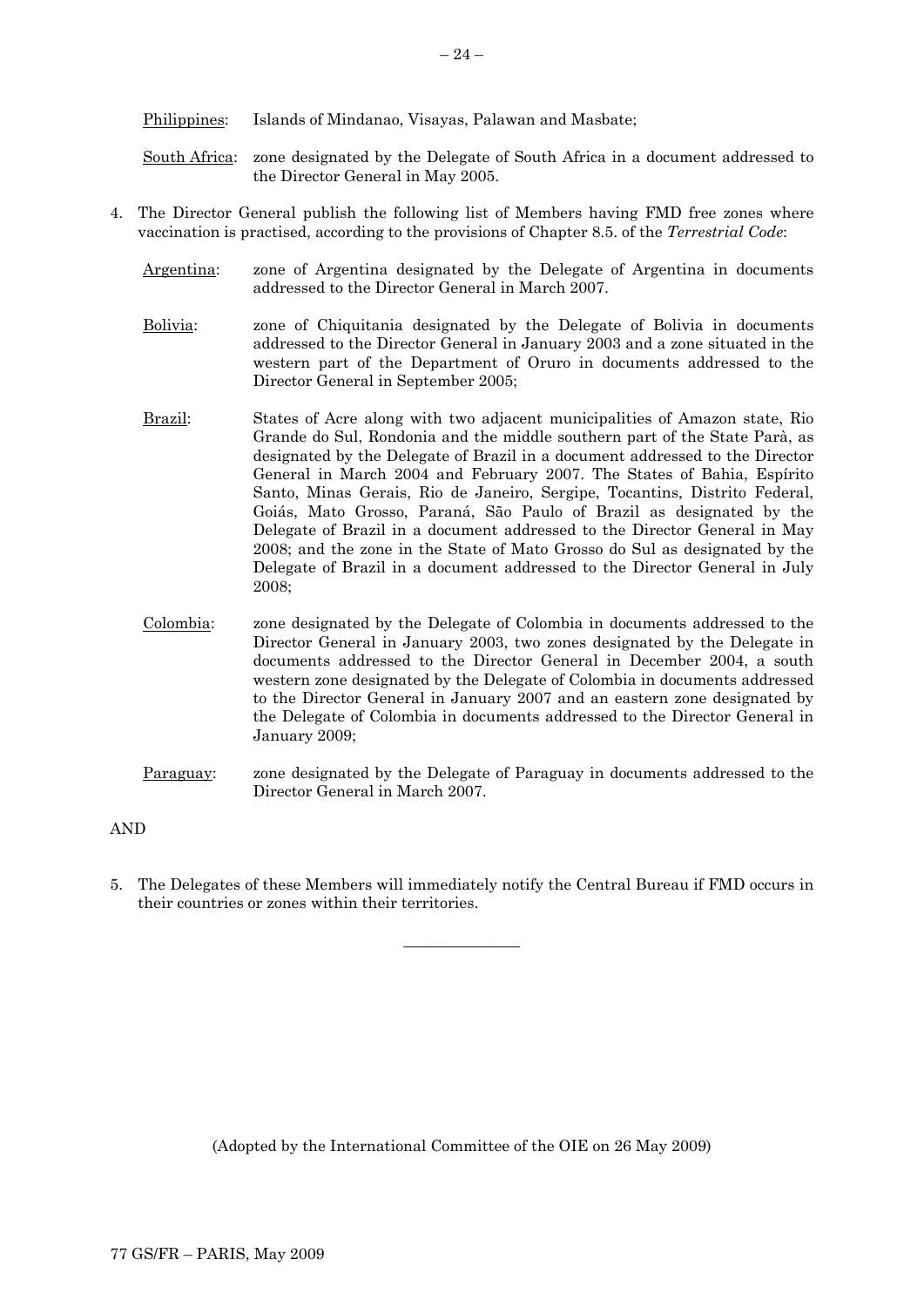### **Recognition of the Rinderpest Disease Status of Members**

### <span id="page-24-0"></span>CONSIDERING THAT

- 1. During the 63rd General Session, the OIE International Committee established a procedure for annually updating a list of Member countries and zones, recognised as free from rinderpest according to the provisions of the *Terrestrial Animal Health Code* (*Terrestrial Code*),
- 2. During the 76th General Session, the International Committee adopted Resolution No. XXII, which specified and updated the procedure for Members to follow to achieve official recognition and maintenance of status for certain animal diseases,
- 3. During the 76th General Session, the International Committee adopted Resolution No. XXIII, which specified the financial implications for Members applying for evaluation of official recognition or re-instatement of disease status, but which excluded rinderpest because participation in the cost of rinderpest disease status evaluation will be obtained, whenever possible, from sources other than direct payment by Members,
- 4. Information published by the OIE is derived from declarations made by the official Veterinary Services of Members. The OIE is not responsible for inaccurate publication of country disease free status based on inaccurate information, changes in epidemiological status or other significant events that were not promptly reported to the Central Bureau subsequent to the time of declaration of freedom from rinderpest infection.
- 5. During the 75th General Session the International Committee adopted the proposed update in the "OIE rinderpest pathway" of the *Terrestrial Code*. In view of the progress in global rinderpest eradication, the provisions of Chapter 2.2.12. of the *Terrestrial Code* 2007 were restricted to the sole recognition of rinderpest free status representing a country-wide infection free status. Therefore new applications from Members for zones free from rinderpest or "rinderpest disease free" status are no longer applicable or listed,
- 6. The International Committee and relevant organisations having an official agreement with the OIE accepted that the OIE assess and publish in a separate list the rinderpest status of non-OIE Members in accordance with the provisions of the OIE *Terrestrial Code*. However, to be recognised as free from rinderpest, specific conditions apply to the obligations of the Veterinary Services of countries or territories not yet Members of the OIE,

#### THE COMMITTEE

#### RESOLVES THAT

1. The Director General publish the following list of Members recognised as free from rinderpest, according to the provisions of Chapter 8.13. of the *Terrestrial Code*: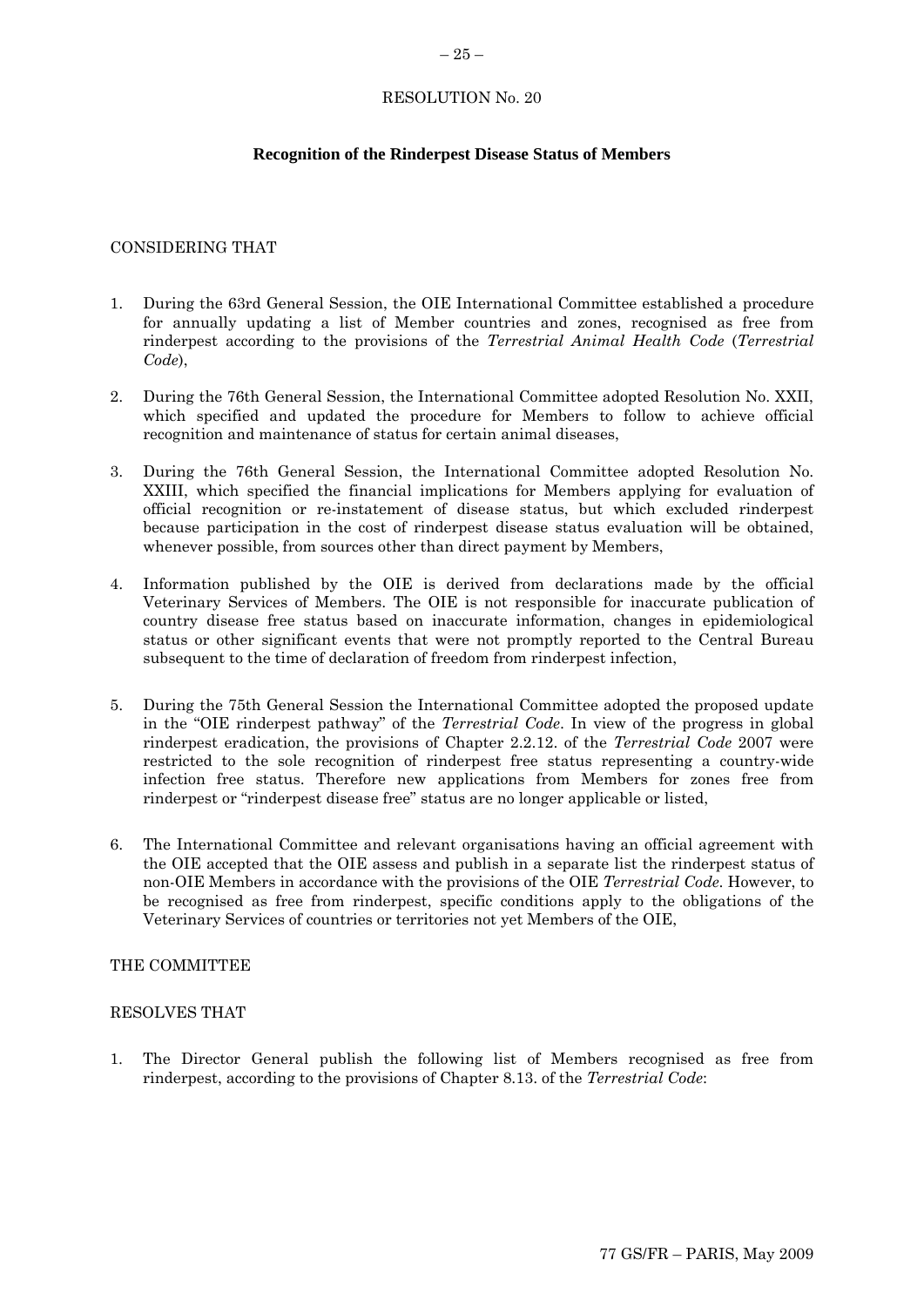| Afghanistan              | Cyprus                        | Kenya                      | Philippines                 |
|--------------------------|-------------------------------|----------------------------|-----------------------------|
| Albania                  | Czech Rep.                    | Korea (Dem. People's Rep.) | Poland                      |
| Algeria                  | Denmark <sup>1</sup>          | Korea (Rep. of)            | Portugal                    |
| Andorra                  | Dominican Rep.                | Latvia                     | Romania                     |
| Angola                   | Ecuador                       | Lebanon                    | Rwanda                      |
| Argentina                | Egypt                         | Lesotho                    | San Marino                  |
| Armenia                  | El Salvador                   | Libya                      | Senegal                     |
| Australia                | Equatorial Guinea             | Liechtenstein              | Serbia <sup>3</sup>         |
| Austria                  | Eritrea                       | Lithuania                  | Singapore                   |
| <b>Barbados</b>          | Estonia                       | Luxembourg                 | Slovakia                    |
| Bahrain                  | Ethiopia                      | Madagascar                 | Slovenia                    |
| Belarus                  | Fiji                          | Malawi                     | South Africa                |
| Belgium                  | Finland                       | Malaysia                   | Spain                       |
| Belize                   | Former Yug. Rep. of Macedonia | Mali                       | Sudan                       |
| Benin                    | France <sup>2</sup>           | Malta                      | Suriname                    |
| Bhutan                   | Gabon                         | Mauritania                 | Swaziland                   |
| Bolivia                  | Germany                       | Mauritius                  | Sweden                      |
| Bosnia and               | Ghana                         | Mexico                     | Switzerland                 |
| Herzegovina              | Greece                        | Moldavia                   | Tajikistan                  |
| Botswana                 | Guatemala                     | Mongolia                   | Tanzania                    |
| <b>Brazil</b>            | Guinea                        | Montenegro                 | Thailand                    |
| <b>Brunei</b>            | Guinea Bissau                 | Morocco                    | Togo                        |
| Bulgaria                 | Guyana                        | Mozambique                 | Trinidad and Tobago         |
| Burkina Faso             | Haiti                         | Myanmar                    | Tunisia                     |
| Burundi                  | Honduras                      | Namibia                    | Turkey                      |
| Canada                   | Hungary                       | Nepal                      | Uganda                      |
| Cape Verde               | Iceland                       | Netherlands                | Ukraine                     |
| Chile                    | India                         | New Caledonia              | United Kingdom <sup>4</sup> |
| China                    | Indonesia                     | New Zealand                | United States of America    |
| Chinese Taipei           | Iran                          | Nicaragua                  | Uruguay                     |
| Colombia                 | Iraq                          | Norway                     | Uzbekistan                  |
| Congo                    | Ireland                       | Oman                       | Vanuatu                     |
| Congo (Dem. Rep. of the) | Italy                         | Pakistan                   | Venezuela                   |
| Côte d'Ivoire            | Jamaica                       | Panama                     | Vietnam                     |
| Costa Rica               | Japan                         | Paraguay                   | Zambia                      |
| Croatia                  | Jordan                        | Peru                       | Zimbabwe                    |
| Cuba                     |                               |                            |                             |

2. The Director General publish the following list of non-OIE Members recognised as free from rinderpest according to the provisions of Chapter 8.13. of the *Terrestrial Code*:

| Cook Islands     | Niue             | Samoa           | St Vincent and the Grenadines |
|------------------|------------------|-----------------|-------------------------------|
| Marshall Islands | Palau            | Seychelles      | Timor Leste                   |
| Nauru            | Papua New Guinea | Solomon Islands | Vatican                       |

AND

1

3. The Delegates of Members and competent authorities of non-OIE Members will immediately notify the Central Bureau if rinderpest occurs in their countries.

 $\overline{\phantom{a}}$  , we can also the contract of  $\overline{\phantom{a}}$ 

<span id="page-25-1"></span><span id="page-25-0"></span><sup>&</sup>lt;sup>1</sup> Excluding Faroe Islands.<br>2 Excluding Wallis-and-Fu

Excluding Wallis-and-Futuna.

<span id="page-25-3"></span><span id="page-25-2"></span><sup>3</sup> Excluding Kosovo administered by the United Nations.

<sup>4</sup> Excluding Anguilla, Bermuda, British Virgin Islands, Montserrat, and Turks and Caicos.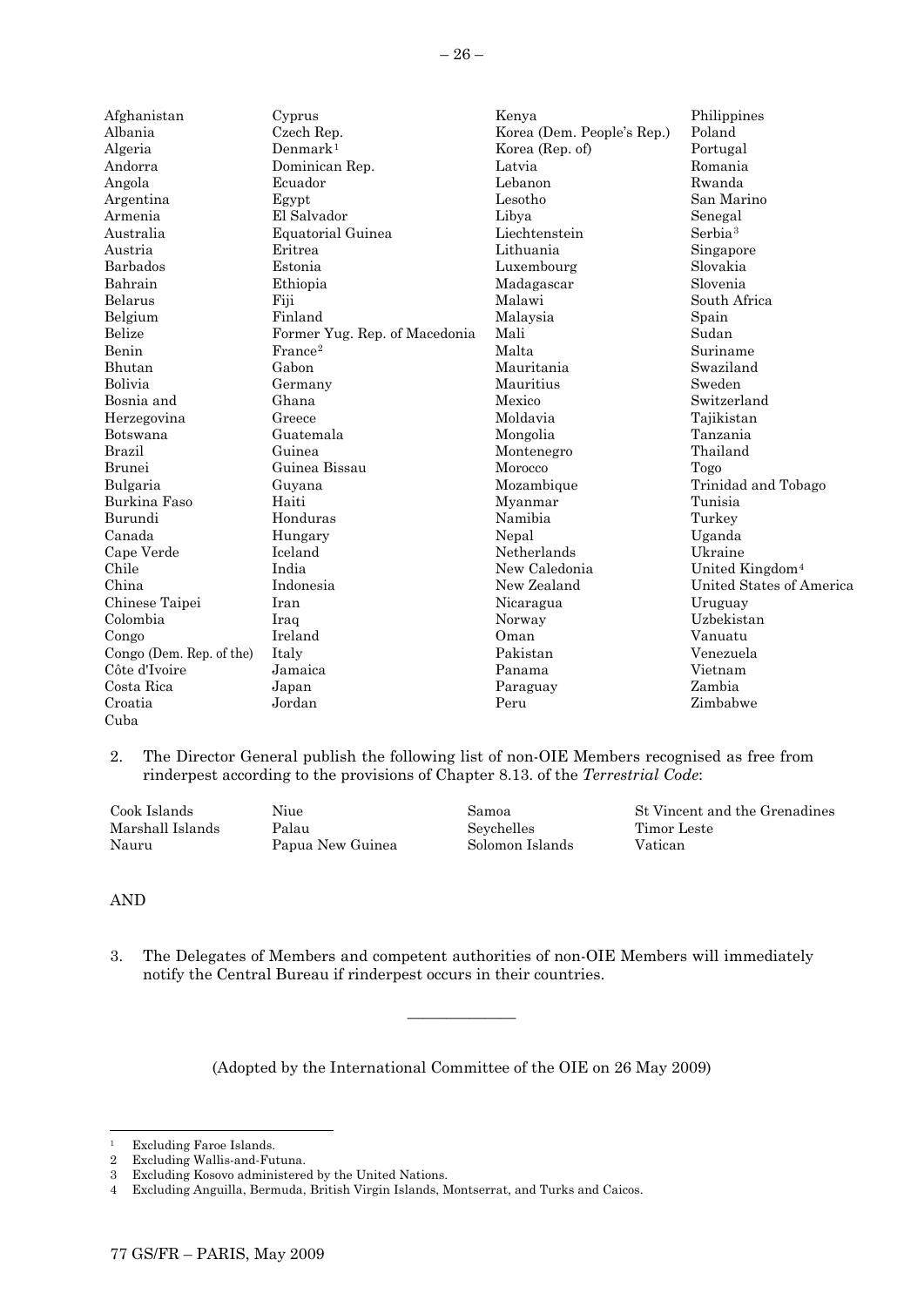### <span id="page-26-0"></span>**Recognition of the Contagious Bovine Pleuropneumonia Disease Status of Members**

### CONSIDERING THAT

- 1. During the 71st General Session, the OIE International Committee established a procedure for annually updating a list of Member countries and zones, recognised as free from contagious bovine pleuropneumonia (CBPP) according to the provisions of the *Terrestrial Animal Health Code* (*Terrestrial Code*),
- 2. During the 76th General Session, the International Committee adopted Resolution No. XXII, which specified and updated the procedure for Members to follow to achieve official recognition and maintenance of status for certain diseases,
- 3. During the 76th General Session, the International Committee adopted Resolution No. XXIII, which specified the financial implications for Members applying for evaluation of official recognition or re-instatement of disease status to meet part of the costs sustained by the OIE in the evaluation process,
- 4. Information published by the OIE is derived from declarations made by the official Veterinary Services of Members. The OIE is not responsible for inaccurate publication of country or zonal disease free status based on inaccurate information, changes in epidemiological status or other significant events that were not promptly reported to the Central Bureau subsequent to the time of declaration of freedom from CBPP.

#### THE COMMITTEE

#### RESOLVES THAT

1. The Director General publish the following list of Members recognised as free from CBPP according to the provisions of the Chapter 11.8. of the *Terrestrial Code*:

Australia Botswana India Portugal

Switzerland United States of America

AND

2. The Delegates of these Members will immediately notify the Central Bureau if CBPP occurs in their countries.

 $\overline{\phantom{a}}$  , we can also the contract of  $\overline{\phantom{a}}$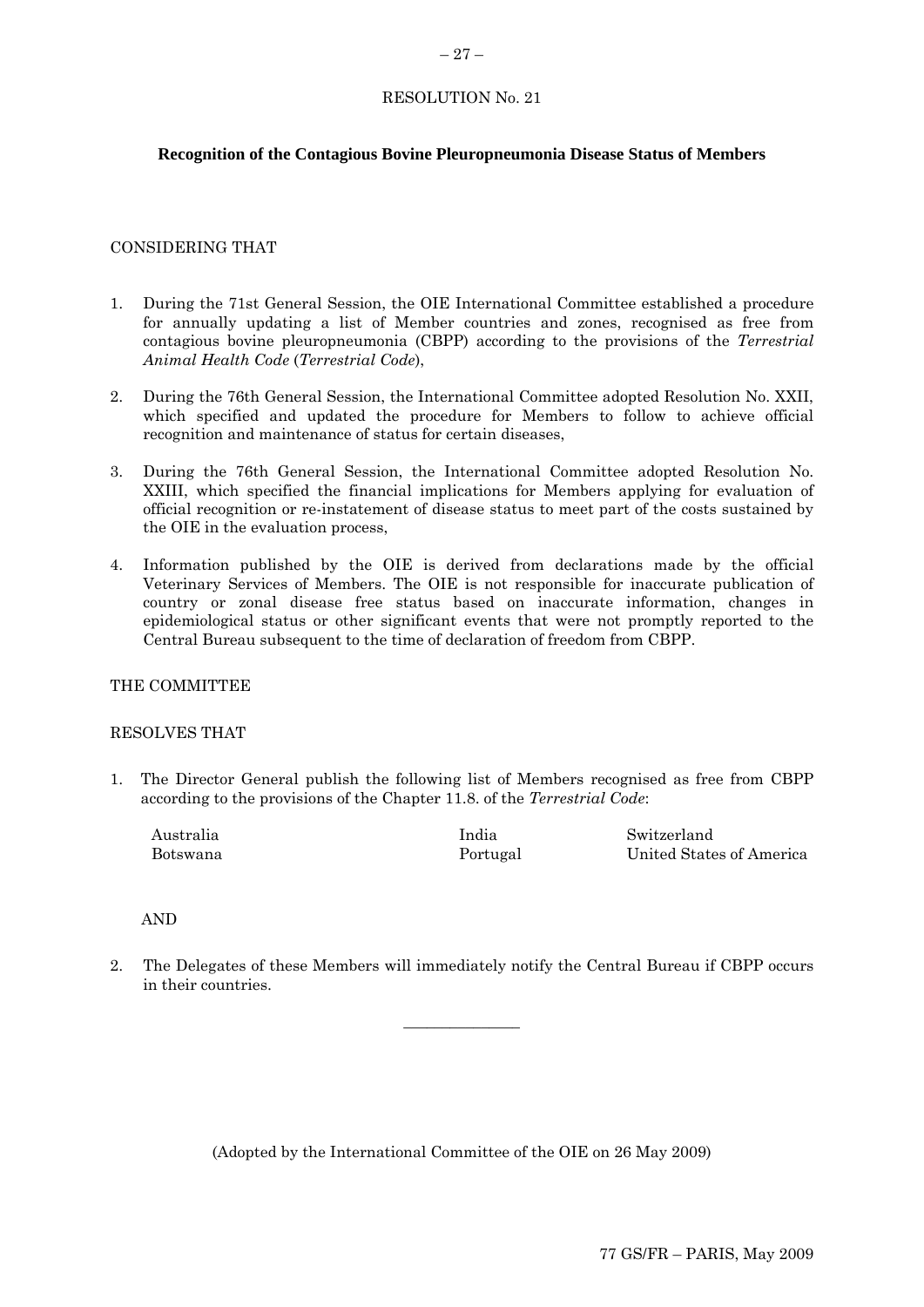### <span id="page-27-0"></span>**Recognition of the Bovine Spongiform Encephalopathy Risk Status of Members**

#### CONSIDERING THAT

- 1. During the 67th General Session the OIE International Committee established a procedure for annually updating a list of Members, categorised by their Bovine spongiform encephalopathy (BSE) risk according to the provisions of the *Terrestrial Animal Health Code* (*Terrestrial Code*),
- 2. During the 76th General Session, the OIE adopted Resolution No. XXII, which specified and updated the procedure for Members to follow to achieve official recognition and maintenance of status of certain diseases,
- 3. During the 76th General Session, the International Committee adopted Resolution No. XXIII, which specified the financial implications for Members applying for evaluation of official recognition or re-instatement of a BSE risk status to meet part of the costs sustained by the OIE in the evaluation process,
- 4. Information published by the OIE is derived from declarations made by the official Veterinary Services of Members. The OIE is not responsible for inaccurate publication of a Member disease status based on inaccurate information, changes in epidemiological status or other significant events that were not promptly reported to the Central Bureau, subsequent to the time of declaration of the BSE risk status.

#### THE COMMITTEE

### RESOLVES THAT

- 1. The Director General publish the following list of Members recognised as having a negligible BSE risk in accordance with Chapter 11.6.. of the *Terrestrial Code*:
	-
	- Argentina Iceland Singapore Australia New Zealand Sweden Chile Norway Uruguay Finland Paraguay
		-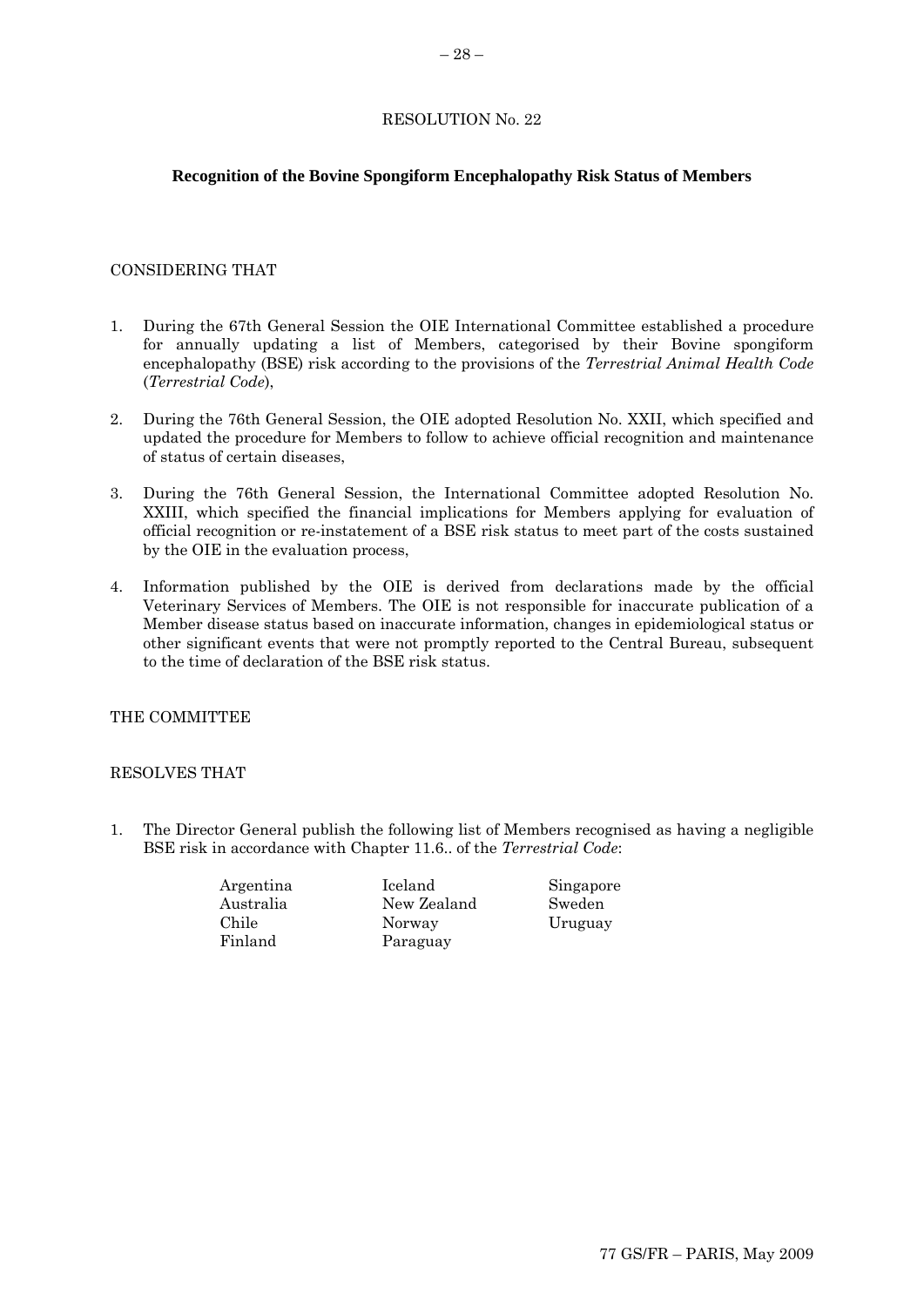2. The Director General publish the following list of Members recognised as having a controlled BSE risk in accordance with Chapter 11.6. of the *Terrestrial Code*:

| Austria        | Germany      | Mexico                   |
|----------------|--------------|--------------------------|
| Belgium        | Greece       | Netherlands              |
| Brazil         | Hungary      | Poland                   |
| Canada         | Ireland      | Portugal                 |
| Chinese Taipei | Italy        | Slovak Republic          |
| Colombia       | Japan        | Slovenia                 |
| Cyprus         | Latvia       | Spain                    |
| Czech Republic | Lichtenstein | Switzerland              |
| Denmark        | Lithuania    | United Kingdom           |
| Estonia        | Luxembourg   | United States of America |
| France         | Malta        |                          |

AND

3. The Delegates of these Members will immediately notify the Central Bureau if BSE occurs in their countries or their territories.

 $\overline{\phantom{a}}$  , we can also the contract of  $\overline{\phantom{a}}$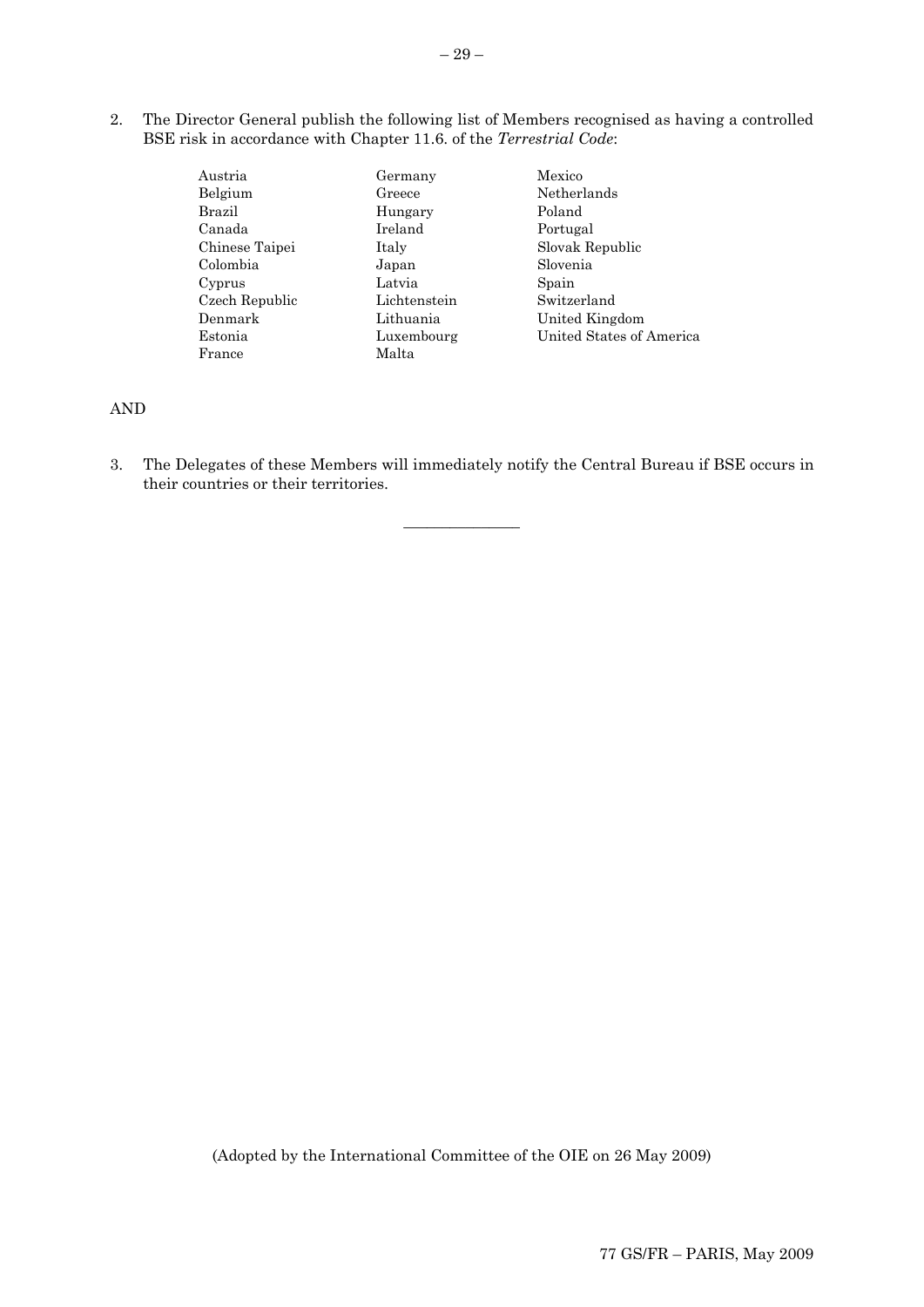### **Animal Welfare**

### <span id="page-29-0"></span>CONSIDERING

- 1. Animal welfare is a complex, multi-faceted, international and domestic public policy issue, with important scientific, ethical, economic, cultural and political dimensions.
- 2. The Director General has established a permanent Animal Welfare Working Group, which draws up and implements a detailed annual work programme.
- 3. Successful Global Conferences on Animal Welfare were held in 2004 and 2008 and confirmed the OIE's international leadership role in animal welfare.
- 4. Five animal welfare chapters of standards were adopted at the May 2005 General Session and are regularly updated.
- 5. Publication of "Animal Welfare: Global Issues, Trends and Challenges", in October 2005, in the OIE Scientific and Technical Review Series further reinforced the OIE's international leadership role in animal welfare.
- 6. An expansion of the mandate of the Aquatic Animal Health Standards Commission to cover, inter alia, aquatic animal welfare, has been proposed for adoption by OIE Members.
- 7. A new standard for the welfare during transport of farmed fish has been proposed for adoption by OIE members.
- 8. A new standard on stray dog population control has been proposed for adoption by OIE members.
- 9. Work is underway on the development of new animal welfare standards on the "Use of Animals in Research, Testing or Teaching" and on animal welfare in livestock production systems, on the understanding that broiler chickens and beef cattle production systems will be addressed as the first two priorities for standards on livestock production systems.
- 10. An OIE Resolution providing in principle support for the proposed Universal Declaration on Animal Welfare was adopted at the 2007 General Session.
- 11. The Director General confirmed OIE policy on the establishment of "twinning" relationships between some OIE Collaborating Centres, in a letter sent to delegates on 16 March 2009.
- 12. The Director General requested that Delegates establish, under their overall supervision, animal welfare focal points, in a letter dated 24th March 2009.
- 13. The active involvement of all OIE members is essential to the successful global implementation of the OIE animal welfare mandate.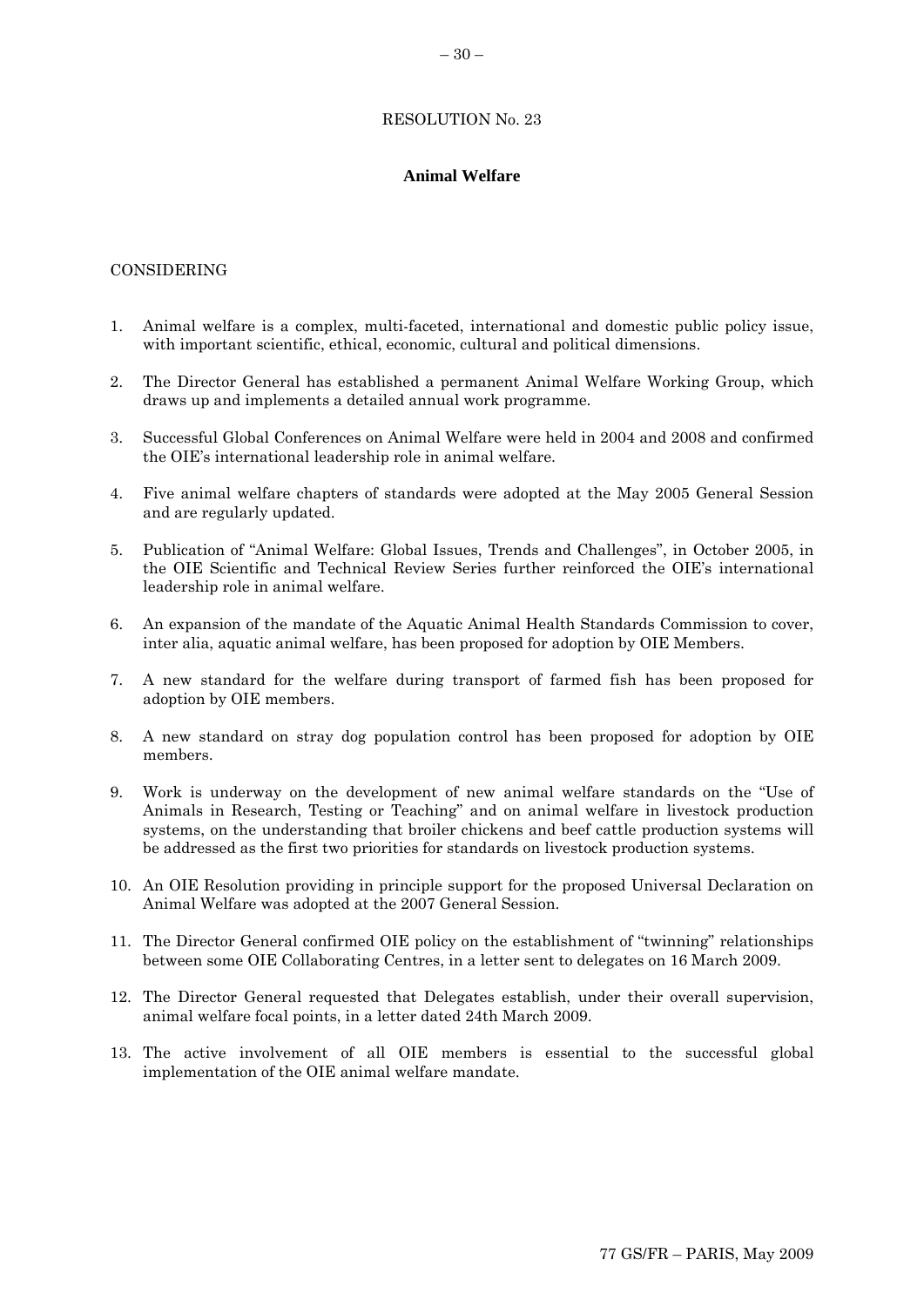#### THE COMMITTEE

### RECOMMENDS THAT

- 1. The Director General maintain the Animal Welfare Working Group to advise him and the Terrestrial and Aquatic Animal Health Standards Commissions on OIE priorities and proposed activities in the field of animal welfare.
- 2. The Working Group and Central Bureau 2009/2010 work programmes be the basis for the OIE's activities on animal welfare for the next 12 months and that the necessary resources be provided to address the agreed priorities.
- 3. Delegates take steps to nominate their national animal welfare focal point to facilitate communication and participation in the animal welfare work of the OIE under the authority of the OIE Delegate.
- 4. OIE members play an active role in their regions with institutions, non governmental organisations, the private sector and with other international organisations in promoting the OIE international animal welfare mandate.
- 5. Veterinary Services and other competent authorities of each member take steps to implement the OIE animal welfare standards, including, as appropriate, the possible need to strengthen the legislation and the regulatory framework for animal welfare.
- 6. OIE Regional Commissions and Regional Representations continue to play an active role in raising awareness of the OIE animal welfare initiative, with active involvement of Working Group members from the respective regions.
- 7. The OIE Central Bureau and the Animal Welfare Working Group continue to give priority to effective and transparent consultation in implementing the OIE animal welfare work programme.
- 8. The Recommendations of the Second OIE Global Conference on Animal Welfare, held in Cairo on 19-22 October 2008, be noted by the International Committee and that Delegates take appropriate steps to implement the recommendations as appropriate.
- 9. The Director General takes steps to ensure that the final text of the proposed Universal Declaration on Animal Welfare explicitly recognises and confirms the OIE's role as the international leader in setting animal welfare standards consistent with Resolution No. XIV adopted by unanimous vote by OIE Delegates in May 2007.
- 10. Existing OIE Animal Welfare Collaborating Centres be encouraged to identify "twinning" opportunities in accordance with OIE policy.

 $\overline{\phantom{a}}$  , where  $\overline{\phantom{a}}$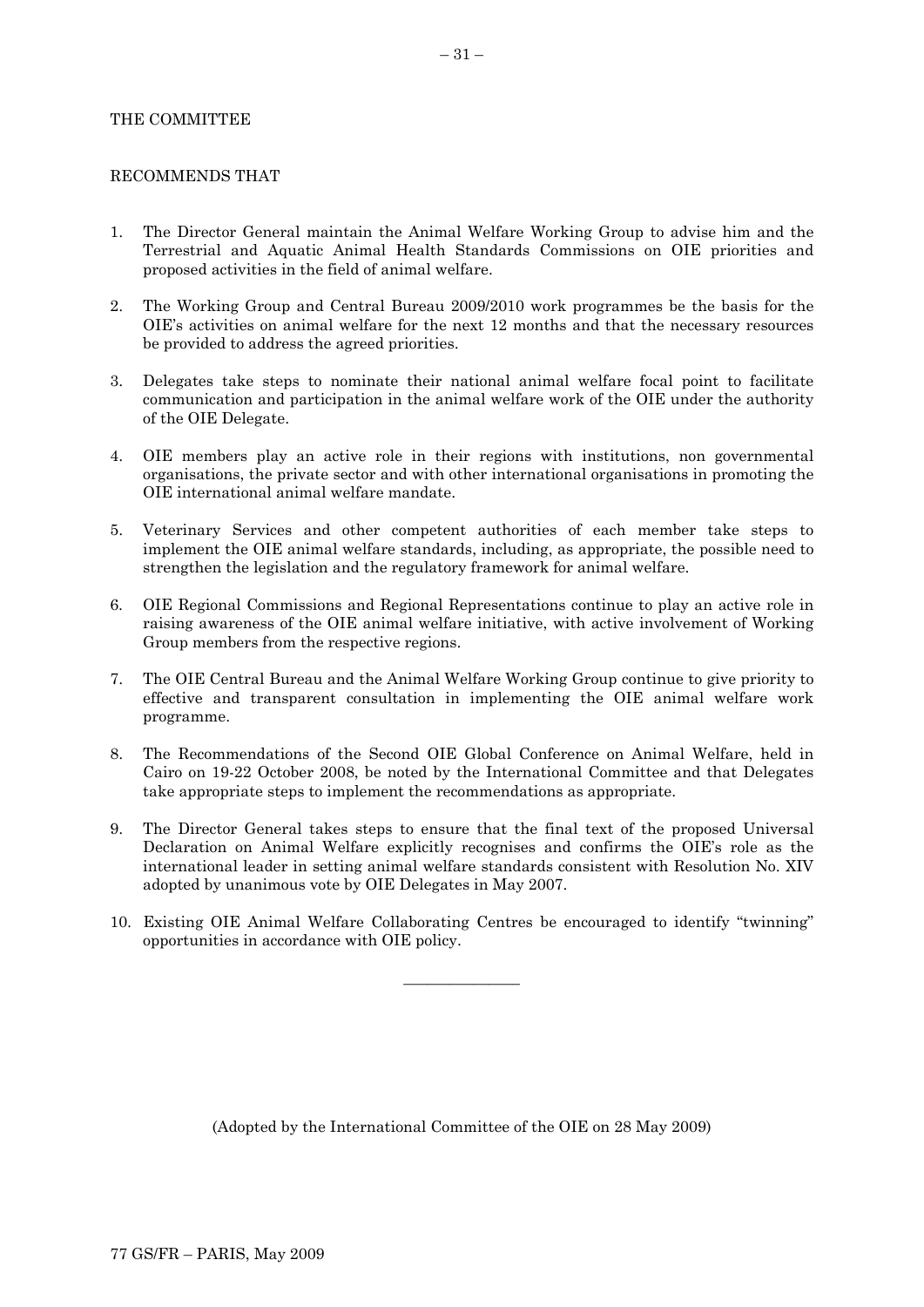### **Animal Production Food Safety**

### <span id="page-31-0"></span>CONSIDERING THAT

- 1. The permanent Working Group on Animal Production Food Safety, established by the Director General in 2002, held its eighth meeting in November 2008 and drafted a work programme for 2009.
- 2. The Working Group has developed various texts aimed at minimising food safety risks associated with hazards in animal production, including a *Guide to Good Farming Practices for Animal Production Food Safety*. The text has been finalised and will be published in cooperation with FAO in English, French and Spanish.
- 3. The Working Group reviewed a revised draft document *The Control of Hazards of Animal Health and Public Health Importance in Animal Feed,* in light of comments from OIE Members and the Terrestrial Animal Health Standards Commission. The Working Group also made recommendations on the development of an OIE standard relating to feed for aquatic animals.
- 4. The Working Group reviewed the draft Chapter on the *Detection, Control and Prevention of Salmonella spp. in Poultry* produced by an *ad hoc* Group, in light of comments from OIE Members and the Terrestrial Animal Health Standards Commission.
- 5. The OIE and the Codex Alimentarius Commission continued to work together to ensure that standards relevant to animal production food safety developed by both organisations are consistent and take a 'whole food chain' approach to food safety,
- 6. The work on animal production food safety benefits from cooperation between the OIE and the FAO and WHO, which provide additional expert advice and expertise in regard to food safety, zoonotic diseases and related issues.
- 7. The proposed expansion of the mandate of the Aquatic Animal Health Standards Commission to address food safety was proposed for approval by the International Committee.

#### THE COMMITTEE

#### RECOMMENDS THAT

- 1. The Director General retain the Working Group on Animal Production Food Safety to advise him and the relevant Specialist Commissions on issues relevant to animal production food safety.
- 2. The participation of high level FAO and WHO experts and executive level officials and experts of the Codex Alimentarius Commission as members of this Working Group be maintained, to further strengthen the collaboration between OIE and Codex.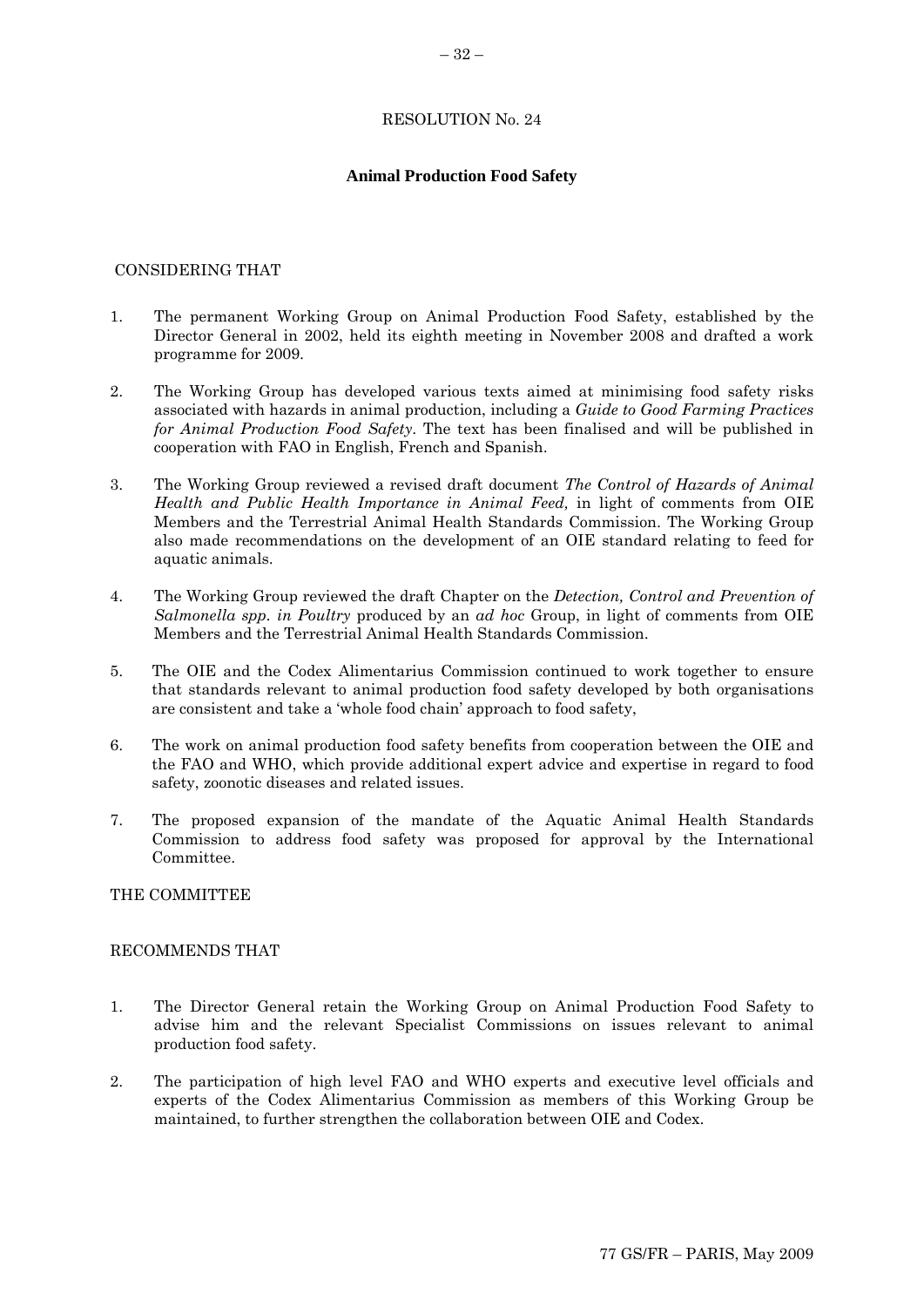3. The 2009 work programme prepared by the Working Group guide the OIE's activities on animal production food safety during the next 12 months, with provision of the resources needed to address the identified priorities, including the development of standards for the control of all relevant pathogens at production level.

 $\overline{\phantom{a}}$  , where  $\overline{\phantom{a}}$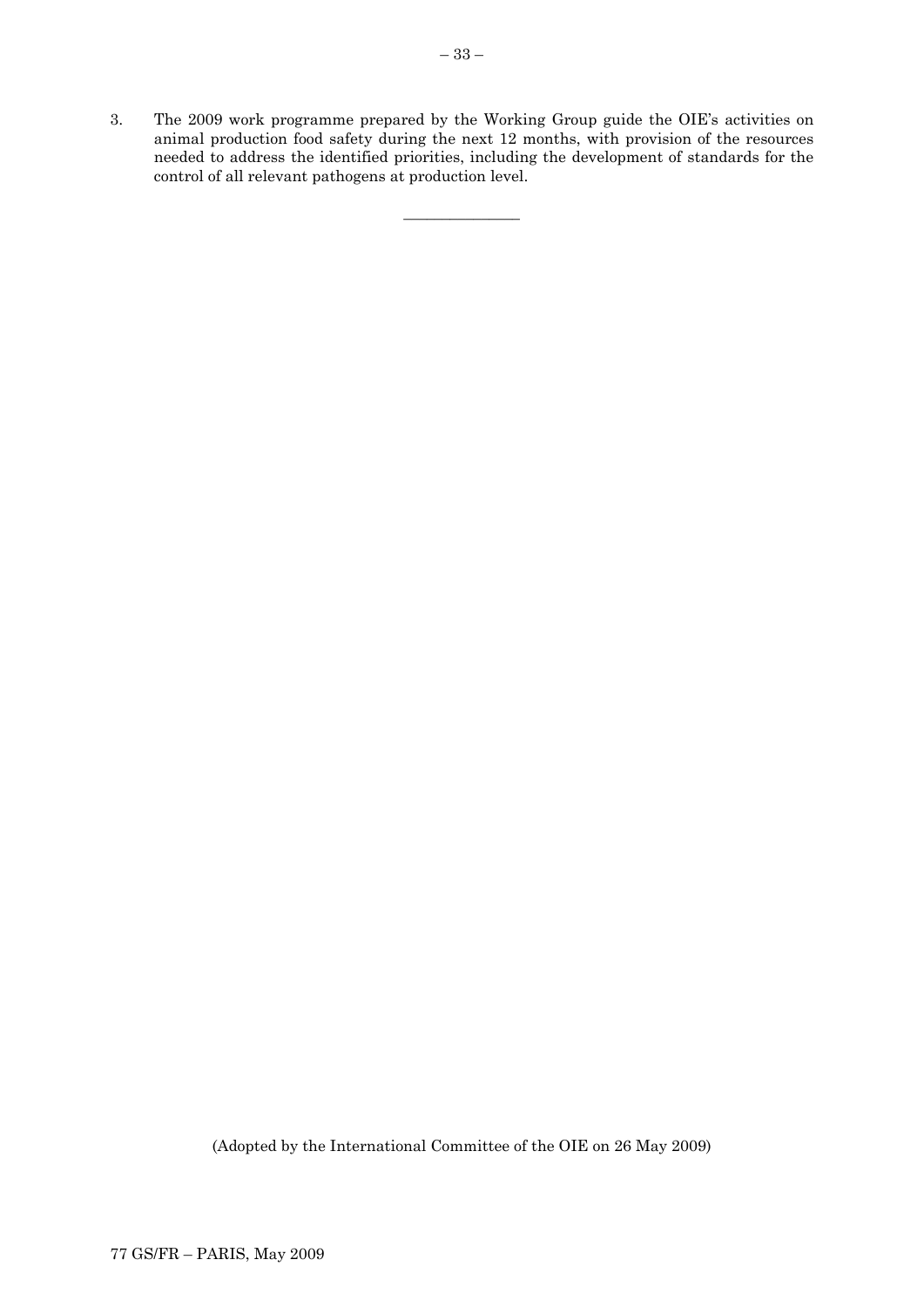### **Veterinary products**

### <span id="page-33-0"></span>CONSIDERING

- 1. That during the 62nd General Session of the OIE in May 1994, the International Committee adopted Resolution No. X, endorsing the need for initiatives and programmes, supported by the OIE and the Delegates of the OIE Members, to foster the harmonisation of registration requirements for veterinary drugs,
- 2. The role and the work of the OIE in promoting the responsible and prudent use of antimicrobials in terrestrial and aquatic animals so as to preserve their therapeutic efficacy and prolong their use in both animals and humans, and in promoting the monitoring of antimicrobial resistance (Resolution No. XXV of the 69th General Session 2001, Resolution No. XXX of the 71st General Session 2003, Resolution No. XXXIII of the 74th General Session 2006, and Resolution No. XXVIII of the 75th General Session 2007),
- 3. That during the 74th General Session of the OIE in May 2006, the International Committee adopted Resolution No. XXXII on the recognition and implementation of OIE standards for the validation and registration of diagnostic assays by OIE Members,
- 4. The recommendations adopted during the OIE conference on veterinary medicinal products in Africa, "Towards harmonisation and improvement of registration, distribution and quality control", which took place in March 2008 in Dakar, Senegal,
- 5. The active support of the VICH initiative (International Cooperation on Harmonisation of Technical Requirements for Registration of Veterinary Medicinal Products) by the OIE,
- 6. The setting up by the OIE of two new *ad hoc* Groups on biotechnology: one devoted to vaccines and the other to molecular diagnostic tests,
- 7. The existence of OIE, standards, guidelines and recommendations related to veterinary products and quality standards for veterinary laboratories and vaccine production,

#### THE COMMITTEE

#### RECOMMENDS THAT OIE MEMBERS

- 1. Promote and enhance in their respective countries good veterinary governance, which includes the compliance of Veterinary Services with OIE international standards, as an instrumental and essential prerequisite to the establishment and effective implementation of adequate and appropriate legislation covering all aspects of products for veterinary use, including registration, quality control, distribution and final use.
- 2. Develop and improve international and regional cooperation in the establishment and enforcement of legislation to harmonise the regulatory framework between Members so as to assist countries in need to effectively institute and maintain such mechanisms.
- 3. Allocate appropriate human and financial resources to Veterinary Services and laboratories to correctly implement the OIE standards and guidelines related to veterinary products and their control.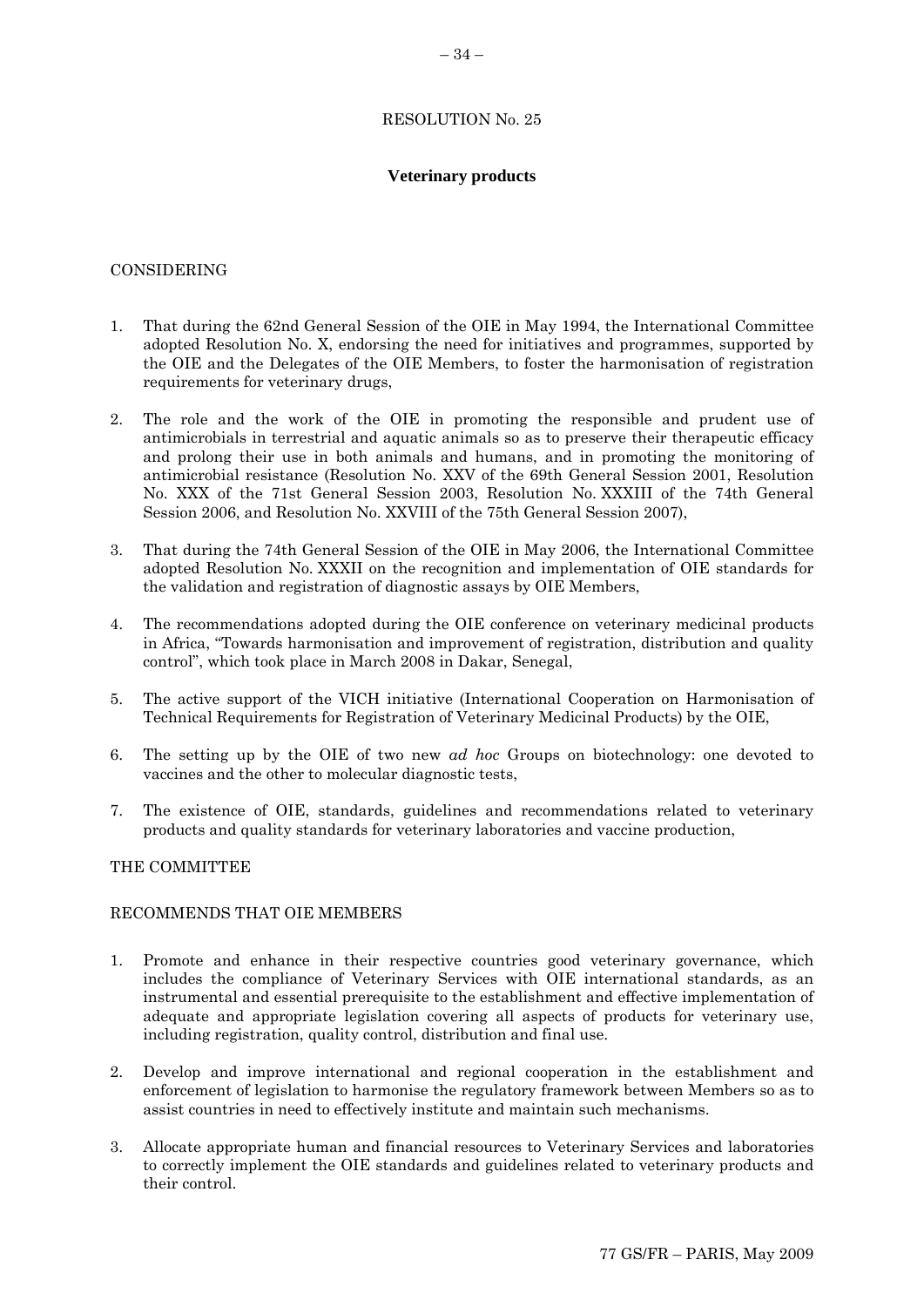- 4. Nominate a national focal point for OIE on matters related to veterinary products according to the suggested Terms of Reference and encourage his/her participation in training sessions and appropriate international gatherings and meetings.
- 5. Promote the responsible and prudent use of veterinary medicinal products, in particular of antimicrobials used in veterinary medicine, and the monitoring of the potential existence or development of antimicrobial resistance.
- 6. Actively encourage the recognition and application of the international recommendations, guidelines and tools developed by the OIE and adopted by the International Committee on veterinary products.

# AND THAT THE OIE

- 1. Continue to **develop and update standards, guidelines and recommendations** on diagnostic tests, vaccines and veterinary drugs, including antimicrobials.
- 2. Continue to work on the use of biotechnologies to improve vaccines and diagnostic tests, as well as on the innocuity of recombinant vaccines with regard to food safety.
- 3. Continue to strengthen **capacity building** activities including training particularly directed at Delegates and focal points, to enable OIE Members to organise, manage and implement appropriate legislation for veterinary products including registration, quality control, distribution and final use of veterinary products preferably using a regional or sub-regional basis.
- 4. Provide and promote **communication** on OIE standards, guidelines, and recommendations related to veterinary products, particularly on veterinary drugs and vaccines.
- 5. Continue to actively participate in and support VICH activities and to share outcomes with OIE Members with a view to promoting VICH guidelines at global level.
- 6. Develop and improve **collaboration with relevant international and regional organisations** on issues related to veterinary products and, whenever appropriate, in support of the mandate of the OIE.
- 7. Include and strengthen all above-mentioned matters within the Fifth Strategic Plan of the OIE.

 $\overline{\phantom{a}}$  , we can also the contract of  $\overline{\phantom{a}}$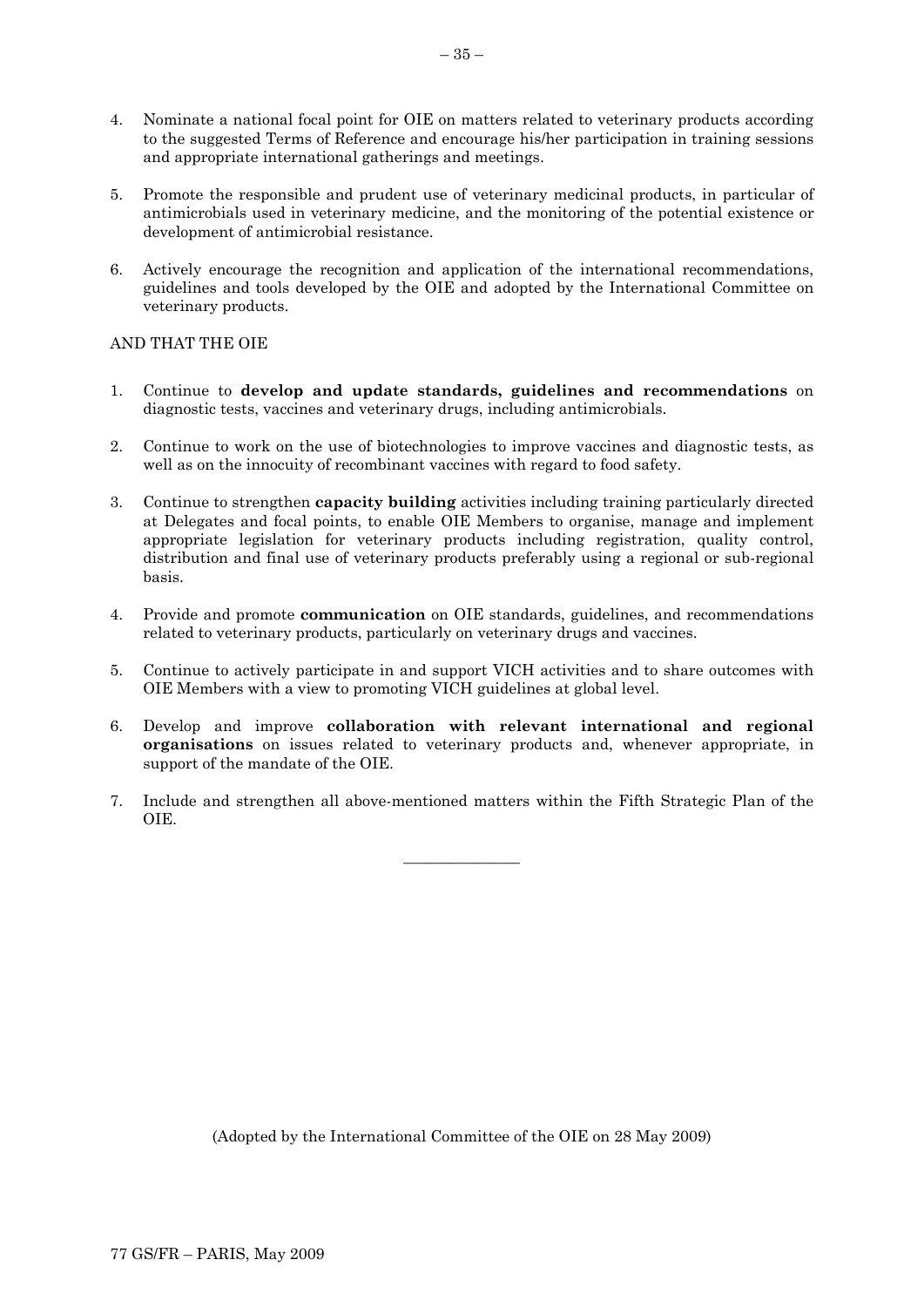### **Register of Diagnostic Tests Validated and Certified by the OIE**

#### <span id="page-35-0"></span>CONSIDERING THAT

- 1. During the 71st General Session of the OIE in May 2003, the International Committee adopted Resolution No. XXIX endorsing the principle of validation and certification of diagnostic assays (test methods) for infectious animal diseases by the OIE and giving a mandate to the Director General of the OIE to set up the specific standard procedures to be used before the final decision on the validation and certification of a diagnostic assay is taken by the OIE International Committee,
- 2. The Resolution establishes that 'fitness for purpose' should be used as a criterion for validation,
- 3. The aim of the procedure for diagnostic kits is to produce a register of recognised assays for OIE Members and for diagnostic kit manufacturers,
- 4. OIE Members need assays that are known to be validated according to OIE criteria in order to improve the quality of assays, to ensure that the test can be used to correctly establish animal disease status and to enhance confidence in assays,
- 5. The process of producing an OIE register of recognised assays will provide greater transparency and clarity of the validation process, and a means for recognising those manufacturers that produce validated and certified tests in kit format,
- 6. During the 74th General Session of the OIE, the International Committee adopted Resolution No. XXXII on the importance of recognising and implementing OIE standards for the validation and registration of diagnostic assays by Members,
- 7. To render the process transparent, all results of the test validation procedure carried out by the OIE will be included in detailed form on the OIE web site,

#### THE COMMITTEE

#### RESOLVES THAT

1. In accordance with the recommendation of the OIE Biological Standards Commission, the Director General adds the following to the register of diagnostic kits certified by the OIE as validated as fit for purpose:

| Name of the<br>diagnostic kit              | Name of the<br>Manufacturer | <b>Fitness for purpose</b>                                                                                                                                                                                                                                                                                                                                                                                                                                |
|--------------------------------------------|-----------------------------|-----------------------------------------------------------------------------------------------------------------------------------------------------------------------------------------------------------------------------------------------------------------------------------------------------------------------------------------------------------------------------------------------------------------------------------------------------------|
| TeSeE <sup>TM</sup> WESTERN<br><b>BLOT</b> | Bio-Rad                     | Fit for the post mortem detection of Transmissible<br>Spongiform Encephalopathies (TSEs) in cattle<br>(Bovine Spongiform Encephalopathy, BSE), in ovine<br>and caprine (BSE and scrapie), and in cervids<br>(Chronic Wasting Disease, CWD) and as validated fit<br>for the following purposes:<br>1. To confirm TSE suspected positive samples<br>detected at the screening laboratories in countries<br>with active/passive surveillance programmes. Any |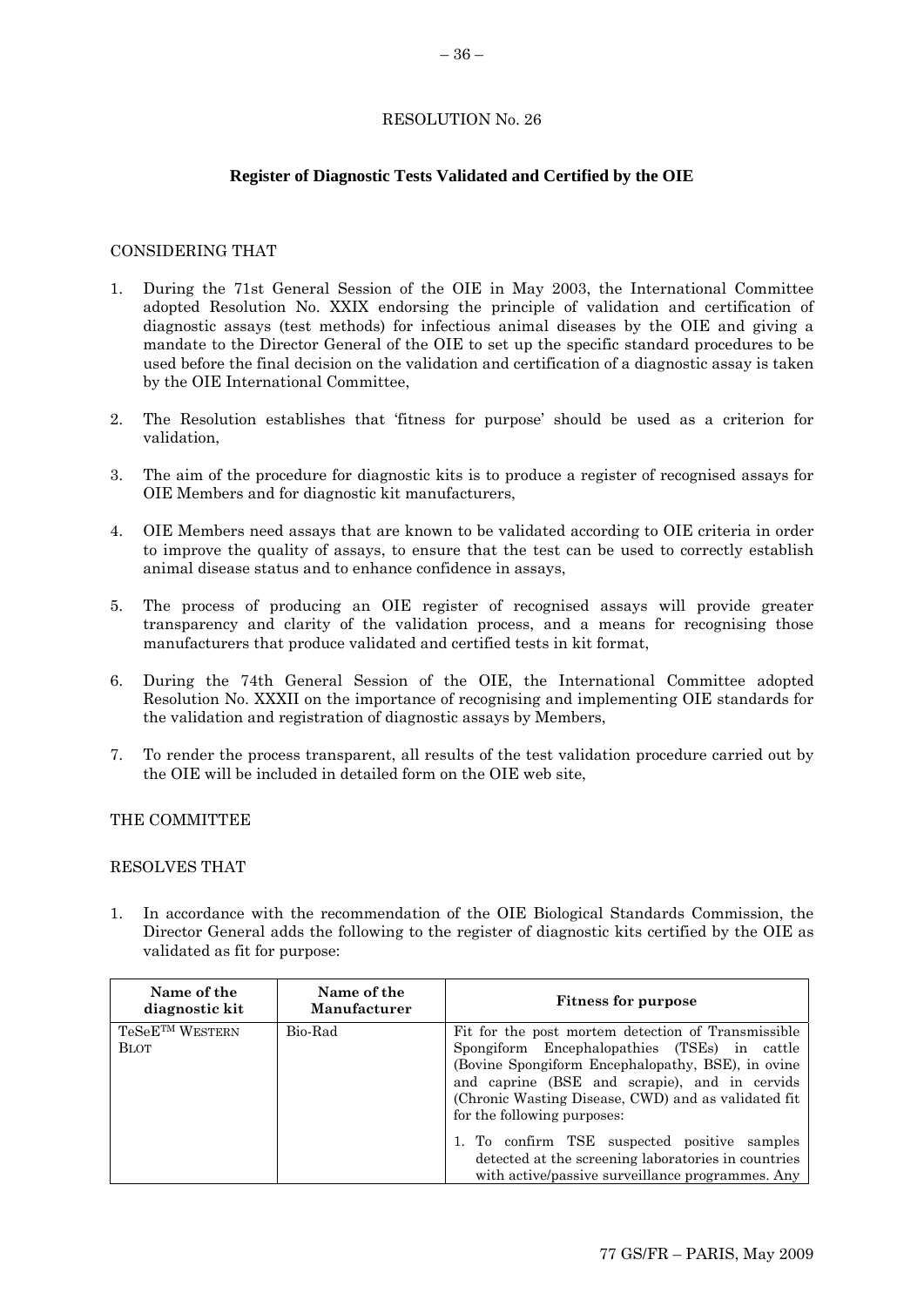|  | sample with a negative result according to the<br>TeSeE <sup>TM</sup> WESTERN BLOT assay interpretation<br>criteria, following a positive rapid test result,<br>should be tested with one of the other OIE<br>certified confirmatory methods,<br>SAF-<br>Immunohistochemistry (IHC) or<br>Immunoblot: |
|--|-------------------------------------------------------------------------------------------------------------------------------------------------------------------------------------------------------------------------------------------------------------------------------------------------------|
|  | 2. To confirm the prevalence of infection with one of<br>the TSE associated diseases (BSE, scrapie, CWD)<br>in the context of an epidemiological survey in a<br>low prevalence country;                                                                                                               |
|  | 3. To estimate prevalence of infection to facilitate<br>risk analysis (e.g. surveys, implementation of<br>disease control measures) and to assist the<br>demonstration of the efficiency of eradication<br>policies.                                                                                  |

 $\overline{\phantom{a}}$  , we can also the contract of  $\overline{\phantom{a}}$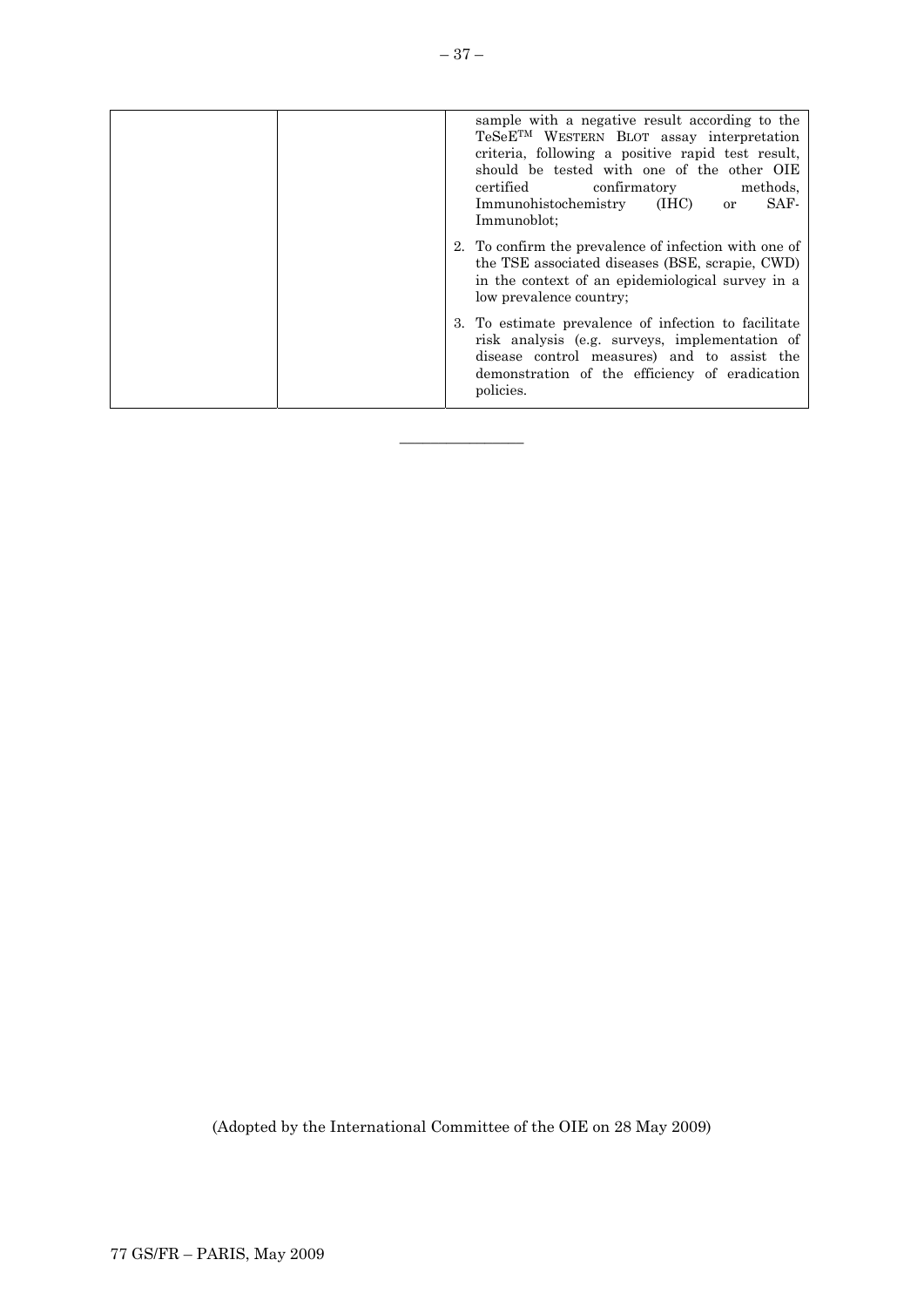### <span id="page-37-0"></span>**Storage and confinement of virulent rinderpest virus isolates and live vaccine stocks in view of the goal of global eradication of rinderpest**

#### CONSIDERING THAT

- 1. The OIE together with FAO and relevant regional organisations having an agreement with the OIE, have progressed significantly in moving towards a declaration of global freedom from rinderpest within the foreseeable future,
- 2. Rinderpest virus isolation from a susceptible animal in the field was last reported to OIE in 2001,
- 3. Rinderpest virus is listed as a potential bioterrorism agent in the Biological and Toxins Weapon Convention of the United Nations,
- 4. Following the global declaration of rinderpest freedom, an internationally agreed upon quantity of the viral agent and vaccine should be kept in stock in case it is needed for emergency vaccination,
- 5. The global declaration of rinderpest freedom would not be possible or scientifically justifiable for as long as the availability and accessibility of rinderpest virus strains and live vaccine stocks remains uncontrolled,
- 6. The controlled storage and accessibility of rinderpest virus strains and vaccines could best fall under the responsibility of approved institutions designated for that purpose following an agreement between the OIE, FAO, the approved institutions and the countries concerned,

### THE COMMITTEE

#### RESOLVES THAT

- 1. OIE Members and non-OIE Members consider including by mandate in the appropriate national legislation, a ban on the use of rinderpest vaccine in livestock.
- 2. Members and non-Members compile detailed records on existing rinderpest virus isolates or live vaccine strains and actively collect, centralise and destroy under official supervision any such remaining rinderpest virus strains and vaccine stocks within their countries and territories, except as specified below.
- 3, The OIE Biological Standards Commission develops guidelines for the controlled safekeeping of rinderpest virus strains and vaccines at designated facilities.
- 4. Members and non-Members request the OIE and FAO to recommend and designate storage facilities where a quantity of either viral stock or vaccine may be held in reserve for emergency response in accordance with identified need and in compliance the guidelines mentioned in the previous paragraph (point 3 above).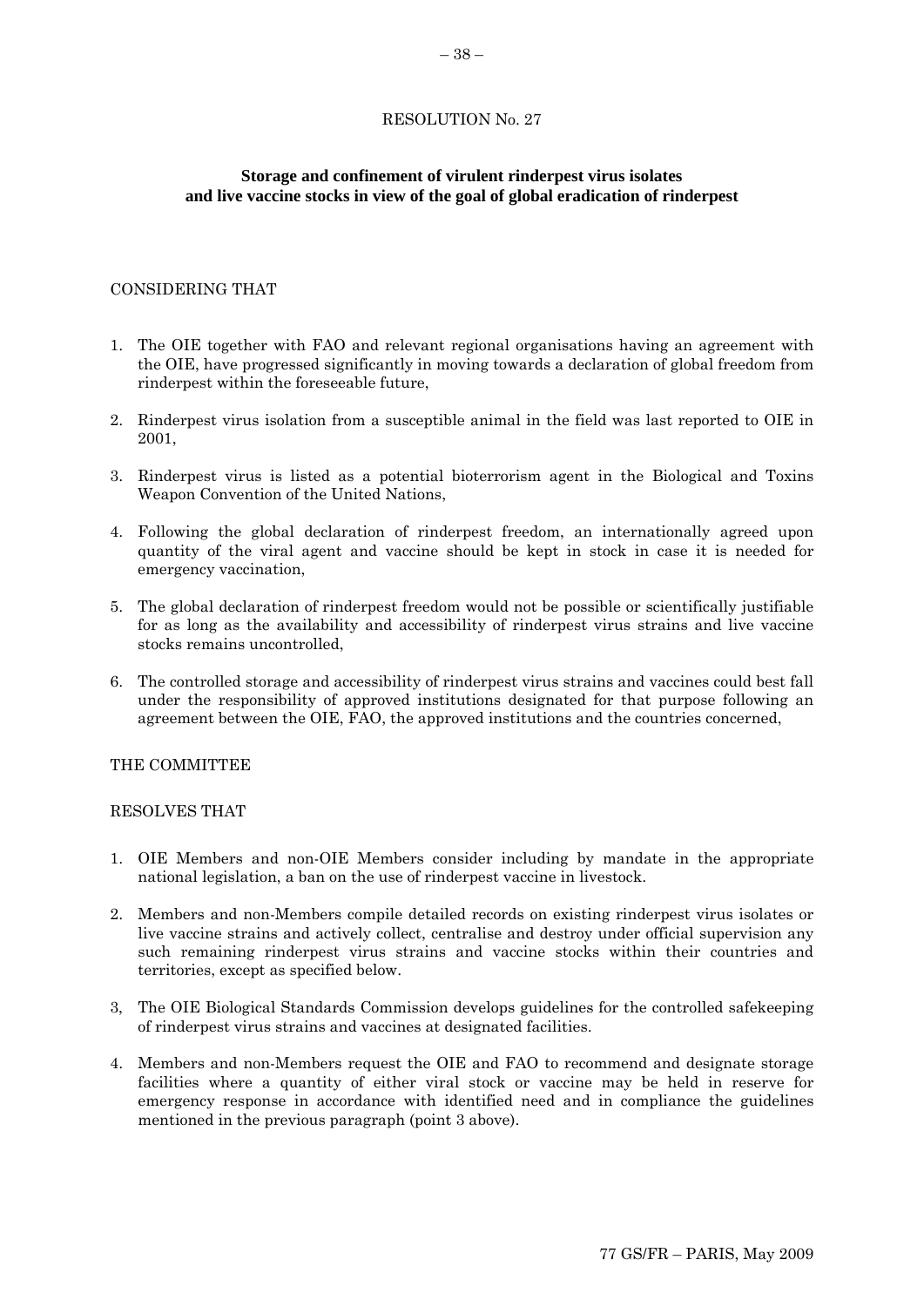5. The OIE, FAO and approved institutions establish a joint monitoring process to audit the destruction of rinderpest viral strains and vaccines for livestock and, where applicable, the safekeeping of such viral strains and vaccines at designated storage facilities.

 $\overline{\phantom{a}}$  , we can also the contract of  $\overline{\phantom{a}}$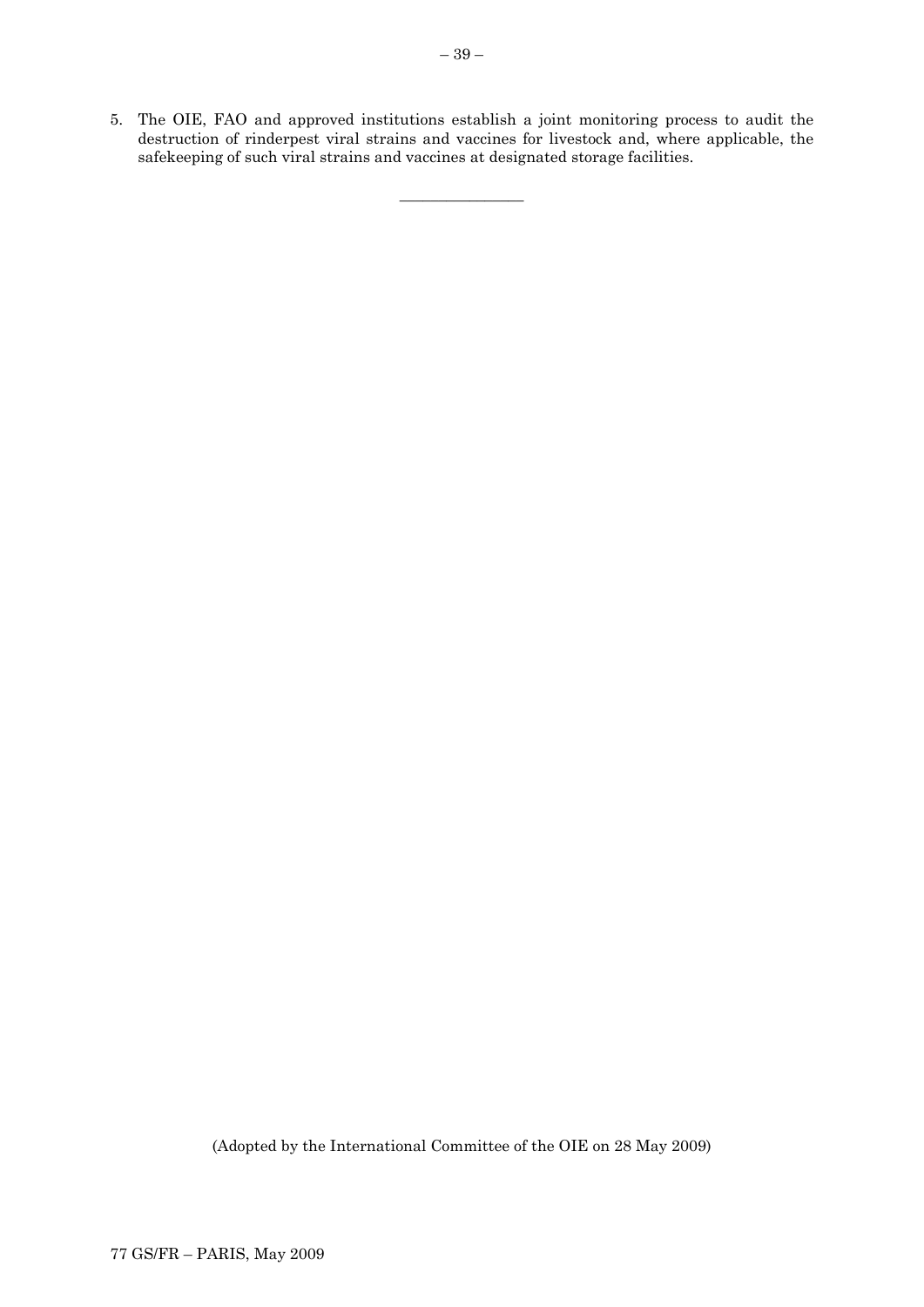# <span id="page-39-0"></span>**Adoption of eleven draft chapters for the**  *Manual of Diagnostic Tests and Vaccines for Terrestrial Animals*

### CONSIDERING THAT

- 1. The *Manual of Diagnostic Tests and Vaccines for Terrestrial Animals* (*Terrestrial Manual*), like the *Terrestrial Animal Health Code*, is an important contribution to the international harmonisation and promotion of trade in animals and animal products,
- 2. A revised edition of the printed version of the *Terrestrial Manual* is published approximately every four years. It is the intention of the OIE and of the Biological Standards Commission that, following approval of changes by the International Committee, the Web version of the *Terrestrial Manual* will be updated on an annual basis,
- 3. Member Countries and Territories have been asked for the contributions of their specialists for the proposed eleven revised chapters of the *Terrestrial Manual* before they are finalised by the Biological Standards Commission,
- 4. All chapters for the revised edition have been sent to Member Countries and Territories, and the Biological Standards Commission will address any pending comments,

 $\overline{\phantom{a}}$  , where  $\overline{\phantom{a}}$ 

THE COMMITTEE

RESOLVES

To adopt the eleven updated chapters of the *Terrestrial Manual*.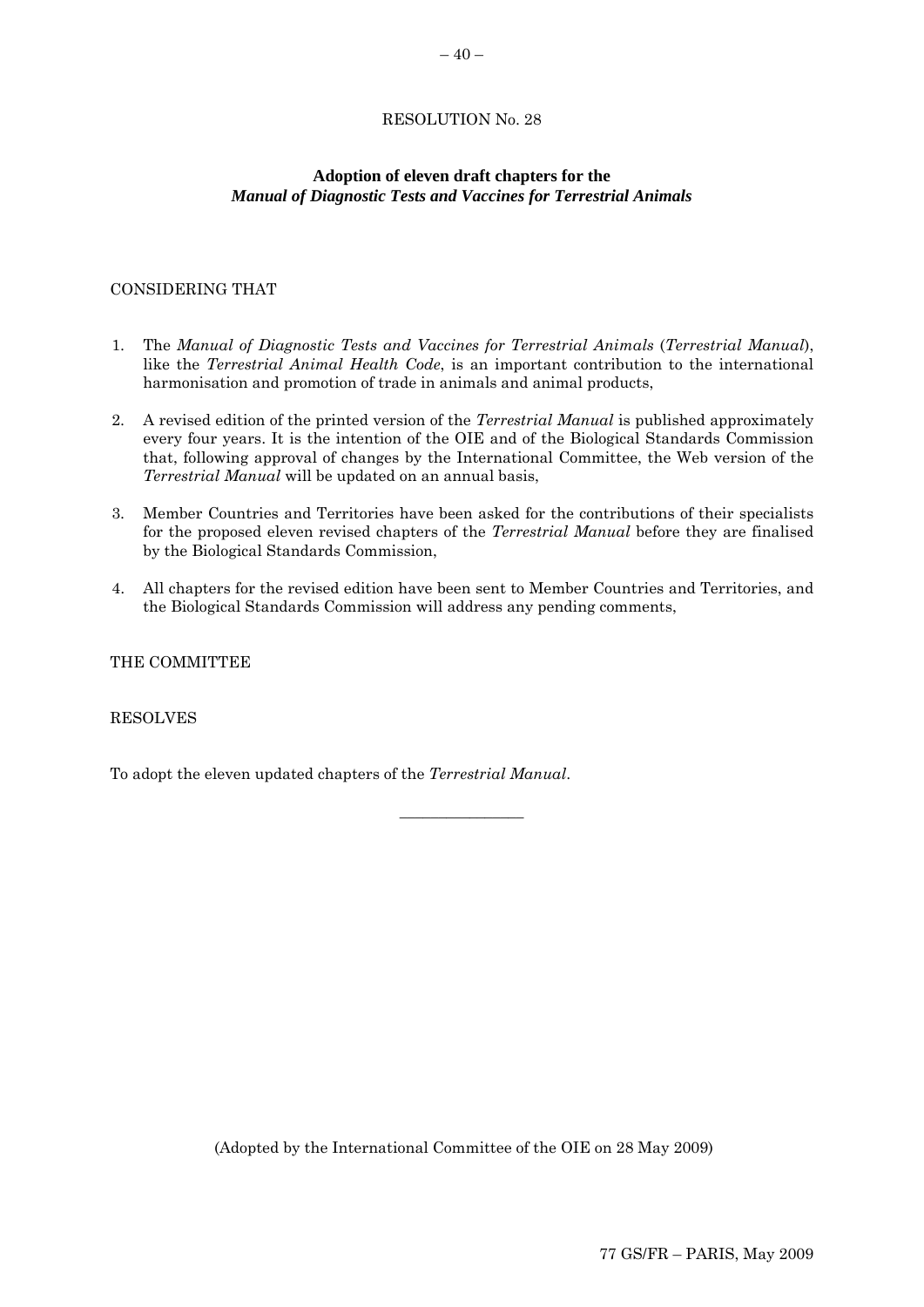### **Amendments to the OIE** *Aquatic Animal Health Code*

#### <span id="page-40-0"></span>CONSIDERING

- 1. The present content of the OIE *Aquatic Animal Health Code* (the *Aquatic Code*), which is the result of modifications made by the OIE International Committee during previous OIE General Sessions,
- 2. The necessity to update the *Aquatic Code* in accordance with the recommendations in the March 2009 report of the OIE Aquatic Animal Health Standards Commission (Appendices III to XI of Document 77 SG/12/CS4 B), after consultation with the Delegates of the Members,
- 3. An expansion of the mandate of the Aquatic Animal Health Standards Commission to cover aquatic animal welfare and aquatic animal production food safety, has been proposed for adoption by OIE Members,

#### THE COMMITTEE

### RESOLVES

1. To adopt the updates to the *Aquatic Code* proposed in Appendices III to XI of Document 77 SG/12/CS4 B in English, French and Spanish, each text being authentic, with the following exception:

In Annex XI, Appendix 3.4.2. Welfare of farmed fish during transport, Article 3.4.2.3. point 4b be amended as follows:

- b) The ability of the fish to cope with the stress of transport should be assessed based on health status, previous handling and recent transport history of the fish. [Except for disease control purposes (under study).] Only fish that are fit for transport should be loaded.
- 2. To ask the Director General to publish the adopted texts in a revised edition of the *Aquatic Code*.

 $\overline{\phantom{a}}$  , we can also the contract of  $\overline{\phantom{a}}$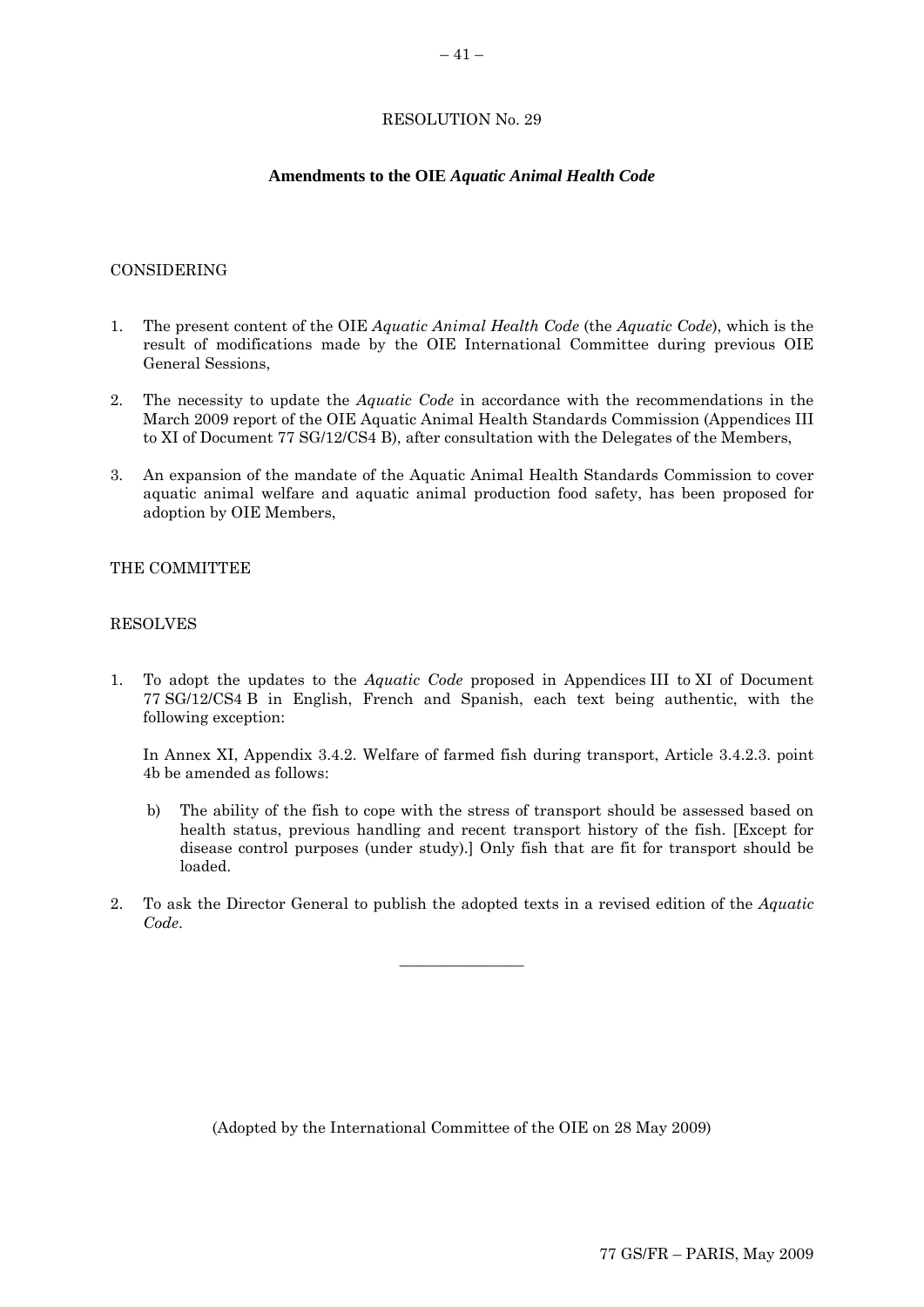#### **Amendments to the OIE** *Terrestrial Animal Health Code*

#### <span id="page-41-0"></span>CONSIDERING

- 1. The present content of the OIE *Terrestrial Animal Health Code* (the *Terrestrial Code*), which is the result of modifications made by the OIE International Committee during previous General Sessions,
- 2. The necessity to update the *Terrestrial Code* in accordance with recommendations in the March 2009 report of the OIE Terrestrial Animal Health Standards Commission (the Terrestrial Code Commission) (Document 77 SG/12/CS1 B), after consultation with the Delegates of the Members,

#### THE COMMITTEE

#### RESOLVES

- 1. To adopt the updates to the *Terrestrial Code* proposed in Annexes IV, V, VI, VIII, X, XI, XII, XIV, XVII, XIX, XX, XXV, XXX and XXXI of Document 77 SG/12/CS1 B in English, French and Spanish, each text being authentic.
- 2. To adopt the updates to the *Terrestrial Code* proposed in Annexes III, VII, IX, XIII, XV, XVI, XVIII, XXI, XXII, XXIII, XXIV, XXVI, XXVII, XXVIII, XXIX and XXXII of Document 77 SG/12/CS1 B in English, French and Spanish, and Annex I of the report of the electronic consultation (15-17 April, 2009), each text being authentic, with the following modifications:
	- 2.1. In Annex III (Glossary)
		- a) In *Official veterinary control*

Spanish version only, replace the words "seguridad sanitaria de los alimentos" with "inocuidad de los alimentos" at the end.

b) In *Risk communication*

insert "transmission and" between "interactive" and "exchange".

c) In *Vector*

delete the words "or its wastes" between "an infected individual" and "to a susceptible individual".

d) In *Veterinary para-professional*

replace "registered" between "the Terrestrial Code, is" and "by the veterinary statutory body" with "authorised".

2.2. In Annex VII (Chapter 4.3.)

In Article 4.3.3. Point 2.

replace the words "an outbreak" between "In the event of" and "in a country or zone" with "limited outbreaks".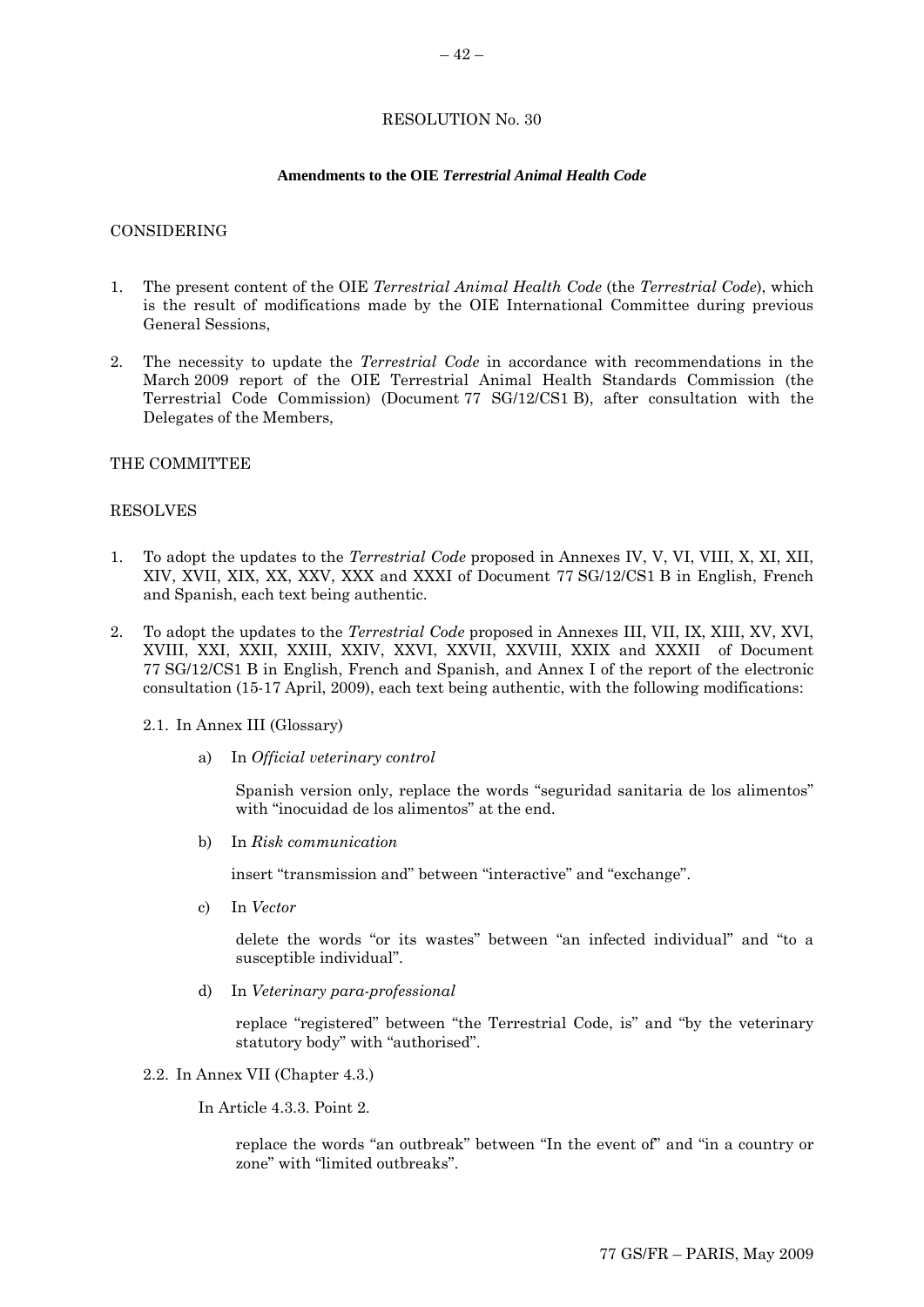- 2.3. In Annex IX (Chapter 4.7., 4.8. and 4.10.)
	- a) In Article 4.8.3. Point 2.,

insert "(under study)" after each "listed disease".

b) In Article 4.8.3. Point 4.

delete the word "it" between "responsibility" and "is".

c) In Article 4.8.4.bis. Point 1. c)

insert "(under study)" between "disease agent" and "that are of concern".

d) In Article 4.8.4.bis. Point 3.

insert "(under study)" between "disease" and "which are of concern".

- e) go back to the existing text of Chapter 4.10. of 2008 edition of the OIE *Terrestrial Code*.
- 2.4. In Annex XIII (Chapter X.X.)
	- a) In Article X.X.5., 1st paragraph.

insert the word "may" between "control" and "be achieved".

b) In Article X.X.5. Point 2.

insert "(under study)" between "S. Typhimurium" and "and have been monitored".

- c) move the definition of *poultry* (Article X.X.3.) to Glossary.
- 2.5. In Annex XV (Chapter 7.X.)
	- a) In Title

insert "GUIDELINES ON" at the beginning.

b) In Article 7.X.6. Point 5. "Environmental controls"

correct point number as 6.

2.6. In Annex XVI (Chapter 8.5.)

In Article 8.5.7.

replace the number "5" between "points 1 to" and "above" with "6".

2.7. In Annex XVIII (Chapter 8.11.)

In Article 8.11.5. Point 4.

replace the word "ere" with "were" at the beginning.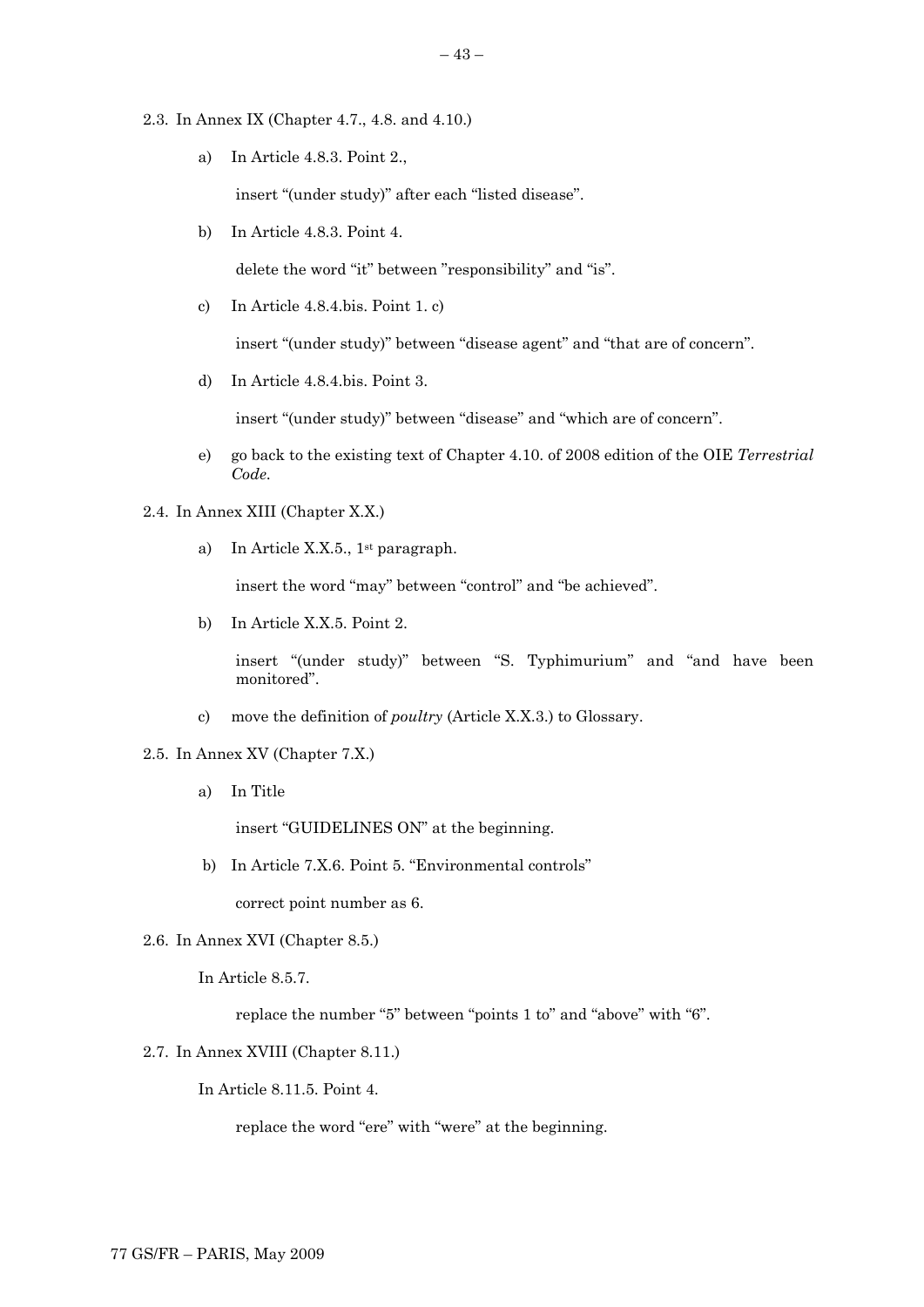- 2.8. In Annex XXI (Chapter 10.4.)
	- a) In Article 10.4.1. Point 4.

delete "commercial" between "on the trade in" and "poultry *commodities*".

b) In Article 10.4.25. and 10.4.26.

replace "HPNAI" with "AI".

2.9. In Annex XXII (Chapter 10.13.)

In Article 10.13.1. Point 3.

delete "commercial" between "on the trade in" and "poultry *commodities*" and insert the words "according to" between "notification" and "Article 1.2.3.".

2.10. In Annex XXIII (Chapter 11.6.)

In Article 11.6.15. Point 2.a)

Add the words "vertebral columns from cattle over 30 months of age at a time of slaughter and" at the beginning.

- 2.11. In Annex XXIV (Chapter 11.7. and a new chapter)
	- a) In Article 11.7.1. and Article 1.(the new chapter).

replace "Mycobacterium (M.) tuberculosis complex (M. bovis, M. caprae, M. tuberculosis, M. microti and M. africanum ) with "Mycobacterium bovis (M. bovis)".

Replace "M. tuberculosis complex" with "M. bovis" throughout the chapters.

b) In Article 11.7.2. Point 3.

insert "all" between "testing of" and "cattle, water buffalo, and wood bison *herds*".

c) In Article 2.(the new chapter) Point 3.

insert "all" between "testing of" and "*herds* of farmed cervidae".

d) In Article 11.7.2. and Article 2.(the new chapter) Point 6.

replace "or" between "country" and "*zone*" with "," and insert "or *herd*" between "*compartment*" and "free".

e) In Article 11.7.3. and Article 3.(the new chapter)

Point 1. b), add "were" at the beginning and delete "," between "at the time of the first test" and "have shown a negative result".

Point 2, replace "*compartment*" between "come from a" and "free" with "*herd*".

f) In Article 11.7.3. (Chapter 11.7. only)

Point 3, add "and are managed under a common *biosecurity plan* protecting them from contamination with M. bovis, and the *compartment* has been approved by the *Veterinary Authority* in accordance with Chapters 4.3. and 4.4." at the end.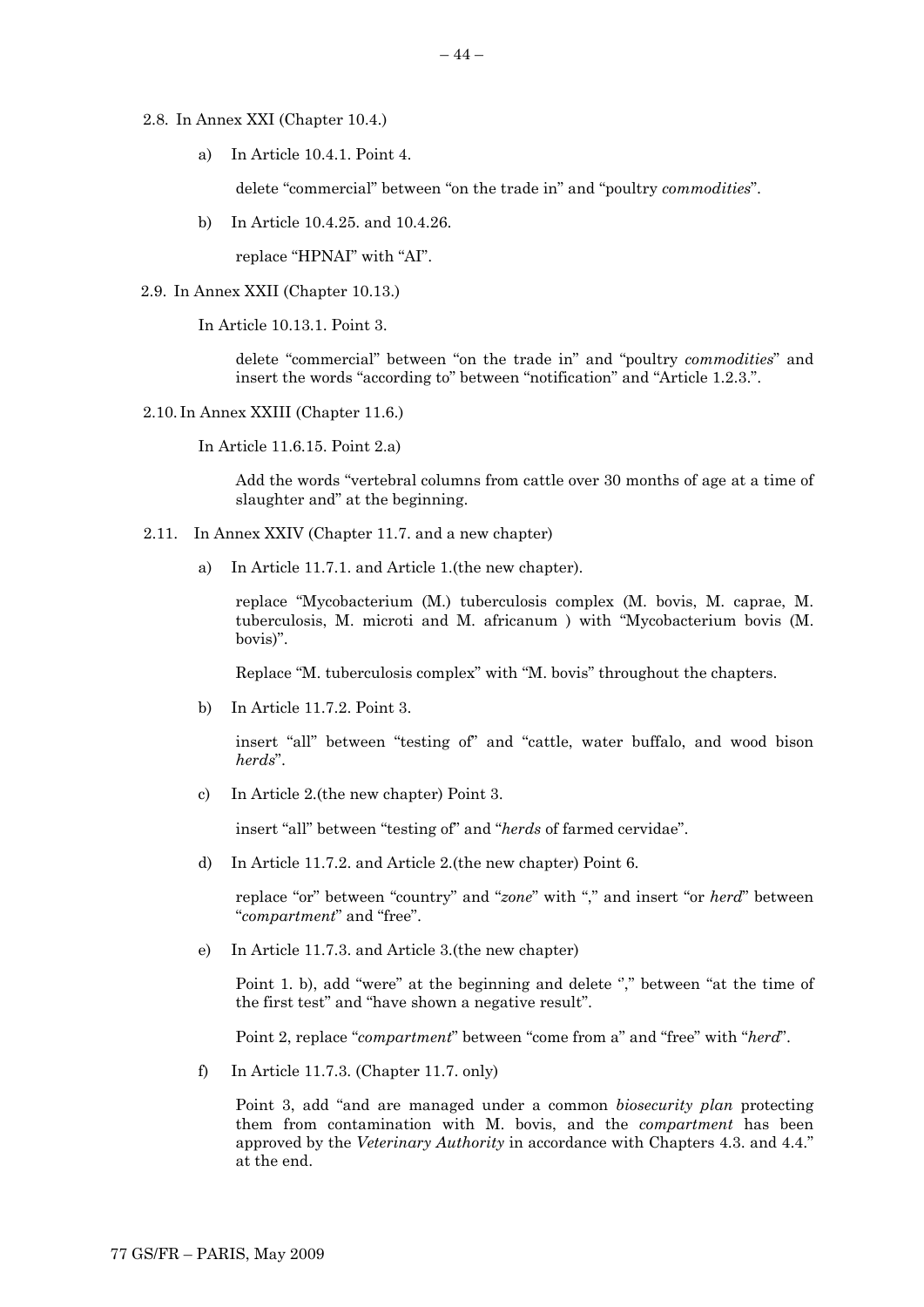g) In Article 3. (the new chapter only)

Point 2 (the new chapter only), add "with the second tuberculin test performed during the 30 days prior to entry into the *compartment*" at the end.

Add the following texts as Point 3: "farmed cervidae in a compartment free from bovine tuberculosis are protected from contact with wildlife reservoirs of bovine tuberculosis and are managed under a common biosecurity plan protecting them from contamination with M. bovis, and the compartment has been approved by the Veterinary Authority in accordance with Chapters 4.3. and 4.4."

h) add the following texts as Article 11.7.4. (Chapter 11.7. only)

### **Herd free from bovine tuberculosis**

To qualify as free from bovine tuberculosis, a *herd* of cattle, water buffalo, or wood bisons should satisfy the following requirements:

- 1. the *herd* is in a country, *zone* or *compartment* free from bovine tuberculosis and is certified free by the *Veterinary Authority*; or
- 2. cattle, water buffalo and wood bison in the *herd*:
	- a) showed no signs of bovine tuberculosis or lesions at ante-mortem or post-mortem inspection for at least 3 consecutive years;
	- b) over 6 weeks of age at the time of the first test and, have shown a negative result to at least two tuberculin tests carried out at an interval of a minimum of 6 months, the first test being performed at least 6 months following the *slaughter* of the last affected animal;
	- c) met one of the following conditions:
		- i) showed a negative result to an annual tuberculin test to ensure the continuing absence of bovine tuberculosis; or
		- ii) showed a negative result to a tuberculin test every 2 years to ensure the continuing absence of bovine tuberculosis if the annual percentage of *herds* confirmed as infected with tuberculosis is not more than 1% of all *herds* in the country or *zone*  during the last 2 years; or
		- iii) showed a negative result to a tuberculin test every 3 years to ensure the continuing absence of bovine tuberculosis if the annual percentage of *herds* confirmed as infected with tuberculosis is not more than 0.2% of all *herds* in the country or *zone*  during the last 4 years; or
		- iv) showed a negative result to a tuberculin test every 4 years to ensure the continuing absence of bovine tuberculosis if the annual percentage of *herds* confirmed as infected with tuberculosis is not more than 0.1% of all *herds* in the country or *zone*  during the last 6 years;
- 3. cattle, water buffalo and wood bison introduced into the *herd* come from a *herd* free from bovine tuberculosis. This condition may be waived for animals which have been isolated for at least 90 days and which, prior to entry into the *herd*, were subjected to at least two tuberculin tests carried out at a 6-month interval with negative results.
	- i) add following texts as Article 3.bis (the new chapter only).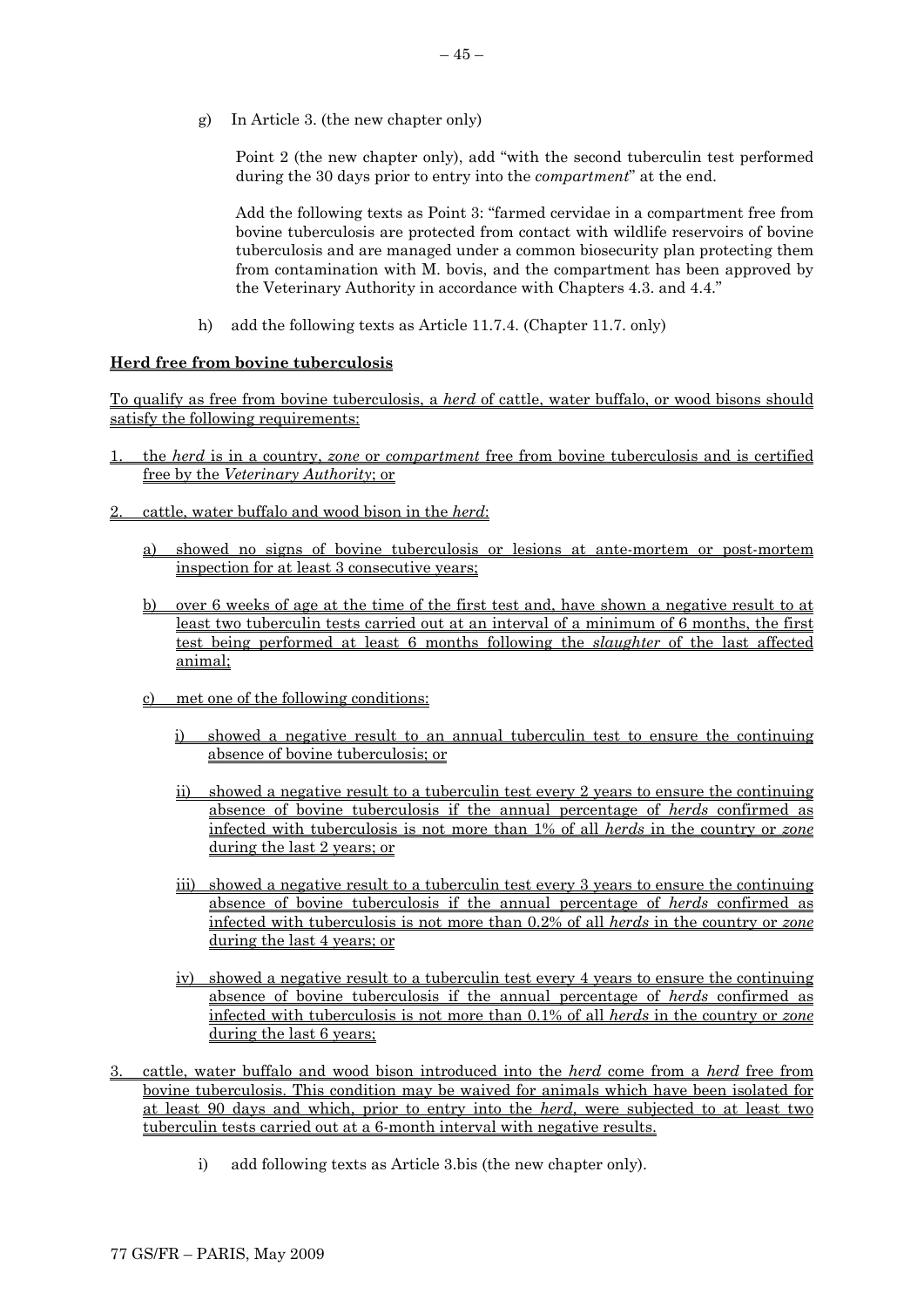# Article 3bis

# **Herd free from bovine tuberculosis**

To qualify as free from bovine tuberculosis, a *herd* of farmd cervidae should satisfy the following requirements:

- 1. the *herd* is in a country, *zone* or *compartment* free from bovine tuberculosis and is certified free by the *Veterinary Authority*; or
- 2. farmed cervidae in the *herd*:
	- a) showed no signs of bovine tuberculosis or lesions at ante-mortem or post-mortem inspection for at least 3 consecutive years;
	- b) over 6 weeks of age at the time of the first test and, have shown a negative result to at least two tuberculin tests carried out at an interval of a minimum of 6 months, the first test being performed at least 6 months following the *slaughter* of the last affected animal;
	- c) met one of the following conditions:
		- i) showed a negative result to an annual tuberculin test to ensure the continuing absence of bovine tuberculosis; or
		- ii) showed a negative result to a tuberculin test every 2 years to ensure the continuing absence of bovine tuberculosis if the annual percentage of *herds* confirmed as infected with tuberculosis is not more than 1% of all *herds* in the country or *zone*  during the last 2 years; or
		- iii) showed a negative result to a tuberculin test every 3 years to ensure the continuing absence of bovine tuberculosis if the annual percentage of *herds* confirmed as infected with tuberculosis is not more than 0.2% of all *herds* in the country or *zone*  during the last 4 years; or
		- iv) showed a negative result to a tuberculin test every 4 years to ensure the continuing absence of bovine tuberculosis if the annual percentage of *herds* confirmed as infected with tuberculosis is not more than 0.1% of all *herds* in the country or *zone*  during the last 6 years;
- 3. farmed cervidae introduced into the *herd* come from a *herd* free from bovine tuberculosis. This condition may be waived for animals which have been isolated for at least 90 days and which, prior to entry into the *herd*, were subjected to at least two tuberculin tests carried out at a 6-month interval with negative results.
	- h) In Article 11.7.5. and Article 4.(the new chapter)

Point 2., replace "*compartment*" between "originate from a" and "free" with "*herd*", replace "or" between "a country" and "*zone*" with "," and insert "or *compartment*" between "*zone*" and "free".

Point 3, replace "*compartment*" between "come from a" and "free" with "*herd*".

i) In Article 11.7.6. and Article 5.(the new chapter)

Delete point 2. and renumber point 3 and 4.

New point 2., replace "*compartment*" between "originate from a" and "free" with "*herd*".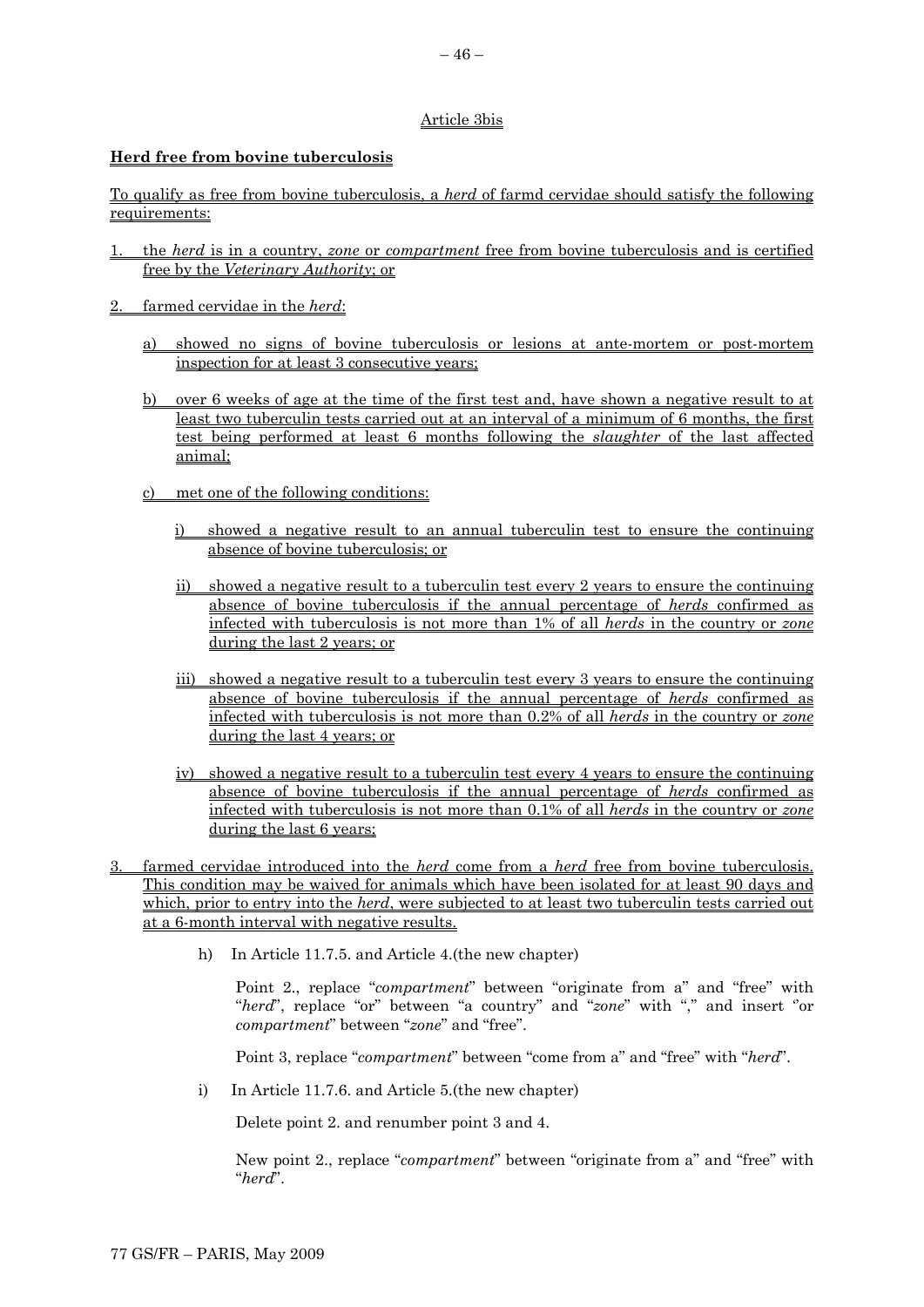j) In Article 11.7.7. and Article 6.(the new chapter)

point 1. a), delete "a" between "animals from" and "free" and insert "*herds* in a free country, *zone* or" between "free" and "*compartment*".

Point 1. b), replace "*compartment*" between "kept in a" and "free" with "*herd*".

k) In Article 6.(the new chapter only)

point 1. a), replace "*compartment*" between "kept in a" and "free" with "*herd*".

l) In Article 11.7.8. and Article 7.(the new chapter)

point 1. a), replace "*compartment*" between "originate from a" and "free" with "*herd*", replace "or" between "a country" and "*zone*" with "," and insert "or *compartment*" between "*zone*" and "free".

Point 1. b), replace "*compartment*" between "kept in a" and "free" with "*herd*".

m) In Article 11.7.10. Point 1.(Chapter 11.7. only)

replace "*compartment*" between "animals in a" and "free" with "*herd*".

- 2.12. In Annex XXVI (Chapter 12.7. and Chapter 12.10.)
	- a) In Article 12.7.6.

In Point 3., replace "; and" by ".", delete Point 4. and add the following text at the end:

"For additional security, countries that are free of EI or undertaking an eradication programme may also request that the horses were tested negative for EIV by PCR conducted on nasopharyngeal swabs collected on two occasions at 21 days and 3 days before shipment."

b) In Article 12.10.2. Point 3 a).

delete the word "the" between "isolated for" and "28 days".

c) In Article 12.10.4. Point 1.

replace the words "collected at least 14 days apart within 28 days prior to semen collection and which showed a" between "blood samples" and "stable" with "with".

#### 2.13. In Annex XXVII (Chapter 14.9)

a) In Article 14.9.2.

Title, replace "or" between "zone" and "compartment" with "," and add "or establishment" at the end.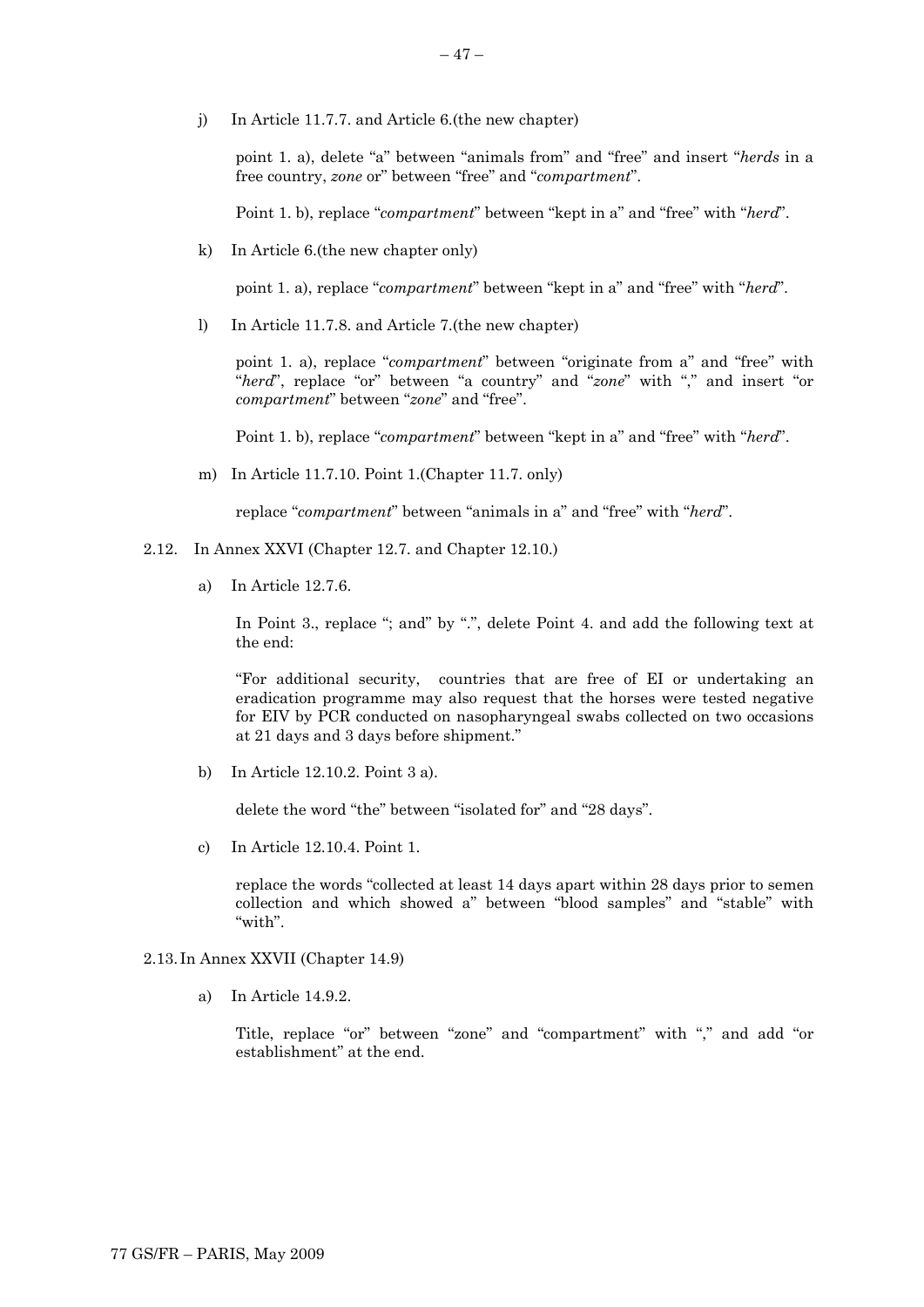First paragraph, replace "or" between "*zone*" and "*compartment*" with "," and insert "or *establishment*" between "*compartment*" and "should".

Point 1. b), delete "in the country, *zone* or *compartment*" at the end.

b) In Article 14.9.3. Point 2. a) and b).

add "(under study)" before "; or".

c) In Article 14.9.3. Point 2. c)

add "bis" at the end.

d) In Article 14.9.4.

Point 2, a), replace "should be" between "sheep and goats" and "permanently" with "are".

Point 2, c), add "of an equal or higher stage in the process of accreditation; however, rams and bucks complying with the provisions in point 2 of Article 14.9.8. may also be introduced" at the end

e) add following texts as Article 14.9.4. bis

#### **Scrapie free establishment**

An *establishment* may be considered eligible for accreditation as a scrapie free *establishment* if:

- 1. in the country or *zone* where the *establishment* is situated, the following conditions are fulfilled:
	- a) the *disease* is compulsorily notifiable;
	- b) an awareness, *surveillance* and monitoring system as referred to in Article 14.9.2. is in place;
	- c) affected sheep and goats are slaughtered and completely destroyed;
	- d) the feeding to sheep and goats of *meat-and-bone meal* or *greaves* of ruminant origin has been banned and effectively enforced in the whole country;
	- e) an official accreditation scheme is in operation under the supervision of the *Veterinary Authority*, including the measures described in point 2 below;
- 2. in the *establishment* the following conditions have been complied with for at least 7 years:
	- a) sheep and goats are permanently identified and records maintained, to enable trace back to their *establishment* of birth;
	- b) records of movements of sheep and goats in and out of the *establishment* are maintained;
	- c) introductions of sheep and goats are allowed only from free *establishments*;
	- d) an *Official Veterinarian* inspects sheep and goats in the *establishment* and audits the records at least once a year;
	- e) no *case* of scrapie has been reported;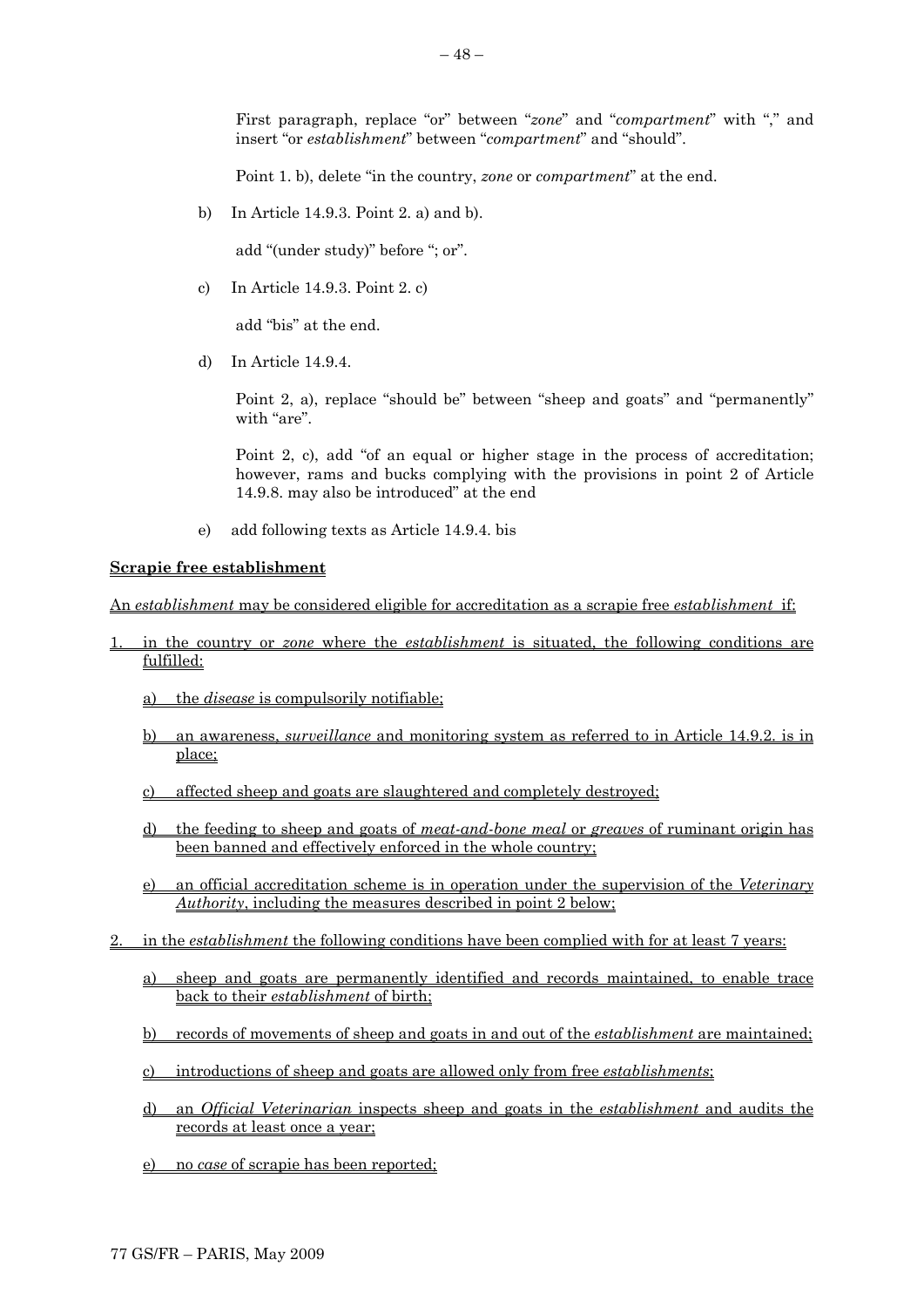- f) sheep and goats of the *establishment* should have no direct or indirect contact, including shared grazing, with sheep or goats from *establishments* of a lower status;
- g) all culled sheep and goats over 18 months of age are inspected by an *Official Veterinarian*, and a proportion of those exhibiting wasting signs and all those exhibiting neurological signs are tested in a *laboratory* for scrapie. The selection of the sheep and goats to be tested should be made by the *Official Veterinarian*. Sheep and goats over 18 months of age that have died or have been killed for reasons other than routine *slaughter* should also be tested (including 'fallen' stock and those sent for emergency *slaughter*).
	- f) In Article 14.9.6.

replace "*compartment*" between "come from a" and "free" with "*establishment*" and add "bis" after "Article 14.9.4." (two places for each).

g) In Article 14.9.9. Point 2.

replace "*compartment*" between "free" and ", or meet" with "*establishment*".

h) In Article 14.9.12.

replace "*compartment*" at the end with "*establishment*".

2.14. In Annex XXVIII (Chapter 15.3.)

In Article 15.3.1. 5th paragraph.

delete "immediate" between "impose" and "trade" and add the words "after the Member confirms that the Article 15.3.2. is appropriately implemented" at the end.

- 2.15. In Annex XXIX (Chapter 8.XX.)
	- a) In Article 8.XX.1. Point 1.

insert the words "that shows clinical signs consistent with WNF" between "an animal" and "; or".

b) In Article 8.XX.2.

delete the words "of the ruminant population" between "the WNF status" and "of the exporting country or zone".

### 2.16. In Annex XXXII (Chapter 1.5.)

a) In Article 1. 1st paragraph

replace the words "Self declaration does not apply to" with "The OIE does not recognise self declaration for" at the beginning of 3rd sentence.

b) In Article 1. XX.2. 8<sup>th</sup> paragraph.

replace "all" between "In" and "cases" with "these".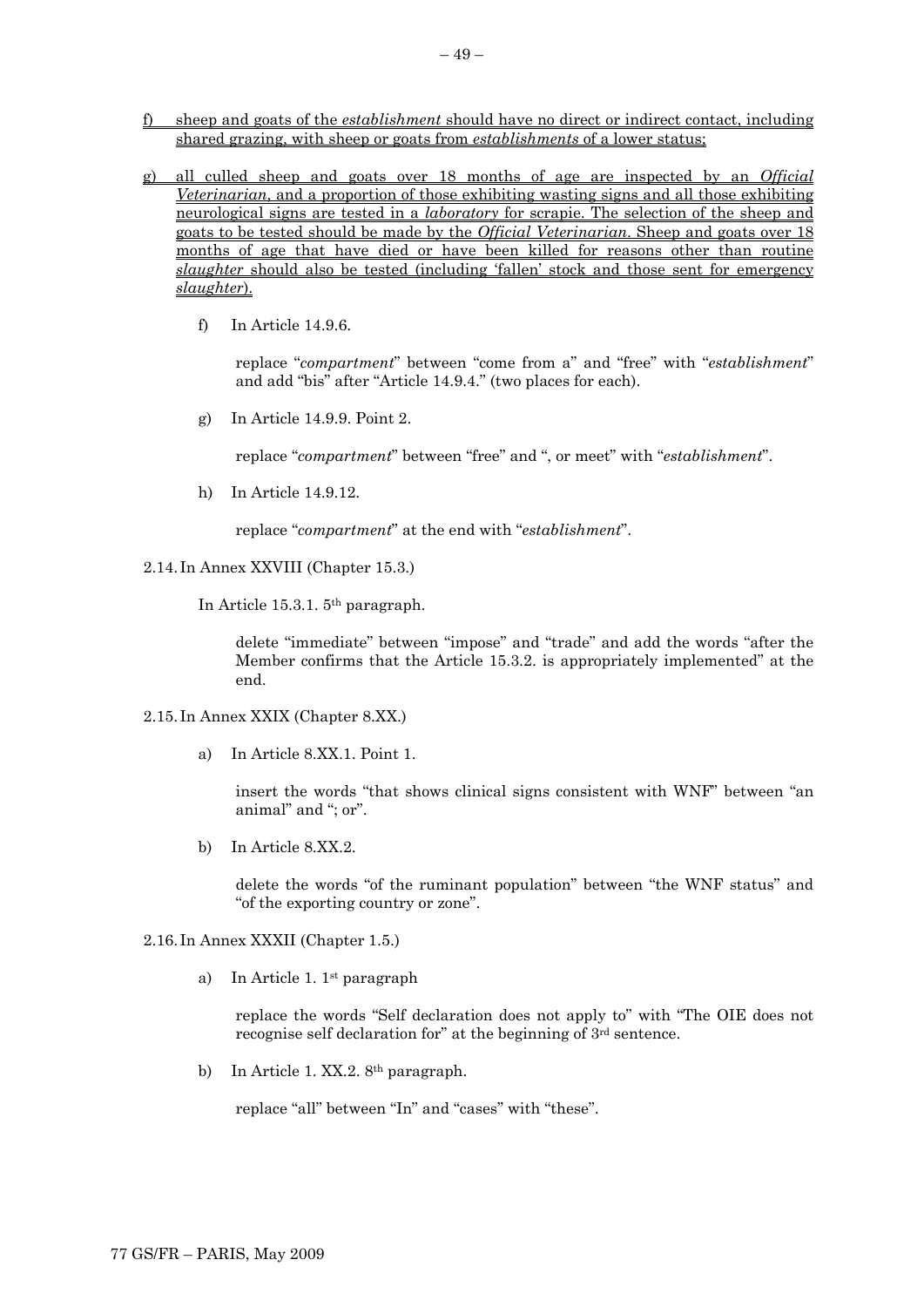In Article 8.3.1.bis point 5.

add the words "except for BTV8 (under study)" at the end.

3. To ask the Director General to publish the adopted texts in a revised edition of the *Terrestrial Code* with appropriate numbering and formatting.

 $\overline{\phantom{a}}$  , we can also the contract of  $\overline{\phantom{a}}$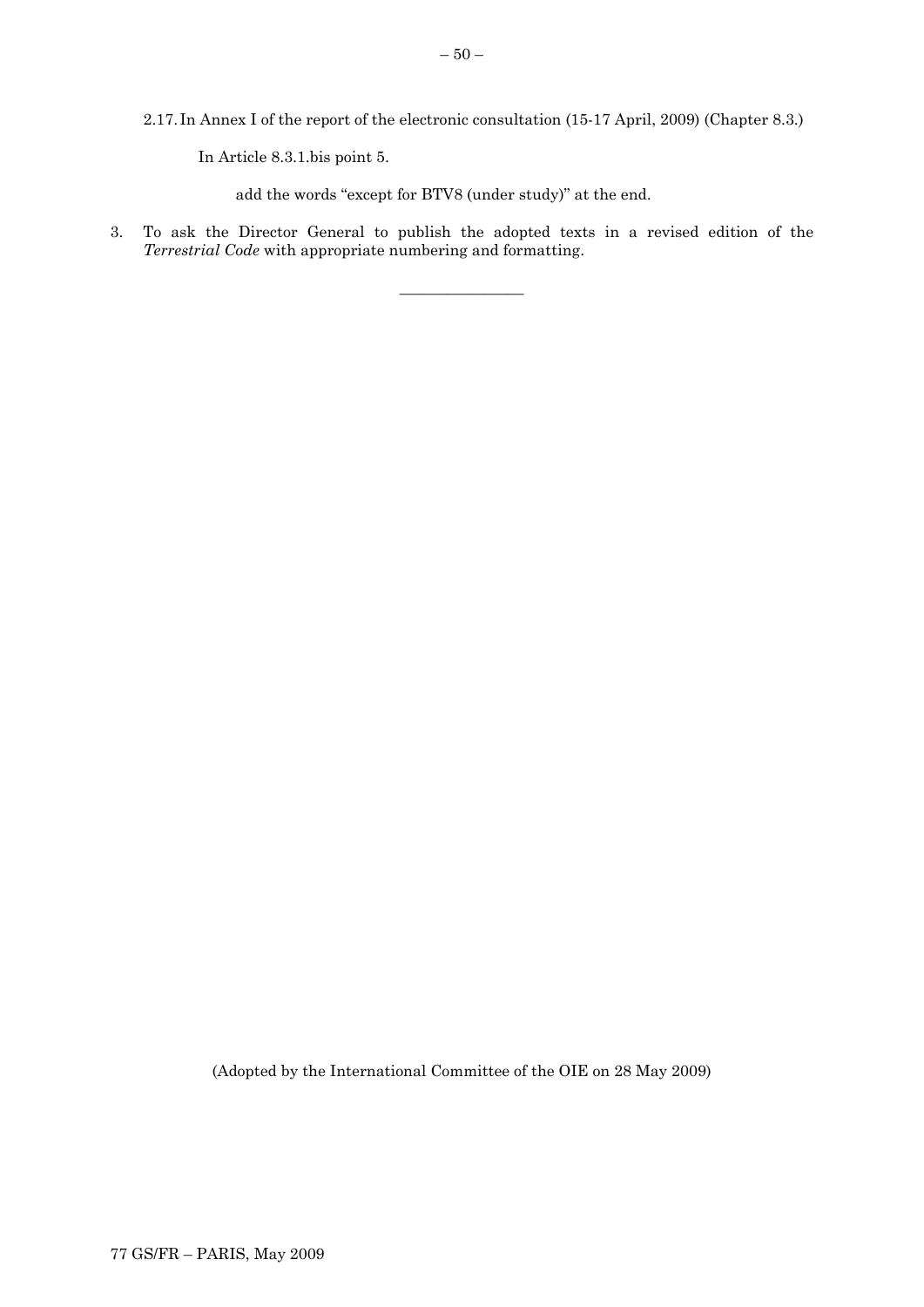### <span id="page-50-0"></span>**Impact of climate change and environmental changes on emerging and re-emerging animal diseases and animal production**

#### CONSIDERING THAT

- 1. Ecosystem change, including climate and environmental changes and the associated interrelationships, is strongly associated with many emerging and re-emerging animal diseases, and that many of the anticipated consequences of climate and environmental changes seem to be occurring at a faster rate than expected.
- 2. The scale and pace of climate and environmental changes make it difficult to forecast accurately the rate, distribution and scale of the emergence and re-emergence of many animal diseases in different places and at different times across the globe, and the impact on terrestrial and aquatic animal production.
- 3. The general trend towards intensification and industrialisation of animal production is expected to continue and will increase the opportunity for animal diseases to emerge and reemerge.
- 4. There is an urgent need for more scientific information for the real impact of climatic and environmental changes on the occurrence of animal diseases and on animal production.
- 5. A wide range of other factors such as increasing trade and tourism, changing consumer preference, and increasing urbanization, are interrelated and forming a complex system that could also affect disease emergence and re-emergence.
- 6. In such a complex system environment, there are often no 'right' decisions but merely 'more suitable' decision pathways.
- 7. OIE Members perceive the level of concern about the likely impact on emerging and reemerging animal diseases as either extreme or major for both climate and environmental change in the context of globalisation.
- 8. Improvement of food security and animal production food safety are two of the primary objectives of the OIE.

#### THE COMMITTEE

#### RECOMMENDS THAT

- 1. The OIE establish an *ad hoc* Group to address the role of climate and environmental changes on emerging and re-emerging animal diseases and production over the short, medium and long term.
- 2. The OIE continue its initiative of evaluating Veterinary Services through the application of the PVS tool, the PVS gap analysis and PVS follow up evaluations to further strengthen the ability of OIE Members to practice good veterinary governance that underpins the prevention, timely detection and rapid response to emerging and re-emerging diseases.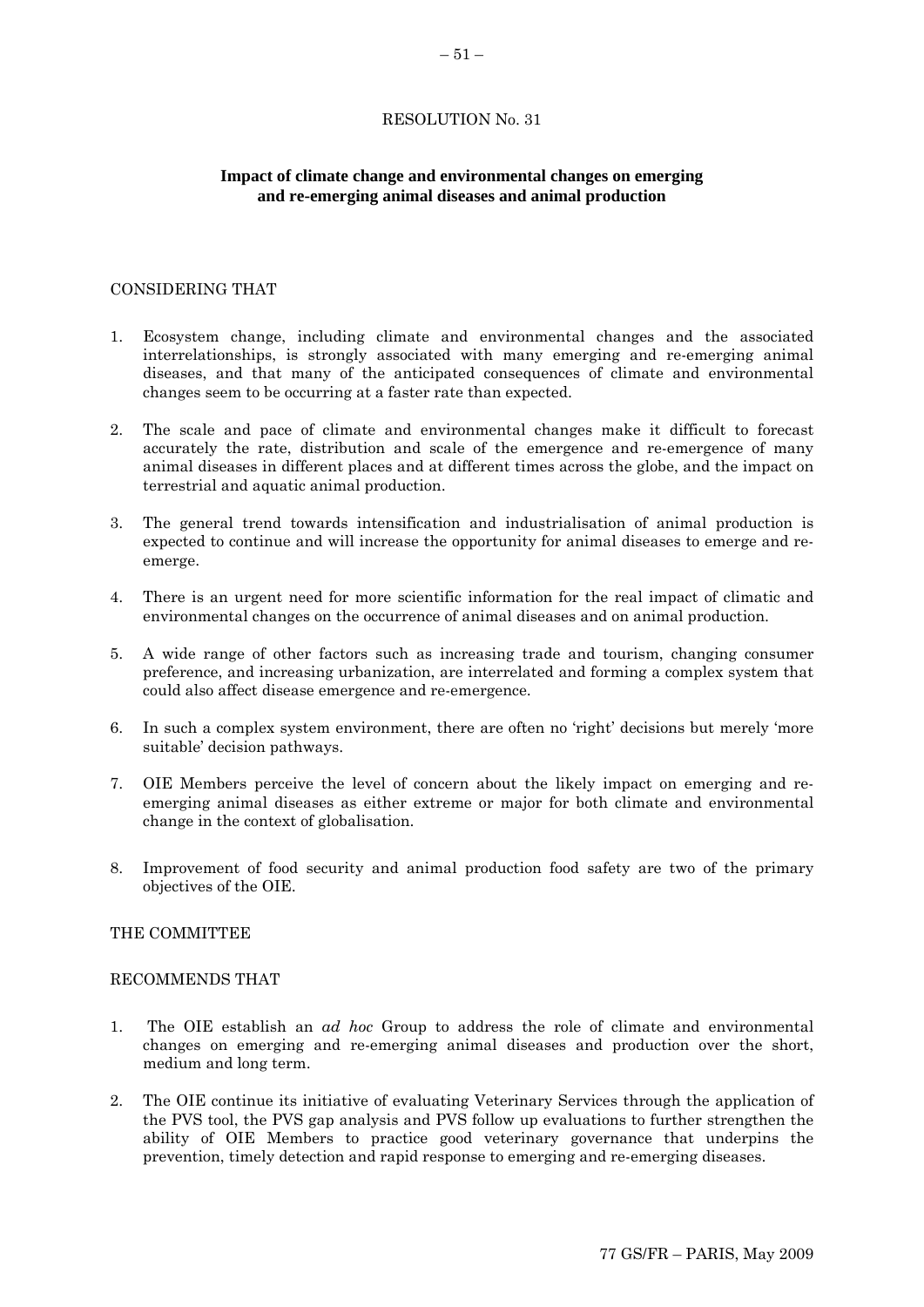- 3. The OIE promote the establishment of regional networks, within existing coordinating mechanisms such as OIE Regional and Sub-Regional Representations, the Global Framework for the Transboundary Animal Diseases (GF-TADs), as well as the OIE/FAO Regional Animal Health Centres, to address matters related to climate and environmental changes and the occurrence of emerging and re-emerging diseases.
- 4. Opportunities to establish twinning projects be developed to identify expertise at the regional level focused on disease issues that are likely to be affected by climate and environmental changes.
- 5. The OIE continue to support activities of Members mainly through the Regional and Sub-Regional Representations, including capacity-building and training activities. More specifically, the Director General creates a focal point on climate and environmental change issues and reinforces, in liaison with Members and their Delegates the OIE focal points for animal disease notification, wildlife, aquatic animals, animal welfare and food safety should remain sensitive on issues related to emerging and re-emerging diseases influenced by climate and environmental changes.
- 6. The OIE, in collaboration with other international organisations, assist Veterinary Authorities to develop foresight and other decision-making frameworks that take into account new information about the evolving relationship between the ecosystem and emerging and re-emerging animal diseases, and that such an approach recognises the need for adaptive policy responses.
- 7. The OIE continue to promote the *One World, One Health* concept, pursuing appropriate avenues to ensure the continued recognition of the leading role of Veterinary Services in preventing and mitigating emerging and re-emerging zoonoses and transboundary diseases resulting from climate and environmental changes and having the potential to affect livelihoods worldwide.
- 8. OIE Reference Laboratories and Collaborating Centres further develop studies and investigations into the relationship of climate and environmental changes with the occurrence of emerging and re-emerging infectious diseases and should explore building networks to monitor, review and analyse the effects of such changes on animal health and collaborate on responses.
- 9. Veterinary Faculties worldwide be encouraged to include the issue of the impact of climate and environmental changes on emerging and re-emerging animal diseases and animal production within their undergraduate and postgraduate curricula.
- 10. The OIE through its different Specialist Commissions and Working and *ad hoc* Groups, continue to be sensitised to review existing standards and develop guidelines and publish scientific information on the prevention, detection and control of emerging and re-emerging diseases related to climate and environmental changes in the context of globalisation.
- 11. The OIE develop activities directed to a better scientific understanding on the impact and cost/benefit of livestock on climate and environmental changes.
- 12. The OIE encourage the consideration of Members for the establishment of one or more OIE Collaborating Centres on climatic and environmental changes related to terrestrial and aquatic animal health and animal production.

 $\overline{\phantom{a}}$  , we can also the contract of  $\overline{\phantom{a}}$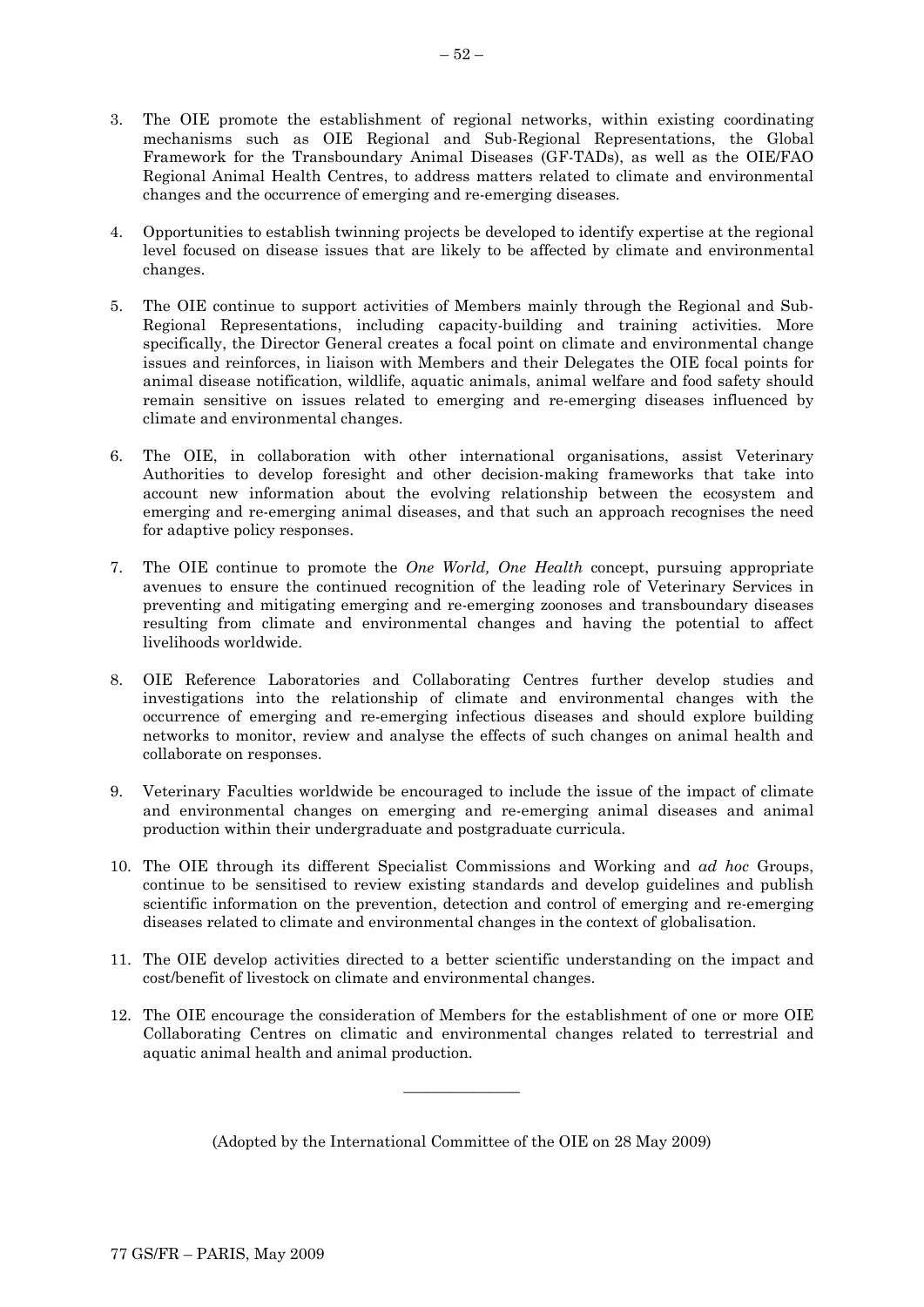### <span id="page-52-0"></span>**Adoption of the sixth edition of the** *Manual of Diagnostic Tests for Aquatic Animals*

#### CONSIDERING THAT

- 1. The *Manual of Diagnostic Tests for Aquatic Animals*, like the *Aquatic Animal Health Code*, is an important contribution to the international harmonisation and promotion of trade in aquatic animals and aquatic animal products,
- 2. Member Countries and Territories are asked for the contributions of their specialists for each new or revised chapter of the *Aquatic Manual* before it is finalised by the Aquatic Animal Health Standards Commission,
- 3. All chapters for the revised edition have been sent to Member Countries and Territories and the Aquatic Animal Health Standards Commission will address any pending comments,

 $\overline{\phantom{a}}$  , where  $\overline{\phantom{a}}$ 

#### THE COMMITTEE

### RESOLVES

- 1. To adopt the sixth edition of the *Manual of Diagnostic Tests for Aquatic Animals.*
- 2. To ask the Director General to publish the sixth edition of the *Aquatic Manual.*